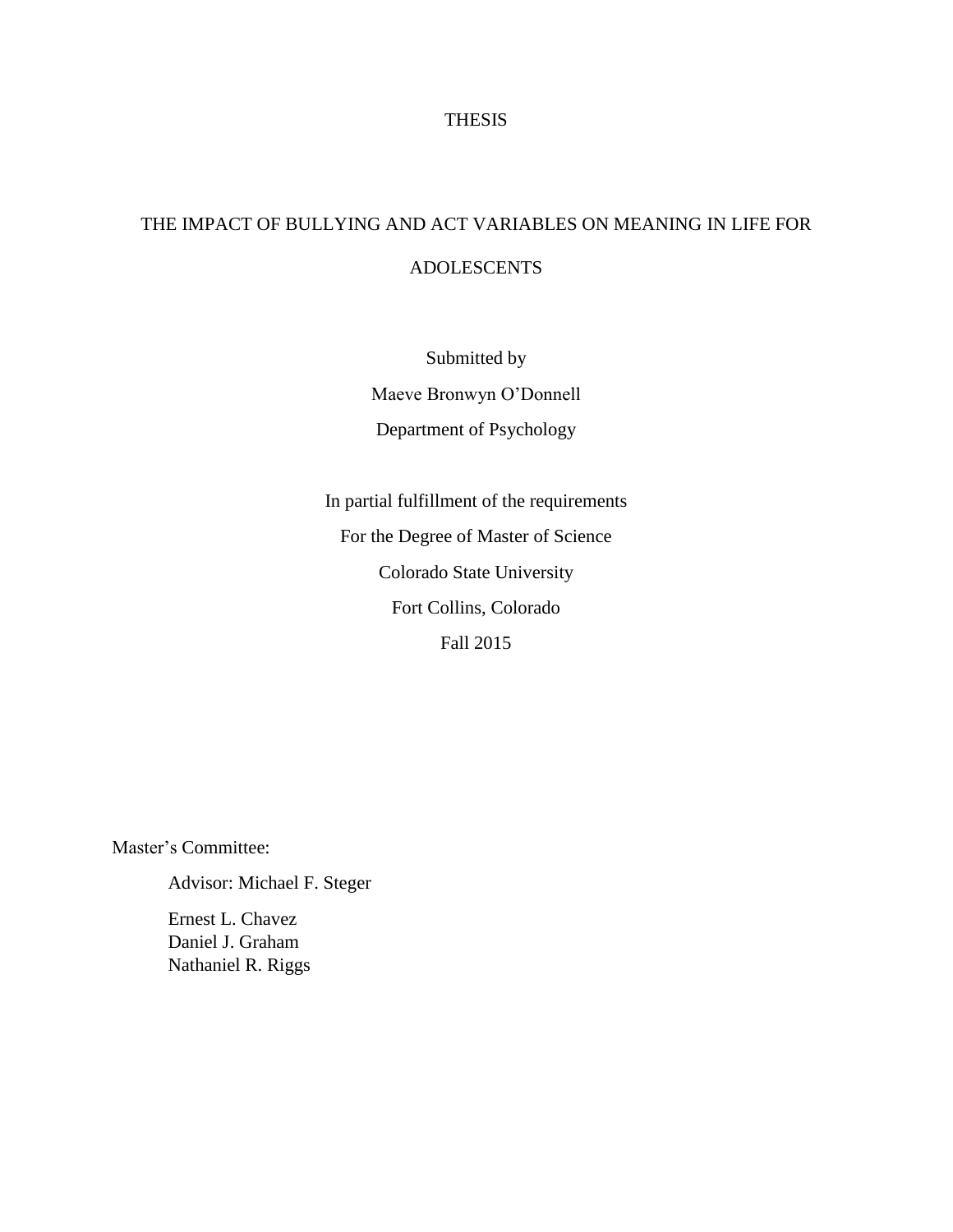Copyright by Maeve Bronwyn O'Donnell 2015

All Rights Reserved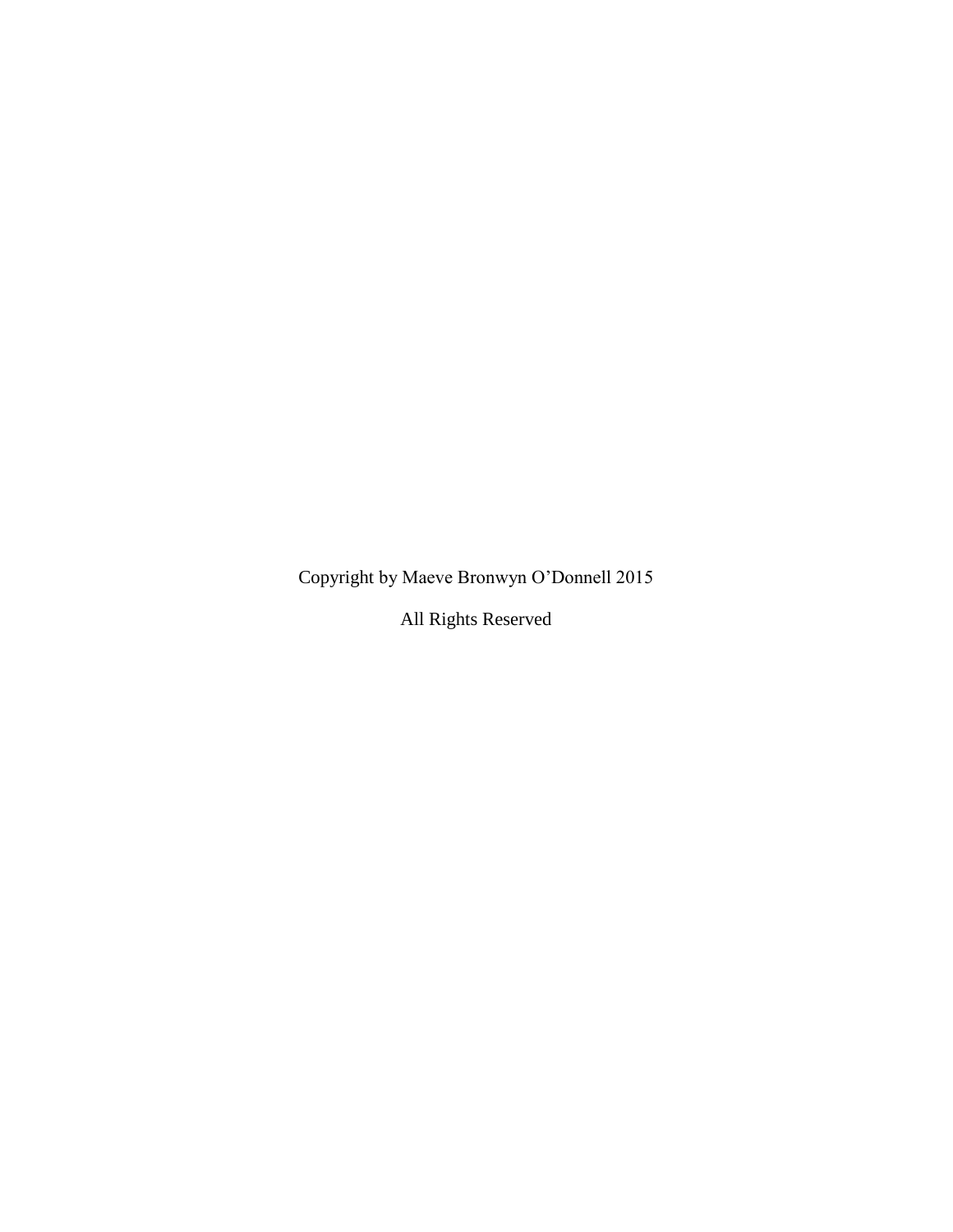#### ABSTRACT

# THE IMPACT OF BULLYING AND ACT VARIABLES ON MEANING IN LIFE FOR ADOLESCENTS

 Research has shown that the experience of a meaningful life for adolescents is an aid in development and related to psychological health, physical health, and academic functioning (e.g., Brassai, Piko, & Steger, 2011; Kiang & Fuligni, 2009). Most meaning research to date, however, has primarily focused on adulthood, with few studies that focus on meaning in adolescence. Even fewer studies have addressed barriers or facilitators to experiencing meaning in adolescence. The current study seeks to address this gap in the literature with a sample of adolescents (n=145). In the first part of the study, bullying perpetration and victimization are examined as factors that may be associated with less meaning (i.e., inversely related). In the second part of the study, two Acceptance and Commitment Therapy (ACT) related variables, mindfulness and selfcompassion, are examined as factors positively related to meaning. A hierarchical regression was then performed to determine if these variables predicted meaning. Results revealed that meaning was inversely related to bullying perpetration, but not bullying victimization, and positively related to mindfulness and self-compassion. Controlling for all other factors, self-compassion independently predicted meaning, which suggests that self-compassion may be highly relevant to an adolescent's development of meaning. Implications and future directions for research are discussed.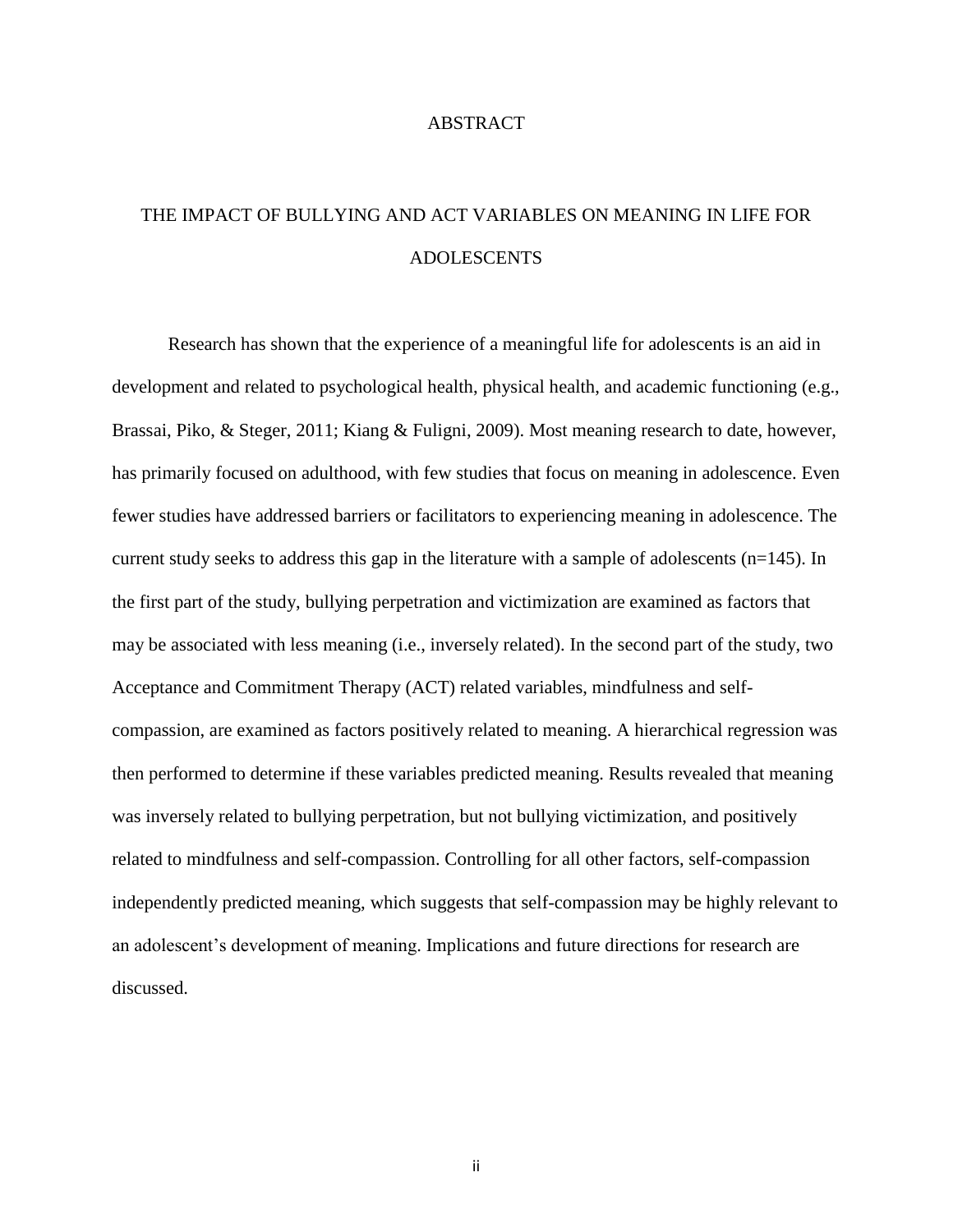# TABLE OF CONTENTS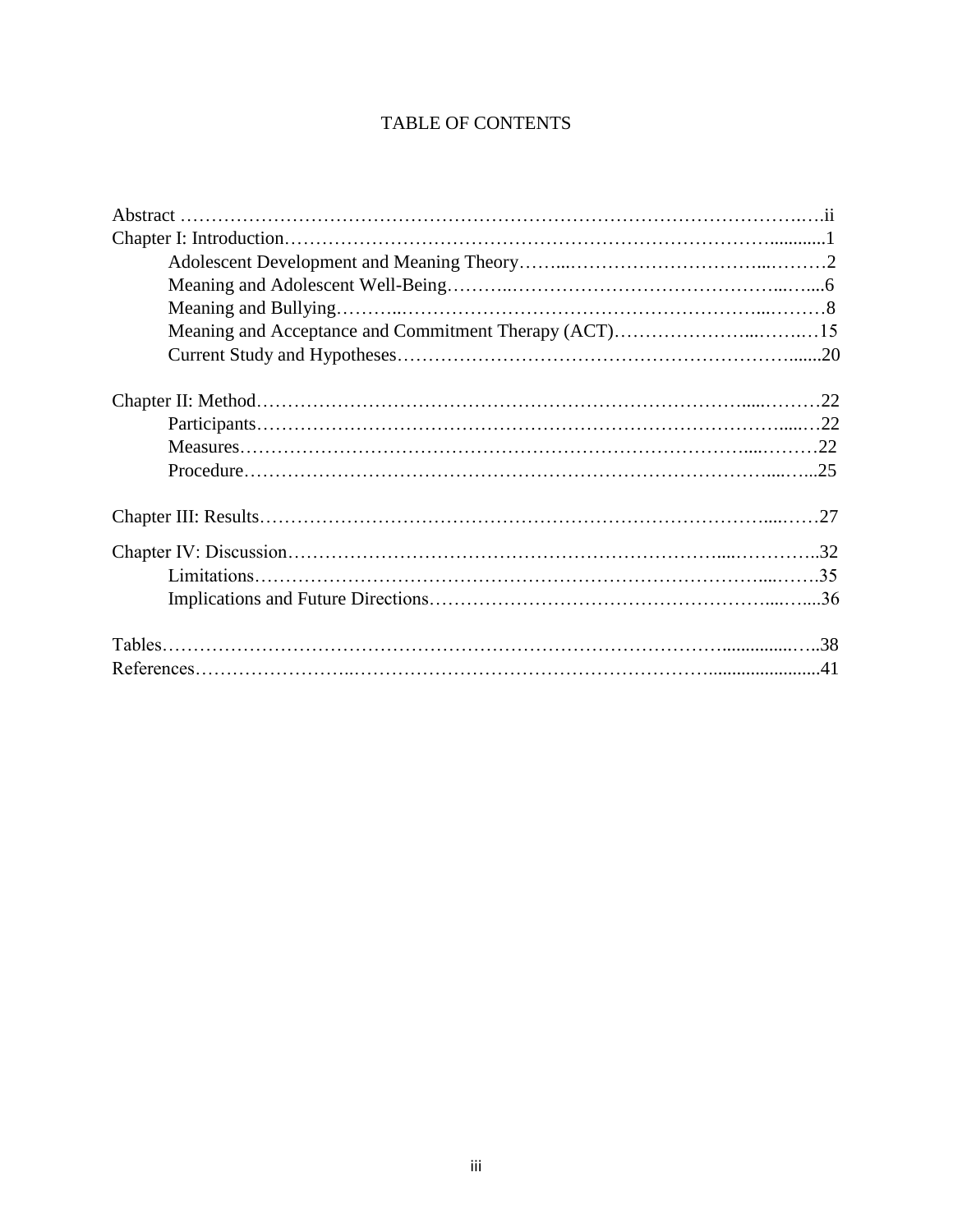#### CHAPTER I: INTRODUCTION

 The extent to which young adolescents experience their lives as meaningful is an aid in development and linked to overall well-being, mental health, physical health, and academic functioning. There is a strong body of evidence linking meaning and well-being, making it an important target for helping adolescents flourish and develop. Emerging research suggests, however, that negative social events may potentially threaten adolescent meaning development. Bullying victimization and perpetration, prevalent negative social events in the lives of many adolescents, may degrade the opportunity for adolescents to experience a meaningful life, but this hypothesis to date has remained untested. It is also unclear what may aid in the promotion of meaning in adolescents. As meaning is a key facilitator for development and well-being, it becomes important to understand if certain therapeutic constructs aid in the increase of meaning for adolescents. Acceptance and Commitment Therapy (ACT) has strong theoretical links to meaning, but no studies to date have tested relevant components of ACT with meaning in life in an adolescent population. ACT variables may serve as a potential emerging foundation for therapeutic intervention.

 A two-part study was conducted in order to determine if a) negative social events (i.e., bullying victimization and perpetration) degrade adolescents' experience of meaning and b) variables related to ACT facilitate meaning for middle school students. For part one of the study, the literature review will investigate meaning as related to adolescent development, psychological health, physical health, and academic functioning. Meaning will then be considered in relation to bullying perpetration and victimization. For part two of the study, ACT will be discussed as a highly related conceptual framework to meaning theory, with a special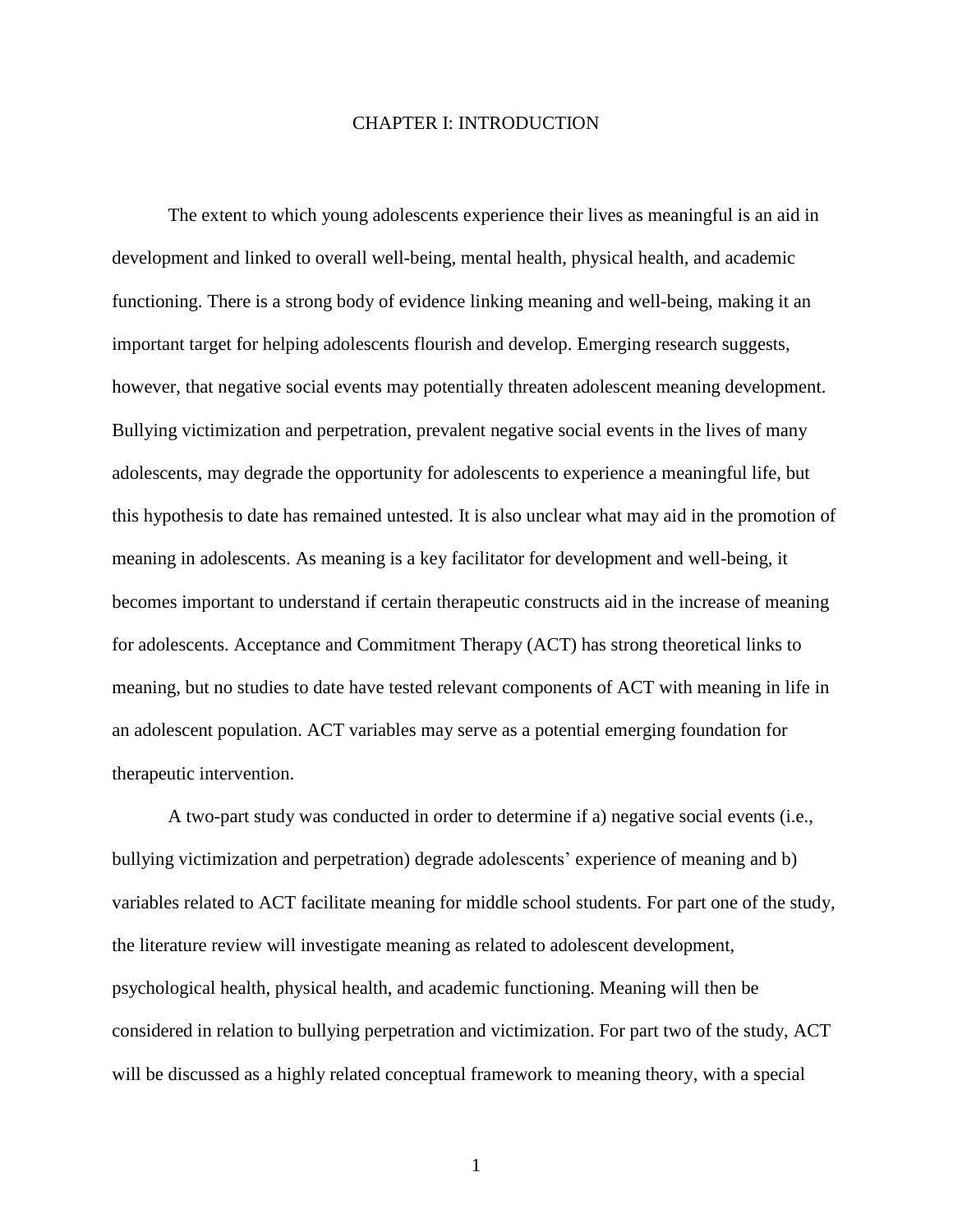emphasis on mindfulness and self-compassion as relevant ACT constructs. Finally, the current study, which tests the relationship between meaning and bullying and the relationship between ACT variables and meaning, will be discussed.

# *Adolescent Development and Meaning Theory*

 Theories on adolescent development constitute a diverse landscape which apportions varying influence to the role of genetics, early childhood experiences, and environment. Developmental theories generally fall into three categories: nature theories, nurture theories, and interaction theories. Nature theories tend to highlight the impact of genetics and early childhood experiences, in contrast to nurture theories, which highlight the role of experience and learning as critical aspects of development. Interaction theorists, to varying degrees, suggest that there is an important exchange that occurs between genetics, thoughts, emotions, behavior, and environment that facilitates development. Diverse theories on development have implications for understanding successful adolescent development. Although some theorists place little emphasis on adolescent development (e.g., Freud's psychosexual stages), some developmental theorists discuss adolescence as a critical period within a developmental framework (e.g., Steinberg, 2005).

One such interaction theory of development is social-cognitive theory, which suggests that adolescent development consists of "transactional life events in which individuals play a role in shaping the course of their personal development" (Bandura, 2006, pp. 2). Development occurs when an individual experiences self-efficacy in order to manage life events as they arise. In contrast to stage theories of development, which suggest that certain developmental dilemmas arise for everyone in a preordained developmental sequence (e.g., Erikson's psychosocial stage model), social cognitive theorists suggest that there is flexibility to when and what one may encounter, but that there are general categories within which developmental competencies may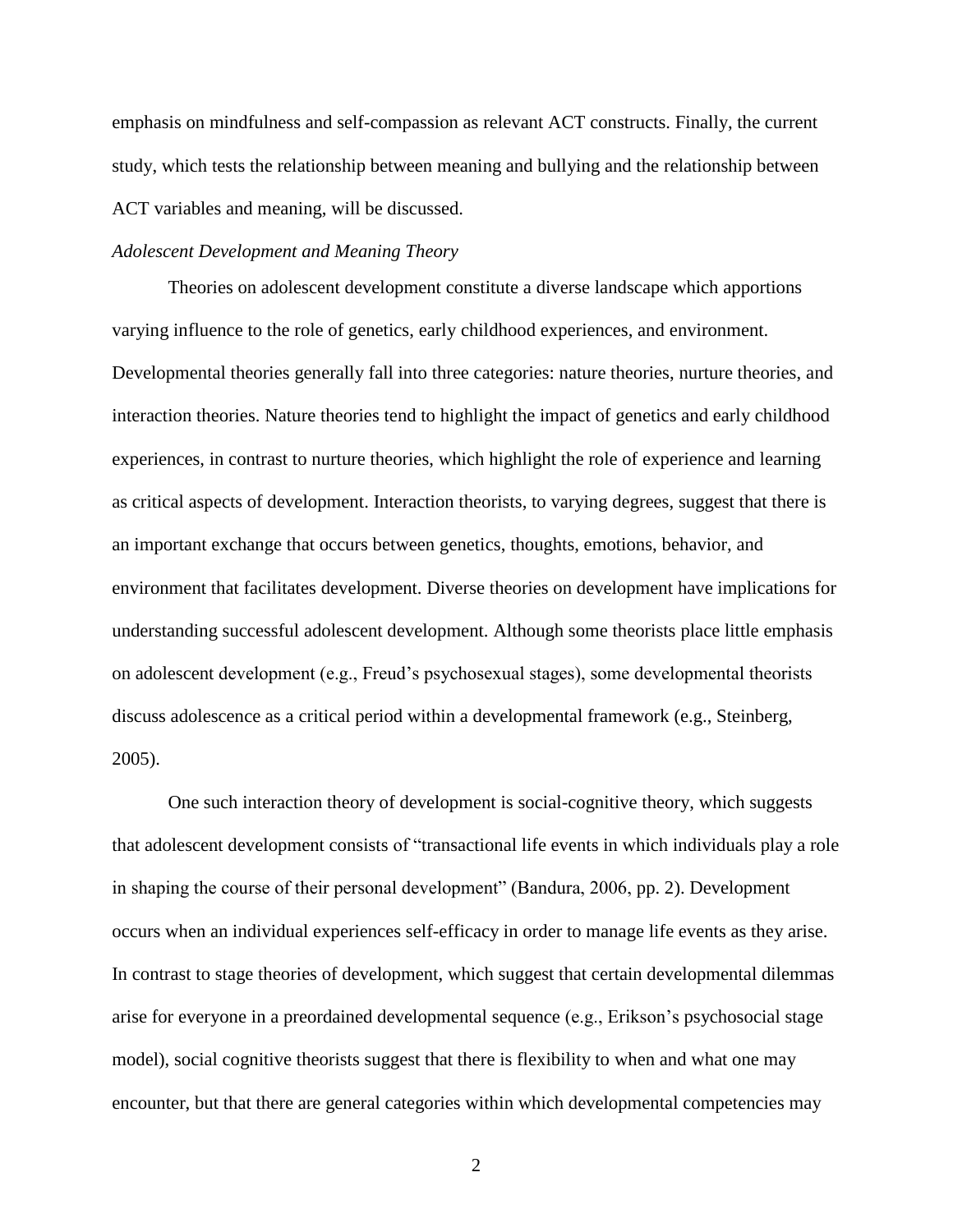be achieved. According to social cognitive theorists, developmental competencies in adolescence cluster around the following areas: pubertal changes, academics, health promotion, affect regulation, sexuality, management of high-risk activities, political participation and social commitment. Social cognitive theorists propose that for adolescents, gaining competencies in these areas would depend on the reciprocal interplay of personal factors and diverse influences from the environment (Bandura, 2006). For example, an adolescent who experiences pubertal changes will not only experience this change on a physiological level, but is also impacted by social and environmental influences, such as familial reactions to pubertal changes. Although social influences and environmental factors may be highly variable, according to social cognitive theorists, underlying all developmental competencies in adolescence is self-efficacy, which refers to the extent to which individuals believe they can be successful in their endeavors (Pajares & Urdan, 2006). Self-efficacy, an internal attribute, provides a foundation with which adolescents can interact effectively with the external world. Largely, social-cognitive theories of development implicate the role of navigating one's internal world when external events arise, either by choice or by circumstances outside of the individual's control.

 Within an agentic and interactional conceptualization of development, the extent to which one experiences meaning in life may be highly instrumental to adolescent development. Social cognitive theories of development highlight the connection between internal and external worlds and so, too, do theories of meaning in life. Although many theories of meaning exist, arguably the most parsimonious definition of meaning includes cognitive (i.e., comprehension) and motivational (i.e., purpose) components (Steger, Frazier, Oishi, & Kaler, 2006). Comprehension, the cognitive piece, refers to the extent to which one understands himself or herself. Purpose, the motivational piece, refers to the extent to which one utilizes cognitive conceptualizations of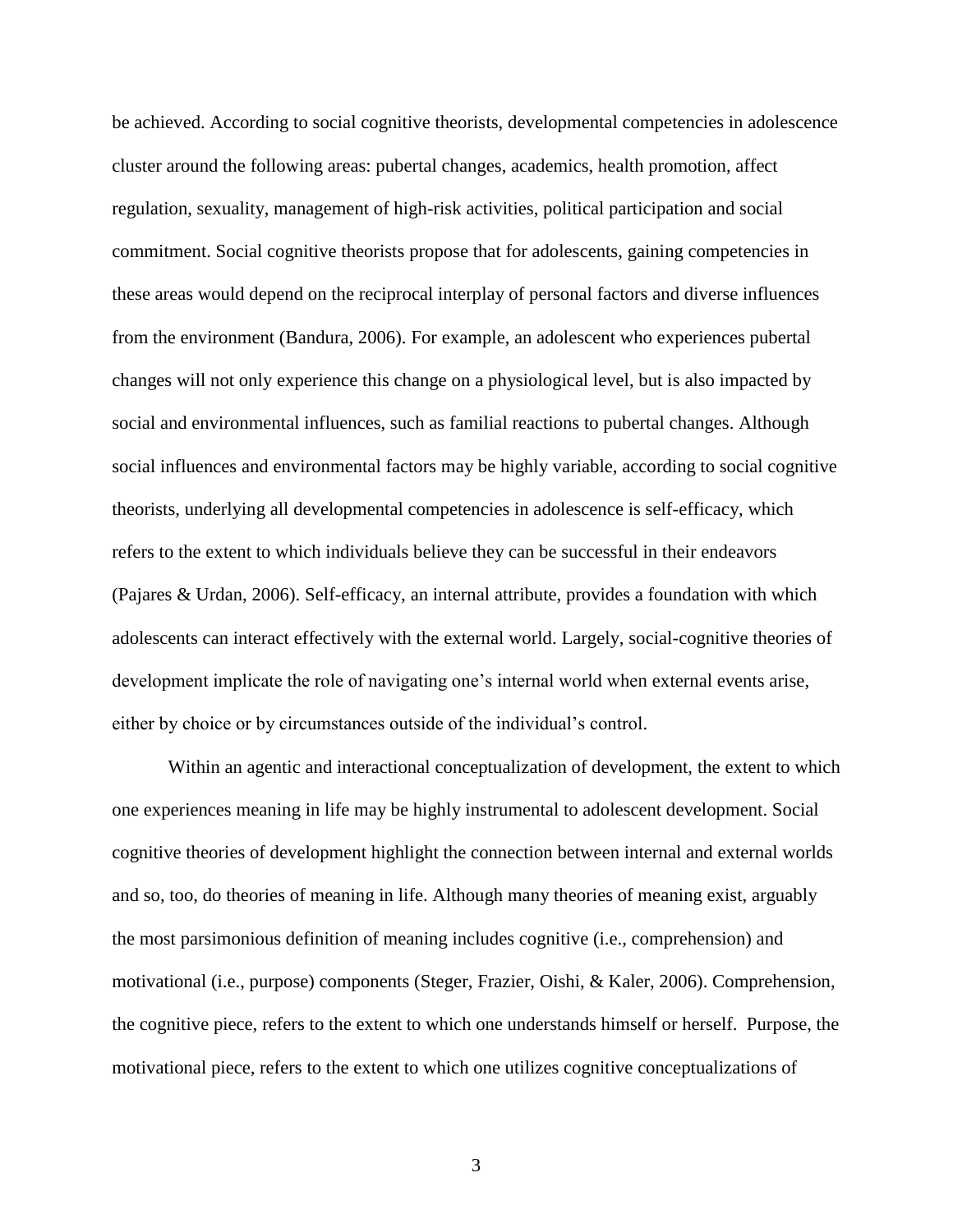herself to pursue activities important to the individual. While comprehension exists primarily through internal means, purpose relies on the external world—quite similar in theory to the interplay posed by social-cognitive theorists. There exists a feedback loop between comprehension and purpose, such that when one understands herself in a certain way, she pursues a purpose in line with what she knows about herself and gets feedback from the real world. The feedback can offer opportunities for comprehension of one's self to change, which in turn, may alter purpose as well.

An example may help illuminate the feedback loop between comprehension and purpose. Joe, a 16-year-old high school student may understand himself to be an intelligent and motivated person who wants to help others (the comprehension component). He decides he wants to become a medical doctor and volunteers at a local hospital (the purpose component). Soon after he begins volunteering, Joe notices that he often feels exhausted after working a few hours a week at the hospital. He also notices that he has a hard time sleeping when thinking about all the patients he has interacted with that day. When Joe thinks about it deeply, he realizes that being around sick people is draining for him. Joe understands more about himself (i.e., increased comprehension) from pursuing his purpose in the world (i.e., feedback from the real world), and subsequently decides to volunteer at a library instead, as he thinks that may be a better fit, which in turn, represents an altered purpose. As adolescents gain autonomy and independently engage with the external world, this process will likely facilitate meaning in life.

What, then, are the processes by which internal and external worlds of adolescents interact? Meaning-making, or the process by which people cognitively construct meaning, provides a bridge between internal and external worlds in order to foster development (Steger, Bundick, & Yeager, 2012). Some theorists suggest that increased cognitive capacities, which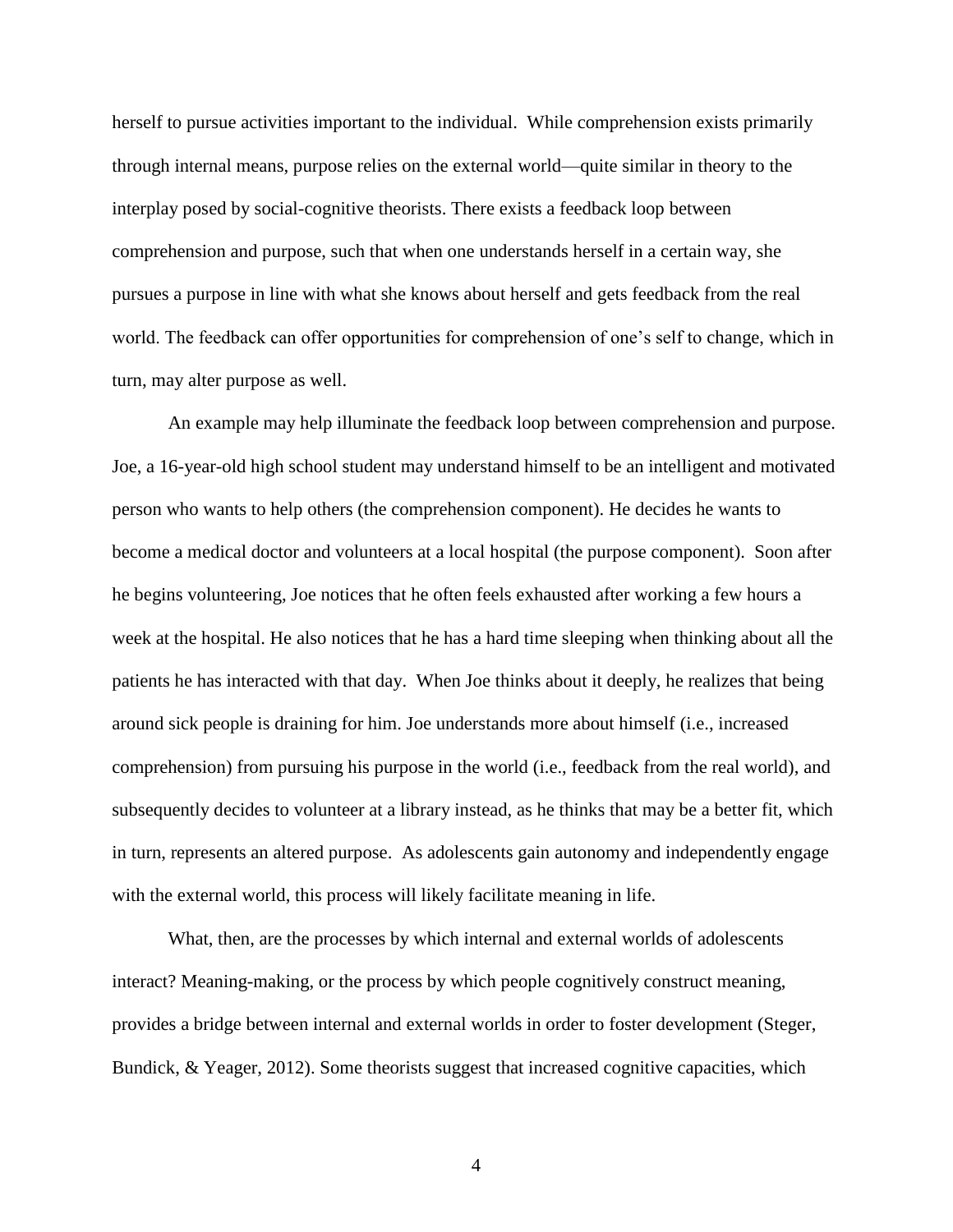occur in adolescence, allow individuals to create coherent "life stories," which help adolescents to understand how an event may impact the self (e.g., Habermas & Bluck, 2000; McAdams, 2003). Two other vehicles have been suggested as processes by which meaning-making occurs in adolescence—lesson learning and gaining insight (McLean & Thorne, 2003). Lesson learning refers to knowledge gained from a specific event, which would influence behavior in a similar event. Gaining insight refers to a new understanding that can be generalized across situations to direct future behavior. Gaining insight has the potential to be more highly transformative due to the range of situations a new understanding can influence. For example, if an adolescent falls off of a bicycle, sustains an injury, and subsequently wears a helmet when riding a bicycle, then the adolescent has learned a lesson. If the same adolescent falls off a bicycle, sustains an injury, and engages in safety practices across domains (e.g., wears a helmet, wears a seatbelt, engages in safe driving practices), then the adolescent has gained insight.

Echoing the interplay between internal and external worlds seen in social-cognitive developmental theories, Kegan (1982) suggested that meaning in adolescence occurs primarily through the exchange between those aspects of life that are within one's control and those that have control over people. This impacts adolescents in the way they might think about themselves (intrapersonal), the way they might think and interact with others (interpersonal), and how they think overall (cognitive processes). Naturally occurring developmental processes may aid in adolescents' ability to make meaning. Adolescents' ability to interpret and internalize lessons from events may facilitate development. Although adolescence can often be improperly hallmarked as a time of turmoil and distress, most adolescents do not experience an inordinate amount of distress (Bandura, 1964; Petersen, 1988; Rutter, Graham, Chadwick, & Yule, 1976),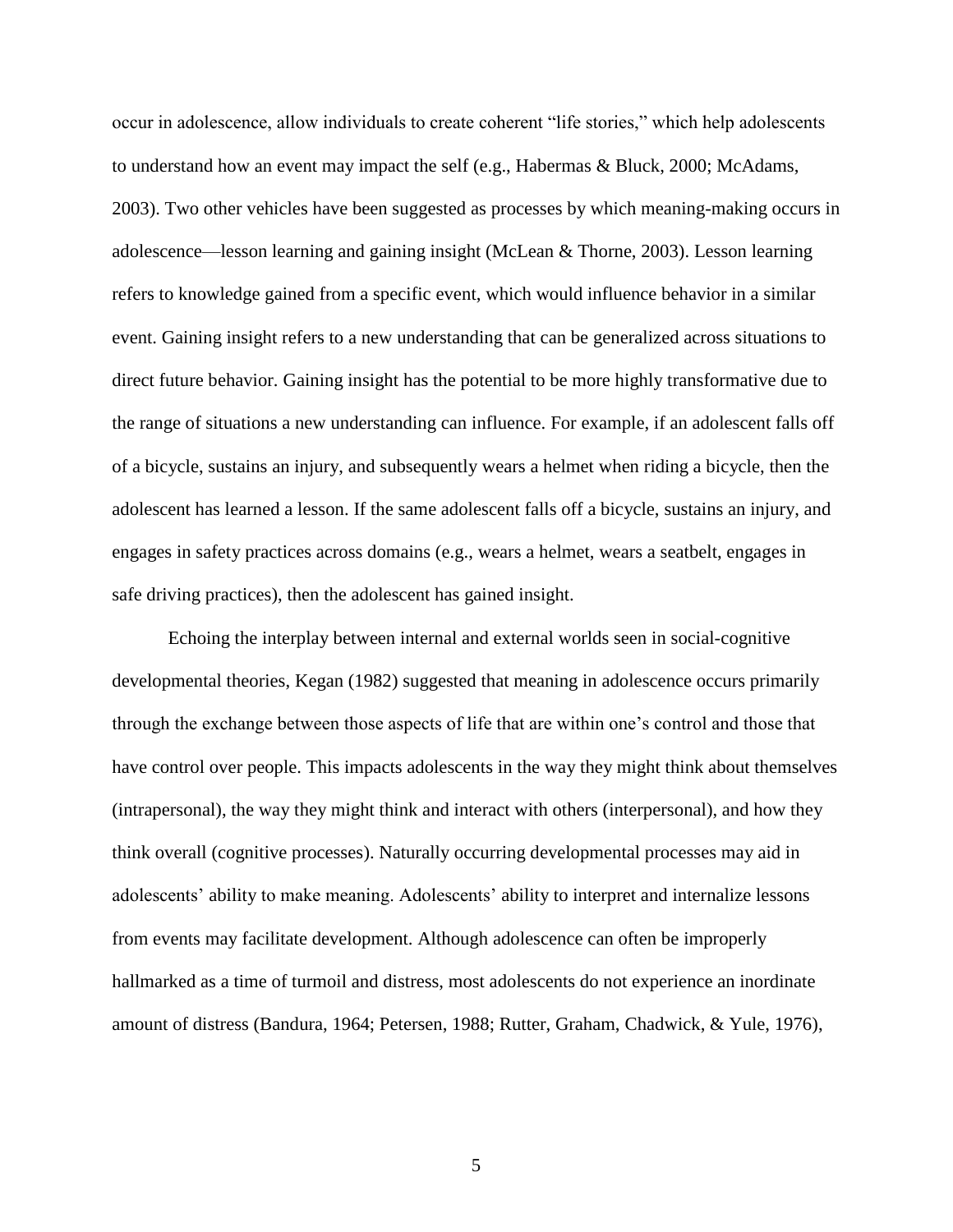and experiencing meaning is likely a normative process for many adolescents (Steger, Bundick, & Yeager, 2012).

## *Meaning and Adolescent Well-Being*

 Beyond serving as an aid in development, meaning in life has emerged as a possible key factor in adolescent development and extends further into the realm of well-being (Schwartz, Côte, & Arnett, 2005; Burrow, O'Dell, & Hill, 2010). For adults, meaning has long been understood as a critical marker in psychological well-being, and more recently tied to physical health and vocational satisfaction as well. Meaning in life for adults is linked to positive affect (Hicks, Krull, & Del Gaiso, 2006), life satisfaction (Steger & Kashdan, 2007), engagement in health-promoting behaviors (Homan & Boyatzis, 2010), and presence of a calling (Duffy & Sedlacek, 2010). The emerging relationship between meaning in life and well-being for adolescents thus far parallels findings for adults. The literature suggests that meaning in adolescence is related to overall well-being, psychological well-being, physical health, and academic success.

Adolescent meaning may be critical to the adolescent's sense of wellbeing, a general sense that life is good (Burrow, O'Dell, & Hill, 2010). Specifically in adolescent populations, meaning was related to life satisfaction (Cotton Bronk, Lapsey, Talib, & Finch, 2009) and associated with daily well-being (Kiang & Fuligni, 2009). On the other hand, lower levels of meaning were associated with poorer quality of life (Brassai, Piko, & Steger, 2011).

 Meaning has significant relationships to psychological functioning for adolescents as well. Presence of meaning was associated with higher self-esteem (Kiang & Fuligni, 2009) and resilience (Kim, Lee, Yu, Lee, Puig, 2005; Masten & Reed, 2002). In fact, in a study of Korean adolescents who were experiencing significant adverse circumstances, meaning, in part,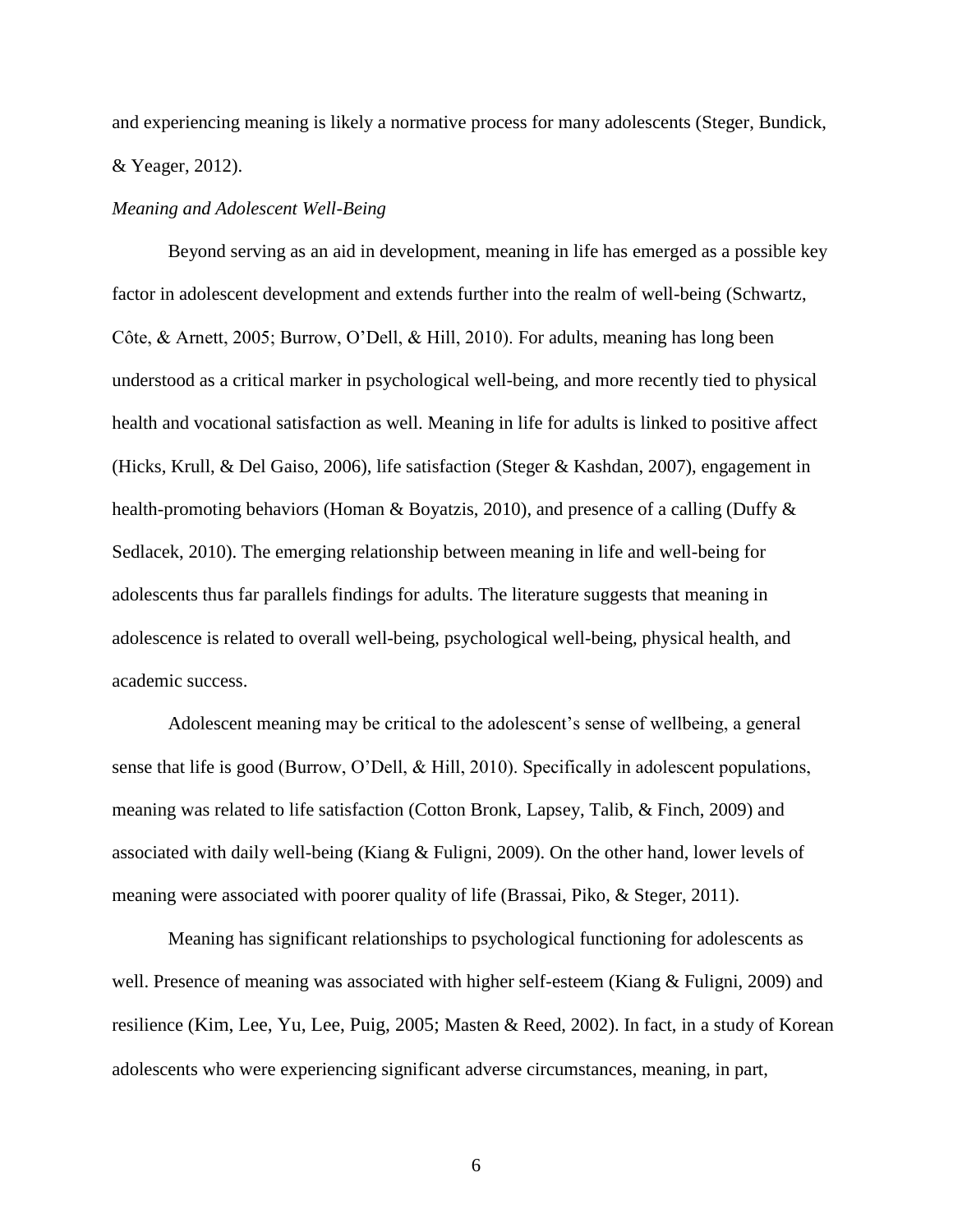predicted their likelihood to be resilient (Kim, Lee, Yu, Lee, Puig, 2005). In contrast, individuals who were experiencing lower levels of meaning in life also reported poorer psychological functioning and increased psychosomatic symptoms (Brassai, Piko, & Steger, 2011). Meaning in life has been found to predict decreased suicidal ideation over an 8-week period of time (Kleiman & Beaver, 2013) and decreased lifetime odds of experiencing suicidal ideation and suicide attempts (Kleiman, Adams, Kashdan, & Riskind, 2013).

With regards to physical health correlates in an adolescent population, meaning has been associated with healthier lifestyle choices, such as increased fruit and vegetable intake and increased exercise (Brassai, Piko, & Steger, 2010). Adolescents who reported their lives as meaningful were less likely to engage in substance use and other risky behaviors (Aloise-Young, Hennigan, & Leong, 2001). Adolescents who reported lower levels of meaning in life reported increased levels of drug use, unsafe sex, less engagement in exercise, and less control over their diet (Brassai, Piko, & Steger, 2011).

 In addition to well-being, psychological, and physical correlates, meaning has implications for academic and work functioning. Meaning for adolescents has been associated with good academic adjustment (Kiang & Fuligni, 2009) and adolescents who report purposeful work goals also report finding more meaning in their lives and in their schoolwork (Yeager & Bundick, 2009). On the contrary, adolescents who do not identify their lives as meaningful were less motivated by academic achievement (Damon, 2009) and more likely to engage in irresponsible academic/work behavior (Brassai, Piko, & Steger, 2012). Considering the evidence, it is not surprising that Emmons (1999) suggested that meaning influences adolescents' future aspirations and life trajectories.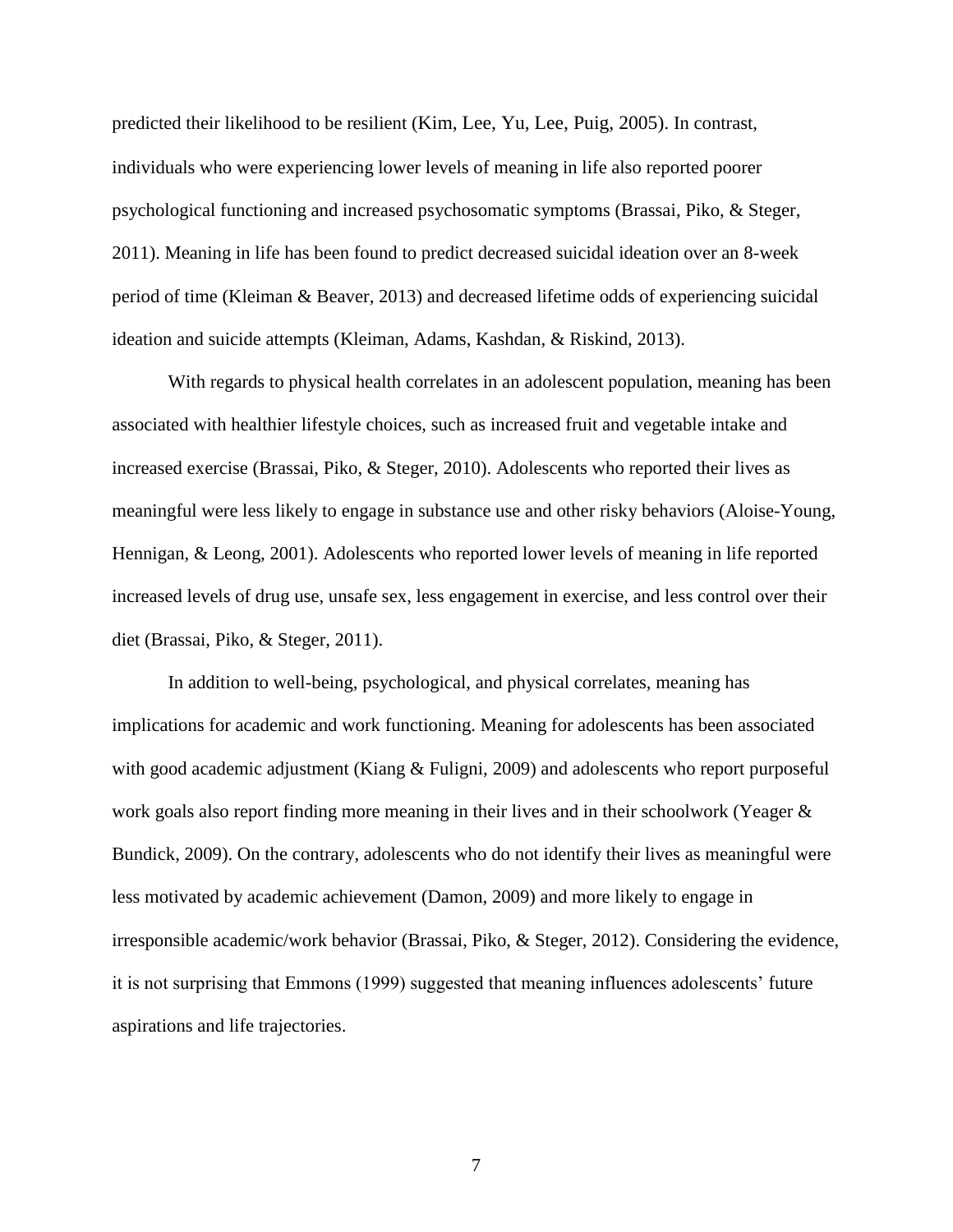## *Meaning and Bullying*

The research evidence linking meaning to health, academics, and well-being is strong, making it an important target for helping adolescents flourish and develop. At the same time, the research on social exclusion and hostility make it clear that negative social events may potentially threaten adolescent meaning development. Social exclusion and rejection have been linked to decrements in meaning (Twenge, Catanese, & Baumeister, 2003). An experimental manipulation of social exclusion via "the cyberball game," (i.e., an internet game in which, if assigned to the ostracism condition, the person receives the "cyberball" twice in the beginning of play, but never again) has been shown to be causally linked to meaninglessness (Zadro, Boland, & Richardson, 2006). Conversely, people who report more positive social interactions, fewer negative social interactions, and more belongingness report higher levels of meaning (Steger & Kashdan, 2009). For adolescents, presence of meaning was inversely related to aggressive/antisocial behavior, which may suggest that individuals who have difficulty with connecting socially with others may experience decrements to meaning or that those who do not experience their lives as meaningful may engage in behaviors that could distance others (Brassai, Piko, & Steger, 2012).

 Beyond unpleasant social encounters and inadvertent social ostracism, bullying is a negative social event that causes harm to a person either physically, psychologically, and/or socially. Often times when bullying occurs, a power differential is present, such that one person may be more powerful physically or with regards to status (Farrington, 1993). In a national bullying survey that measured both victimization and perpetration of bullying, incidence rates were high. Based on the prior two months, 20.8% of adolescents reported physical bullying, 53.6% of those surveyed reported verbal bullying, 51.4% reported social bullying, and 13.6% indicated that they had been bullied via electronic means (i.e., e-bullying) (Wang, Iannotti, &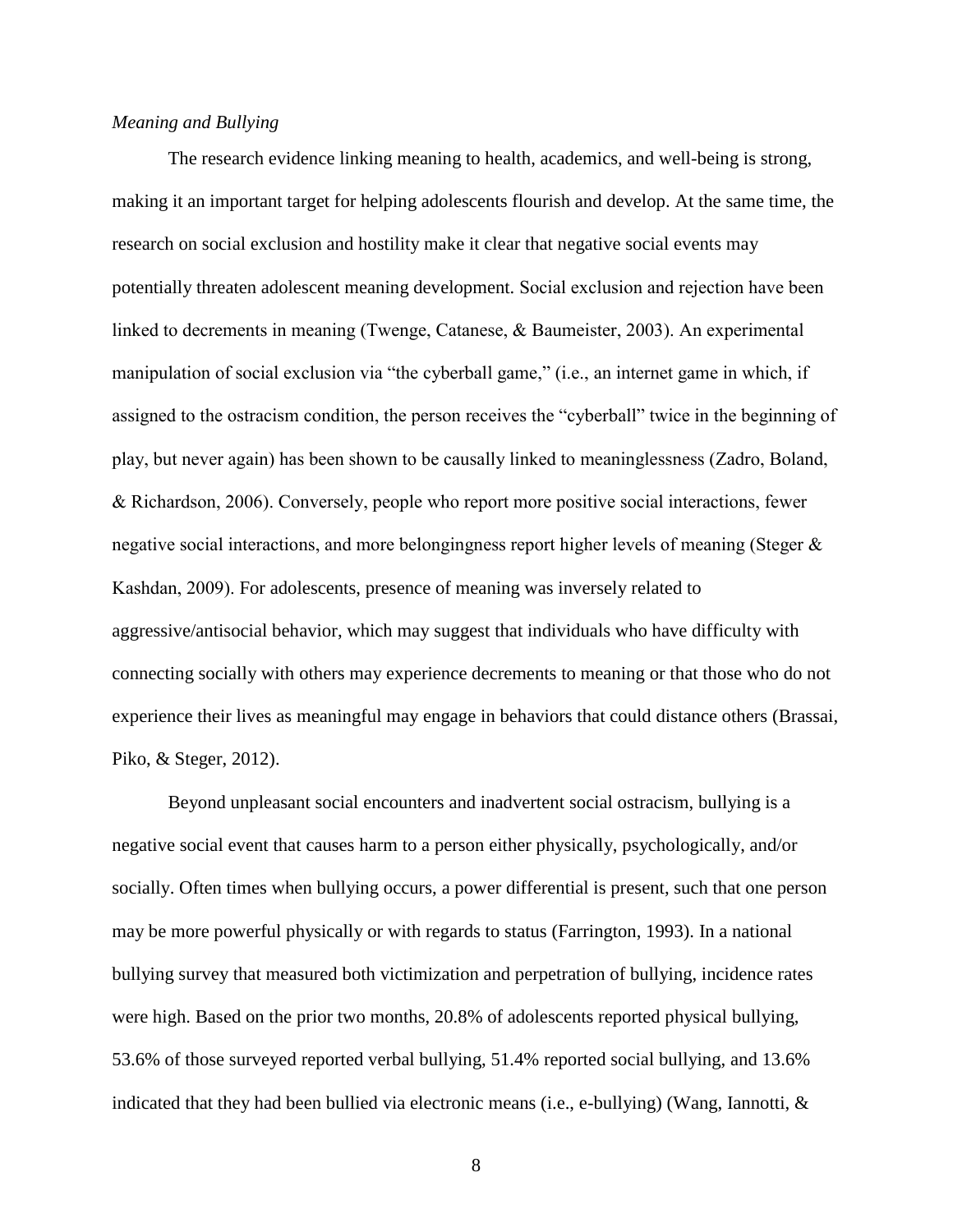Nansel, 2009). The effects of bullying have been studied both for bullies and their victims. On some occasions, victims of bullying, in turn, bully others, or vice versa, which is commonly known as "bully-victims," who experience their own unique set of negative effects (Nansel et al., 2004). First discussed will be risks to being bullied, then risks with engagement in bullying perpetration, and risks to being a bully-victim. Emerging literature on meaning and bullying will also be discussed.

 Significant internalizing and externalizing risks can arise as a result of being the victim of bullying. Individuals who are bullied are more likely to experience symptoms of anxiety, panic disorder, agoraphobia, depression and are more likely to report elevated levels of social isolation and low self-esteem (Arsenault, Bowes, & Shakoor, 2010; Copeland, Wolke, Angold, & Costello, 2013; Egan & Perry, 1998; Forero, McLellan, Risso, & Bauman, 1999; Hawker & Boulton, 2000; Kaltiala-Heino, Rimpala, Ritanen, & Rimpala, 2000; Nansel et al.,2001; Karatzias, Power, & Swanson, 2002; Veenstraet al. 2005). Those who experience bullying as a child also show increased rates of psychotic symptoms later in life (Bebbington et al. 2004; Janssen et al. 2004; Kelleher et al. 2008; Schreier et al. 2009). Individuals who are bullied may exhibit concerning externalizing behaviors as well, such as engagement in self-harm behaviors, more suicidal ideation, increased likelihood to engage in violent behaviors, and may exhibit poorer social skills than those who are not bullied (Arsenault, Bowes, & Shakoor, 2010; Egan & Perry, 1998). Many of these effects can be long-lasting, persisting beyond the experience of bullying (Arsenault, Bowes, & Shakoor, 2010). The impact of bullying victimization can be significant across domains and threaten the wellbeing of an adolescent.

Less research to date has examined the effects of bullying perpetration, but the available literature would suggest that bullying perpetration can have negative effects on the perpetrator,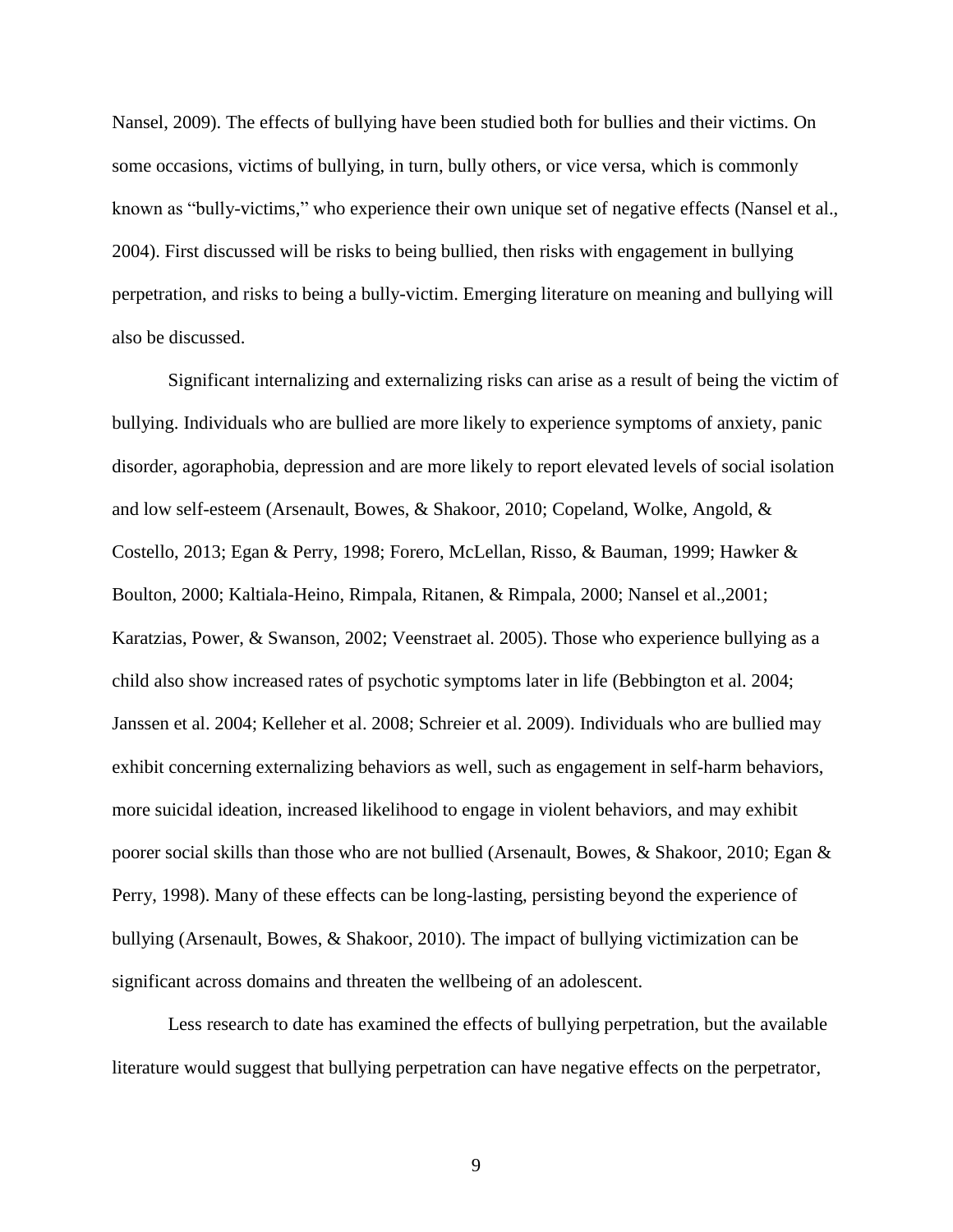primarily externalizing behaviors. Whether the perpetrators actually demonstrate more externalizing behaviors or whether bullying perpetrator researchers are inclined towards studying internalizing risk for victims and externalizing risk for perpetrators is unclear. In one study that investigated bullying perpetration and mental health risks through semi-structured interview, bullying perpetration was only associated with development of antisocial personality disorder in adulthood, among many other disorders studied (Copeland, Wolke, Angold, & Costello, 2013). Although development of antisocial personality disorder has a significant internalizing component, diagnostic criteria contains several externalizing elements as well (e.g., development of a conduct disorder). In a separate study, bullying perpetration was associated with higher rates of later mental health and adjustment problems, although many of the mental health effects became non-significant when controlling for childhood risk factors (Ttofi, Farrington, Lösel, & Loeber, 2011). With regard to externalizing behaviors, individuals who perpetrated bullying were more likely to engage in delinquent behaviors and criminal offenses, even after controlling for other significant childhood risk factors (Farrington, Loeber, Stallings, & Ttofi, 2011; Ttofi, Farrington, Lösel, & Loeber, 2011). In a similar study, adolescents who perpetrated bullying were more likely to engage in theft, violent behavior, and binge drinking (Hemphil et al.,2012). Finally, in a study of suicide and bullying, individuals who reported both bullying others and other suicide-related behaviors at baseline had higher rates of suicidal ideation and were more functionally impaired at follow up than those students who reported suicide-related behaviors only (Klomek, et al., 2013). Although the external risks to bullying perpetration are apparent, less is known about internal effects or threats to wellbeing for bullying perpetrators.

Predominantly, bullying perpetration studies include "negative" outcome variables (e.g., delinquency, criminal behavior, drug abuse). However, emerging research suggests that not all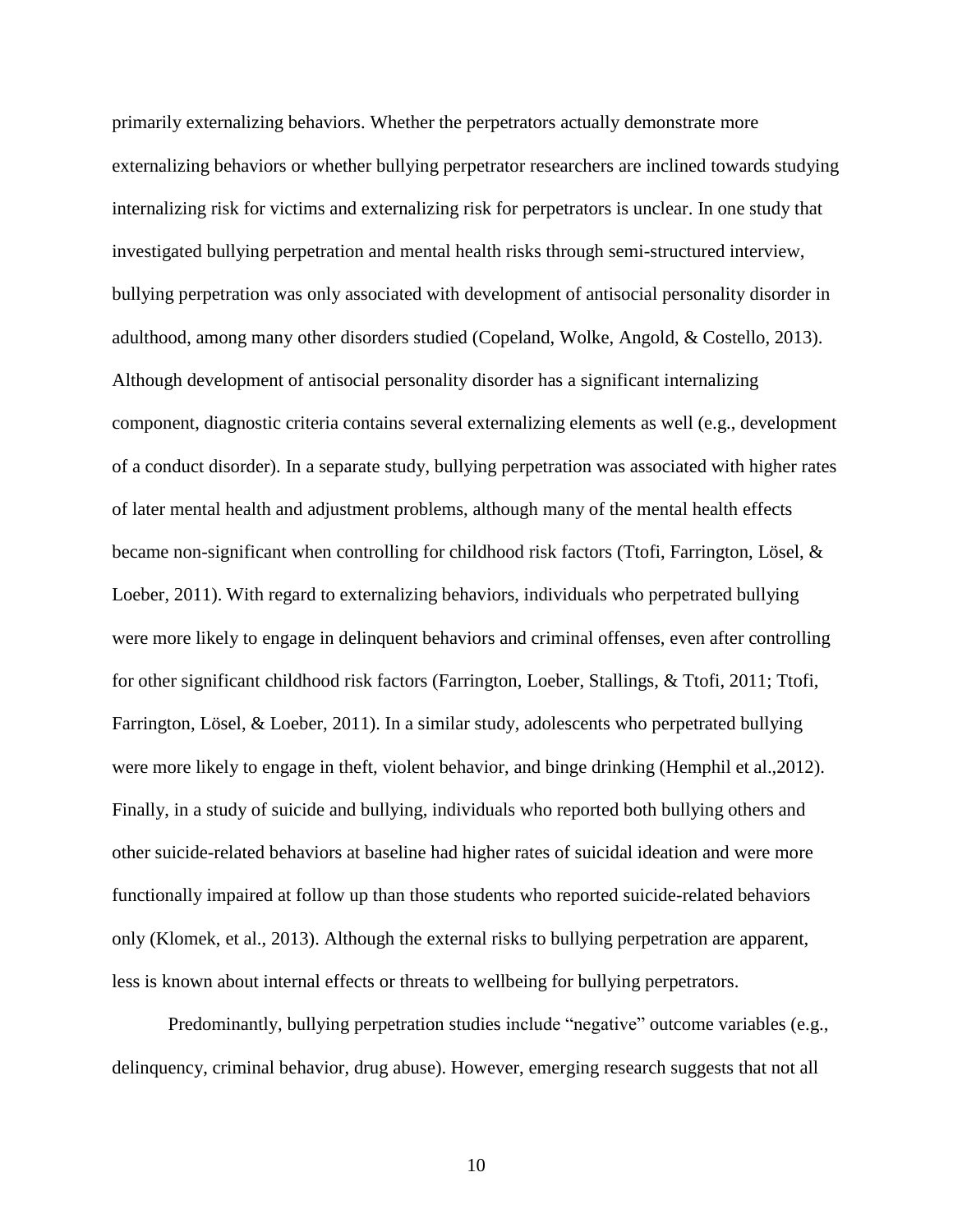bullying perpetrators are created equal. In fact, in a cluster analysis study designed to assess happiness, social connectedness, and bullying, more bullying perpetrators reported feeling happy and socially connected (22.4%) than those reporting feeling unhappy and socially disconnected (17.3%) (Young et al., 2015). Emerging literature in this regard suggests that there may be more nuance to bullying perpetration, well-being, and social factors than has been previously studied.

 Bully-victims are individuals who are involved in bullying both as bullies and victims. Bully-victims are at significant risk to well-being and demonstrate the highest level of adjustment problems among all children involved in bullying (Nansel et al. 2001; Juvonen et al. 2003; Veenstraet al. 2005; Arseneaultet al. 2006). Bully-victims are at increased risk of young adult depression, panic disorder, agoraphobia for females, and suicidality for males (Copeland, Wolke, Angold, & Costello, 2013). Females who were involved in chronic bully-victim behavior exhibited the highest rates of self-harm in mid-adolescence, higher than both those who engaged in bullying or were bullied exclusively. In addition, chronic bully-victims had the highest delinquency scores in mid-adolescence and were more likely to engage in violent behaviors and carry weapons (Arsenault, Bowes, & Shakoor, 2010). It appears that involvement in both bullying perpetration and exposure to bullying as a victim may confer the most threat to mental health.

 Considering the significant risks that exist with involvement in bullying at any level, lines of research address protective factors that may buffer the negative effects of bullying victimization and engagement in chronic bully-victim behavior. Not surprisingly, few articles to date focus on buffering the negative effects of perpetration after individuals start engaging in bullying behavior as the assumption may be that negative effects are deserved and/or may motivate change. Across all groups (bullying victims, bullying perpetrators, and bully-victims),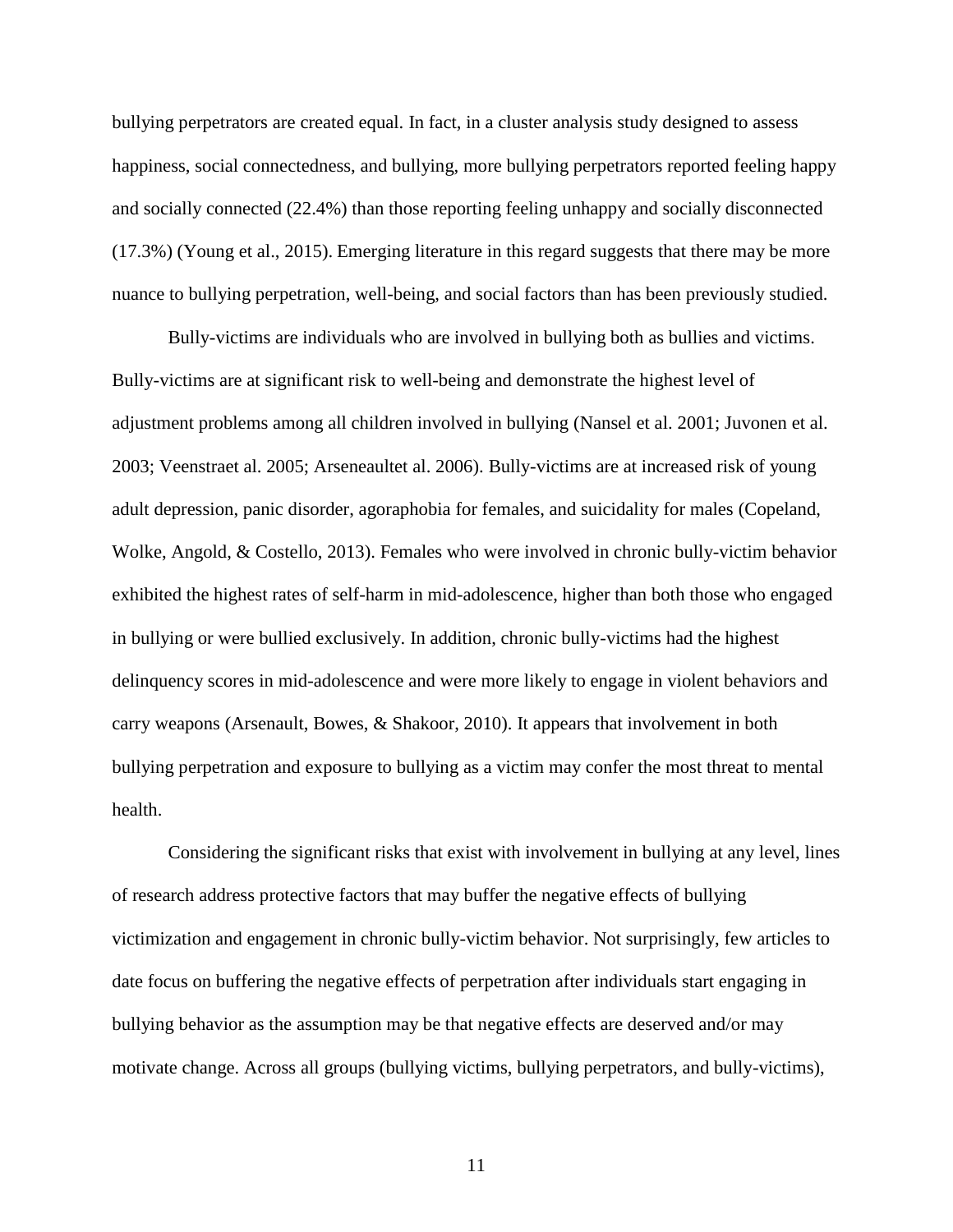individuals who reported at least moderate peer social support also reported the least anxiety and depression (Holt & Espelage, 2007). Good social skills, having prosocial friends, and perceived caring by friends and nonparental adults also ameliorate risk (Borowsky, Taliaferro, & McMorris, 2012; Ttofi, Bowes, Farrington, & Losel, 2014; Vassallo, Edwards, Renda, & Olsson, 2014). Other factors include parental support (Wang, Iannotti, & Nansel, 2009), opportunities for prosocial involvement in family activities (Hemphill, Tollit, & Herrenkohl, 2014), parental discussions with their children, parents meeting child's friends (Shetgiri, Lin, & Flores, 2013), high parental monitoring (Vassallo, Edwards, Renda, & Olsson, 2014), a stable family environment, attachment to parents (Ttofi, Bowes, Farrington, & Losel, 2014), and parent connectedness (Borowsky, Taliaferro, & McMorris, 2012). These factors all appear to either reduce the likelihood that a child will bully another child or ameliorate the negative effects of bullying. Protective factors studied to date have primarily focused on social and familial relationships, and further investigation is warranted into internal mechanisms that may be protective of the negative effects of bullying.

 More recently, meaning for adolescents has emerged as a factor of interest as related to bullying. In a study of bullying victimization, suicidal ideation, and meaning with a group of  $6<sup>th</sup>$ through  $12<sup>th</sup>$  graders, meaning was a mediator in the relationship between bullying victimization and suicidal ideation for girls (i.e., degradation in meaning helped to explain increased suicidal ideation when adolescents were bullied) and a moderator in the relationship between bullying victimization and suicidal ideation for boys (i.e., meaning was a protective factor when boys were bullied) (Henry et al., 2014). The question remains, however, about why and how these relationships exist between meaning and bullying victimization.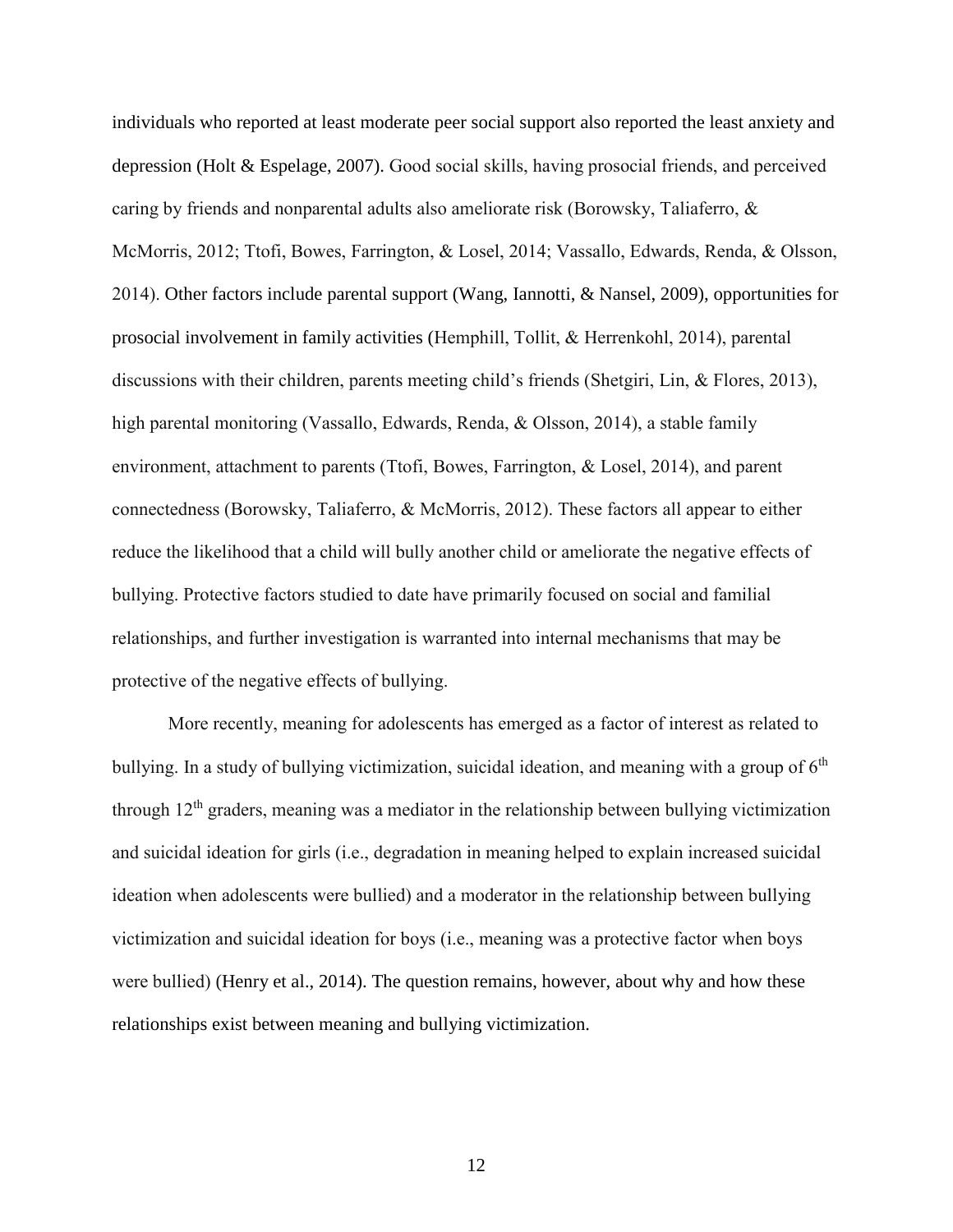Theoretical models have been proposed to further explicate how meaning may be a mediator between bullying victimization and negative outcomes (e.g., suicidal ideation). These include: 1) bullying victimization as a degradation to social relationships and 2) bullying victimization as an impairment to development and well-being. Across multiple studies, relationships have been implicated as the most important aspect of what makes people's lives meaningful (Bar-Tur, Savaya, & Prager, 2001; Battista & Almond, 1973; Debats; 1999; Delle Fave, Brdar, Freire, Vella-Brodrick, & Wissing, 2011; Delle Fave, Pozzo, Bassi, & Cetin, 2013; DeVogler & Ebersole, 1980; Ebersole & Depaola, 1987; McCarthy, 1983; O'Connor and Chamberlain, 1996; Prager, 1996; Schnell, 2009; Schnell, 2010; Schnell & Becker, 2006; Steger et al., 2013; Taylor & Ebersole, 1993). In essence, relationships are seen as the foundation by which meaning can be experienced (e.g., Steger, 2009). Bullying, insofar as it detrimentally affects relationships and social competence (e.g., Nation, Vieno, Perkins, & Santinello, 2008) may degrade the foundation by which adolescents experience their lives as meaningful. It is not a surprise, then, that individuals who are bullied and report at least moderate social support are less likely to suffer the detrimental effects of being bullied (Holt & Espelage, 2007).

 In an alternative theory, lack of meaning in a person's life may preclude normal adolescent development and impair overall well-being. As discussed previously, meaning can be defined as a dynamic interchange between comprehension and purpose (Steger, Frazier, Oishi, & Kaler, 2006), and social cognitive theorists of development would suggest that this interchange would need to be, in part, built on a foundation of self-efficacy (Bandura, 2006). Being bullied is associated with lowered self-efficacy and self-esteem and increased helplessness and hopelessness, which may impair the interchange between external experience and internal conceptualizations that promote meaning (Scholte, Engels, Overbeek, de Kemp, & Haselager,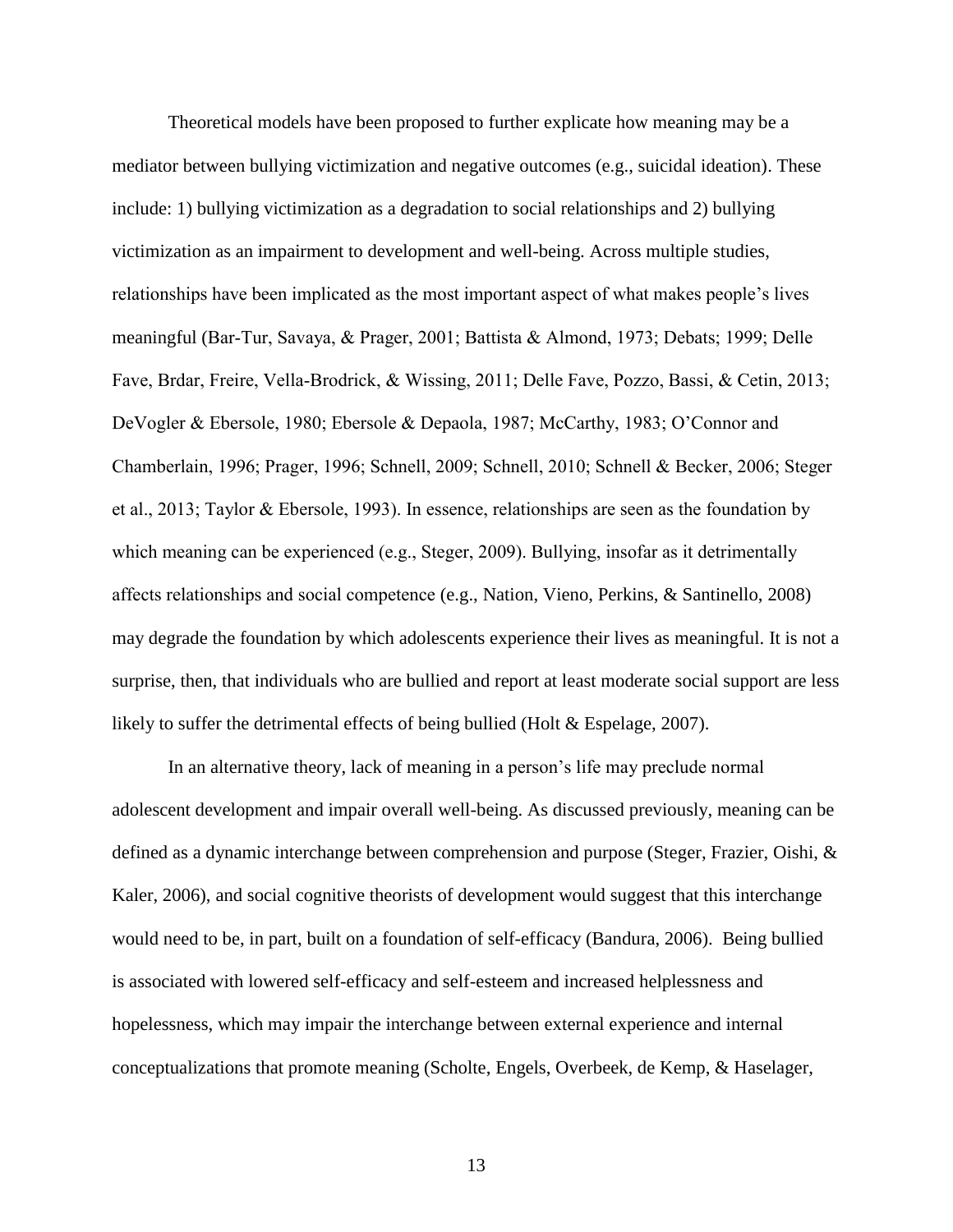2007; Siyahhan, Aricak, & Cayirdag-Acar, 2012; Sweeting, Young, West, & Der, 2006; Turner, Finkelhor, & Ormrod, 2010). Ultimately, damage between systems that confer external experience into internal conceptualizations of self may impair self-identity and break down systems that promote meaning.

 Meaning may have stress-buffering properties for those who are victims of bullying, which may explain meaning as a moderator in the relationship between bullying victimization and negative outcomes. This could happen in two ways. First, individuals who already experience high levels of meaning may be less susceptible to threats to meaning from external events. Alternatively, individuals who are exposed to negative circumstances may be able to make meaning from the suffering (Park, 2010). Several other studies have implicated meaning as a stress-buffering variable, especially after stressful life events, such as medical diagnoses or bereavement (Boehmer, Luszczynska, & Schwarzer, 2007; Edmonds & Hooker, 1992; Gillies & Neimeyer, 2006; Steger, Frazier, & Zacchanini, 2008; Vickberg, Bovbjerg, DuHamel, Currie, & Redd, 2000).

 Although meaning has implications for victims of bullying, no studies to date have explored the extent to which perpetrators of bullying experience their lives as meaningful, and there are mixed findings regarding bullying perpetration and correlates of meaning. Bullying others was associated with poorer psychosocial adjustment, which was a composite measure of problem behaviors, social/emotional well-being, and parental influences. In the same study, however, ability to make friends was positively related to bullying perpetration, which might suggest that degradation of relationships is not necessarily a plausible argument for meaning impairment among bullying perpetrators (Nansel et al., 2001). This is in line with the more recent study that suggests that many bullying perpetrators feel happy and socially connected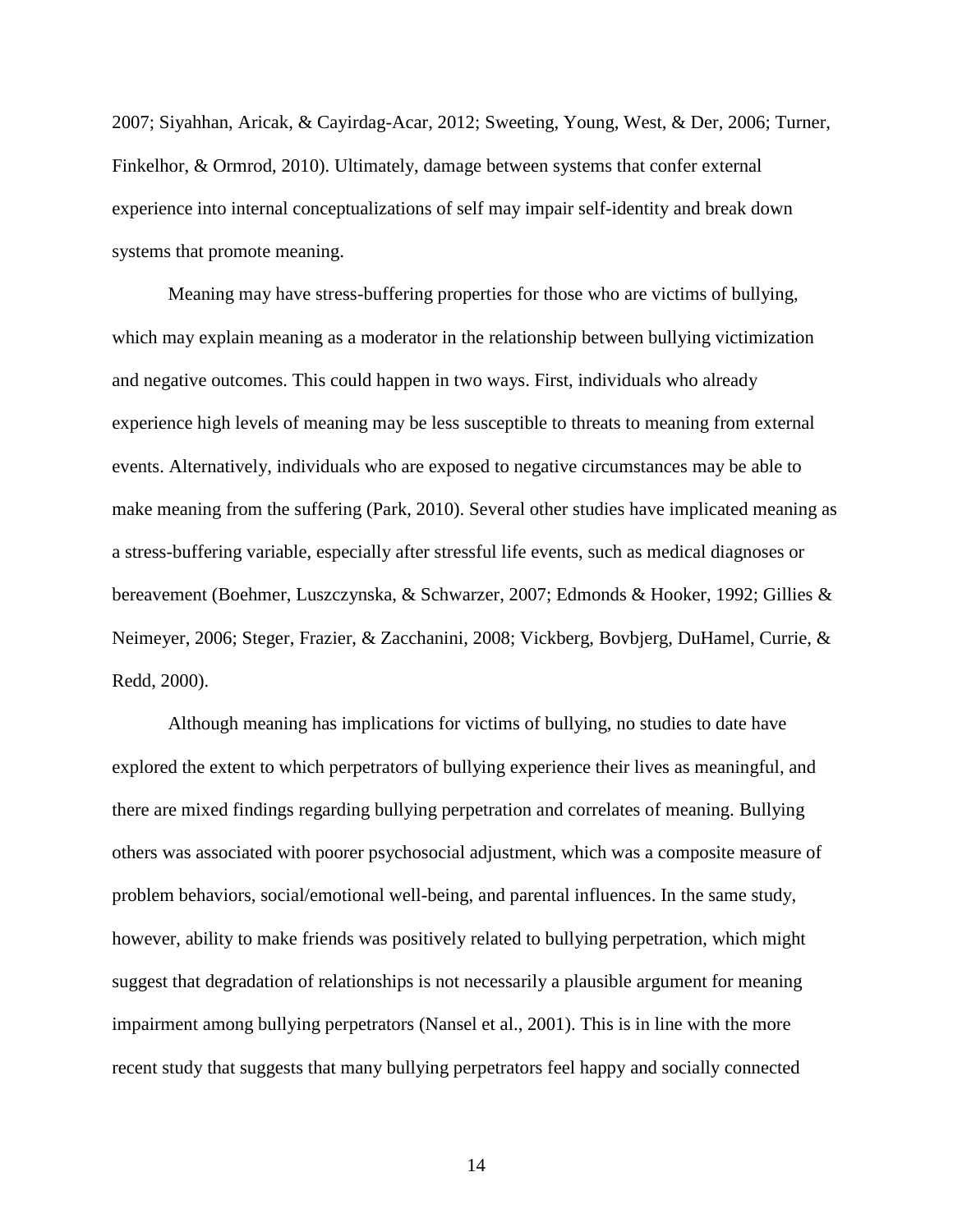(Young et al., 2015). In another study, bullying perpetration was negatively correlated with overall self-efficacy, which could generally suggest that bullying perpetration may impair normal development and interfere with systems that bolster meaning, although the research is too young to generate any definitive conclusions (Kokkinos & Kipritsi, 2012). It is possible, though, that meaning threats may actually lead to bullying perpetration. In one study, when meaning was threatened, people were more likely to treat someone as an enemy, which has been shown to temporarily restore a sense of meaning (Sullivan, Landau, & Rothschild, 2010). There is no one clear pattern regarding this research, but overall, these studies may suggest that bullying perpetration could provide the temporal experience of meaning via social avenues, either by making friends or making enemies, but individuals who are perpetrators may not be developing competencies (e.g., self-efficacy) that would theoretically sustain meaning.

 Although the literature has examined meaning as a mediator and moderator, no study to date has studied the direct relationship between bullying perpetration and bullying victimization and meaning as the outcome of interest. Thus, it is pertinent to address gaps in the literature to explore if bullying victimization or bullying perpetration has a direct impact on meaning for adolescents.

#### *Meaning and Acceptance and Commitment Therapy (ACT)*

 If meaning is important to development and overall well-being and has been implicated as both a mediator and a moderator for negative outcomes, future research needs to investigate processes that might contribute to adolescents' experience of meaning. Acceptance and Commitment theory has important theoretical foundations that align with the two-part comprehension and purpose model of meaning. Thus, Acceptance and Commitment Therapy (ACT) will be presented as an important related framework and two important factors that are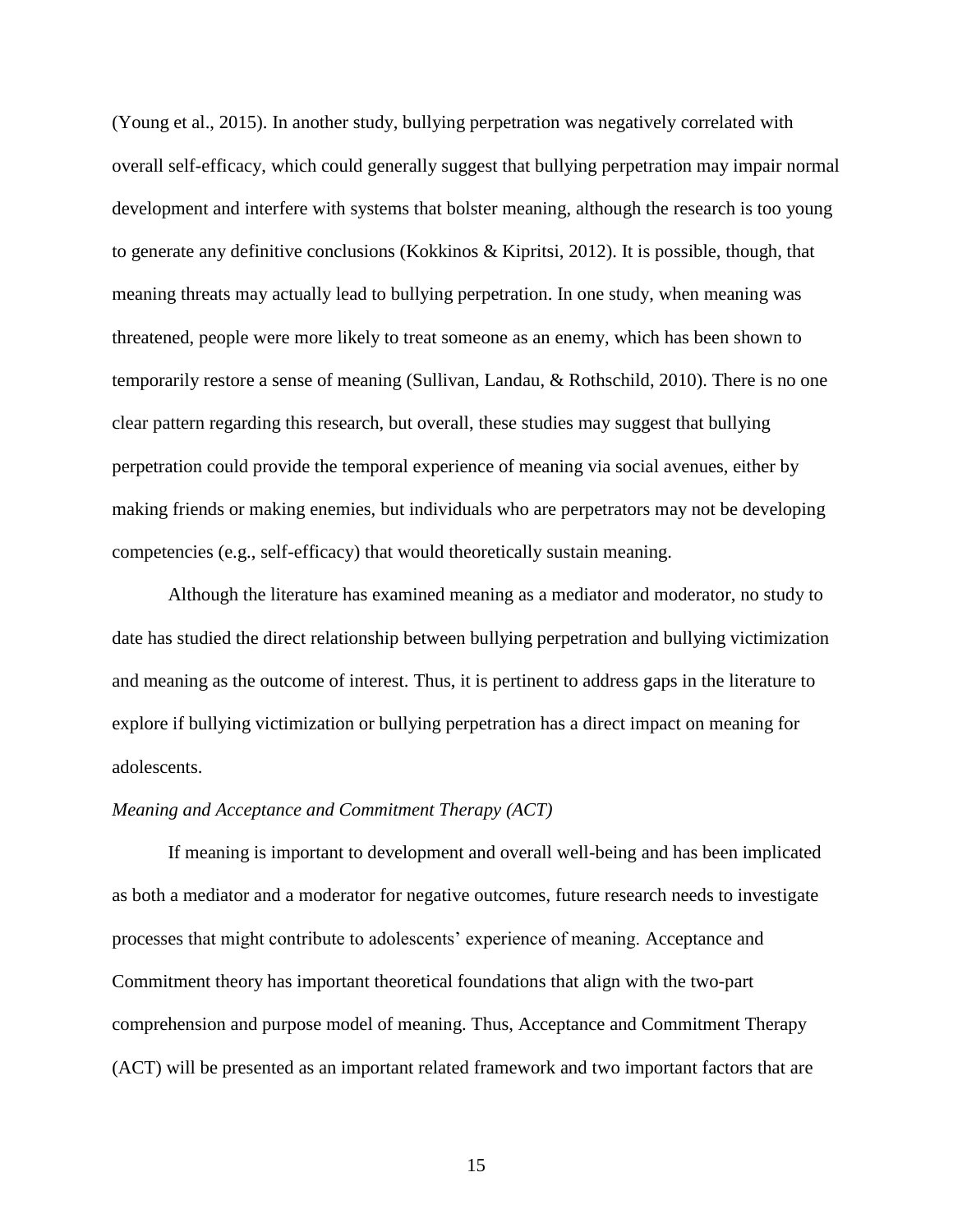highly related to ACT, self-compassion and mindfulness, will be presented as relevant to the experience of meaning.

 Acceptance and Commitment Therapy (ACT) has been proposed as a highly related conceptual framework to meaning theory (Steger, Sheline, Merriman, & Kashdan, 2013). ACT and meaning theory share their roots in recognizing the fundamental basis of human striving and suffering. Unlike many other positive psychological variables that look to maximize the good and ignore the bad, meaning theory recognizes that a meaningful life may be qualitatively different than a pleasant life, a life that "feels good" (Seligman, Steen, Park, & Peterson, 2005). ACT, too, operates from a viewpoint that recognizes human suffering as inevitable. ACT and meaning theory both espouse an understanding that change comes not from feeling good, but from engaging with the range of human experiences—and using that information to understand oneself, one's values, and the opportunities one pursues. The second wave of positive psychology, which accounts for negative experiences in addition to positive experiences, is said to resemble the third wave of behavioral therapy, which focuses on acceptance of life's ups and downs, rather than a focus on change exclusively (Steger, Sheline, Merriman, & Kashdan, 2013).

 Although the research on ACT alone is vast and expansive and has garnered strong empirical support for therapeutic purposes, the theoretical literature on the relationship between ACT and meaning in life is scarce, and empirical literature is largely nonexistent. Testing relevant ACT variables may deepen an understanding of ACT's links to meaning theory and provide an empirical basis for intervention.

 From a theoretical standpoint, the comprehension component of meaning theory fits well with the ACT notion of mindfulness, which promotes an open, non-defensive contact with the present (Steger, Sheline, Merriman, & Kashdan, 2013). Insofar as people focus their attention on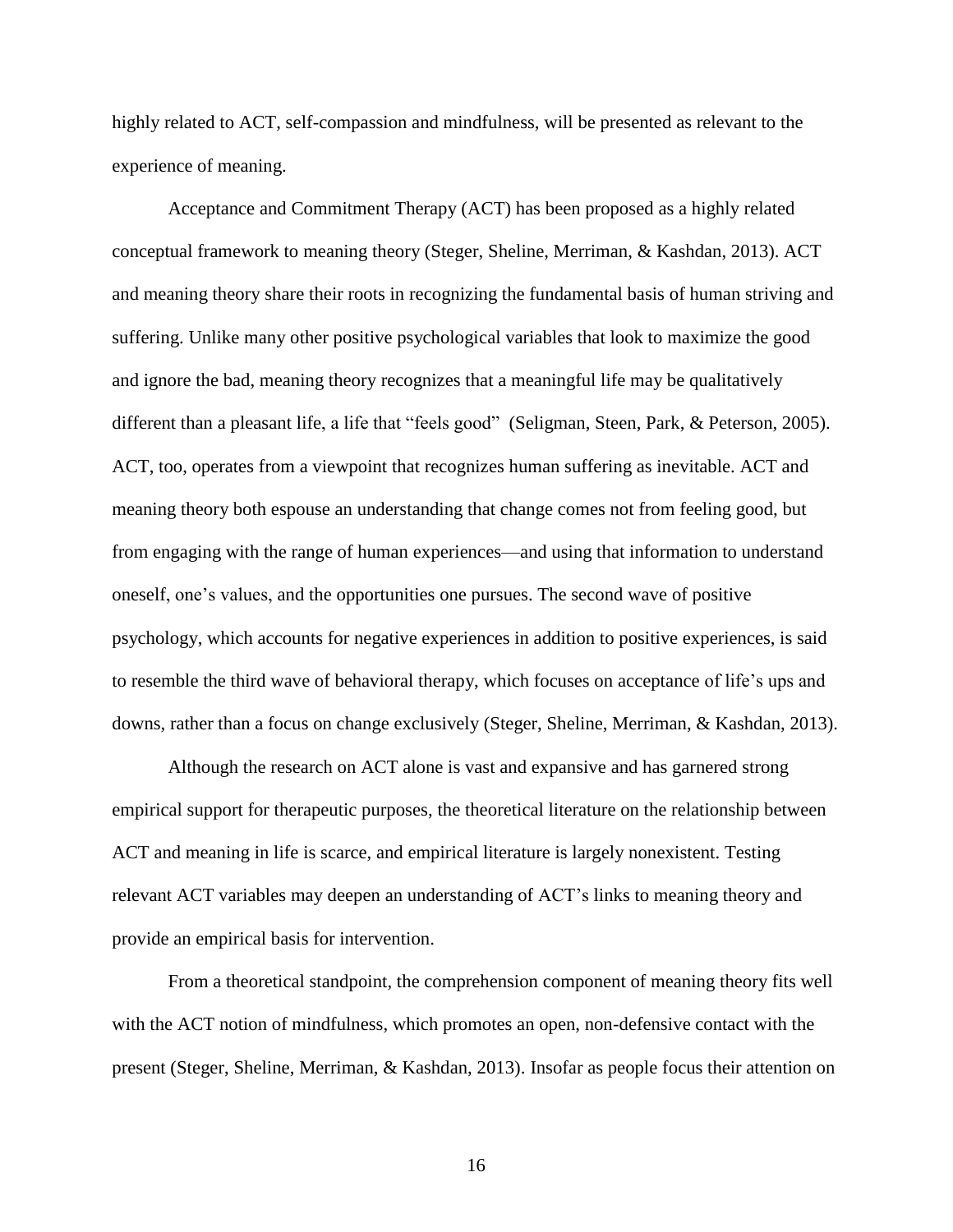the past and into the future, people lose the opportunity to contact the present moment, filled with both positive and negative experiences. Avoidance of current, relevant material renders people largely incapable of experiencing meaning, as their systems with which to comprehend themselves are out of touch with the reality of the present moment, rendering "comprehension systems inaccurate, fragile, and constantly in need of protection" (Steger, Sheline, Merriman, & Kashdan, 2013, p. 5). Connection with the present moment may significantly contribute to a person's accurate interpretation of the self, vital to a robust meaning system.

 The empirical literature on meaning and mindfulness has significantly lagged behind theoretical models. Thus far, there have been mixed findings and an overall dearth of literature to formulate any definitive conclusions. In a study of mindfulness-based stress reduction (MBSR) training for cancer patients, there were no established changes in meaning in life (Kieviet-Stijnen, Visser, Garssen, & Hudig, 2008). In two other studies where MBSR training was implemented for medical populations, significant increases in a sense of coherence, which includes a meaning component, were found (Matousek & Dobkin, 2010; Weissbecker et al., 2002). These findings should be interpreted with caution with regards to the present study, however, as meaning within the sense of coherence construct refers to cognitive evaluation of a challenging situation and investment in coping, a significant departure from the meaning construct according to Steger and colleagues (2006). In a study of post-traumatic distress, individuals who reported experiencing post-traumatic distress and reported less reliance on experiential avoidance (i.e., were more aware and engaged with present experience), reported more post-traumatic growth and meaning in life as compared to their more avoidant counterparts (Kashdan & Kane, 2011). Attending to one's present experience, whether positive or negative, may provide more opportunities for individuals to experience their lives as meaningful.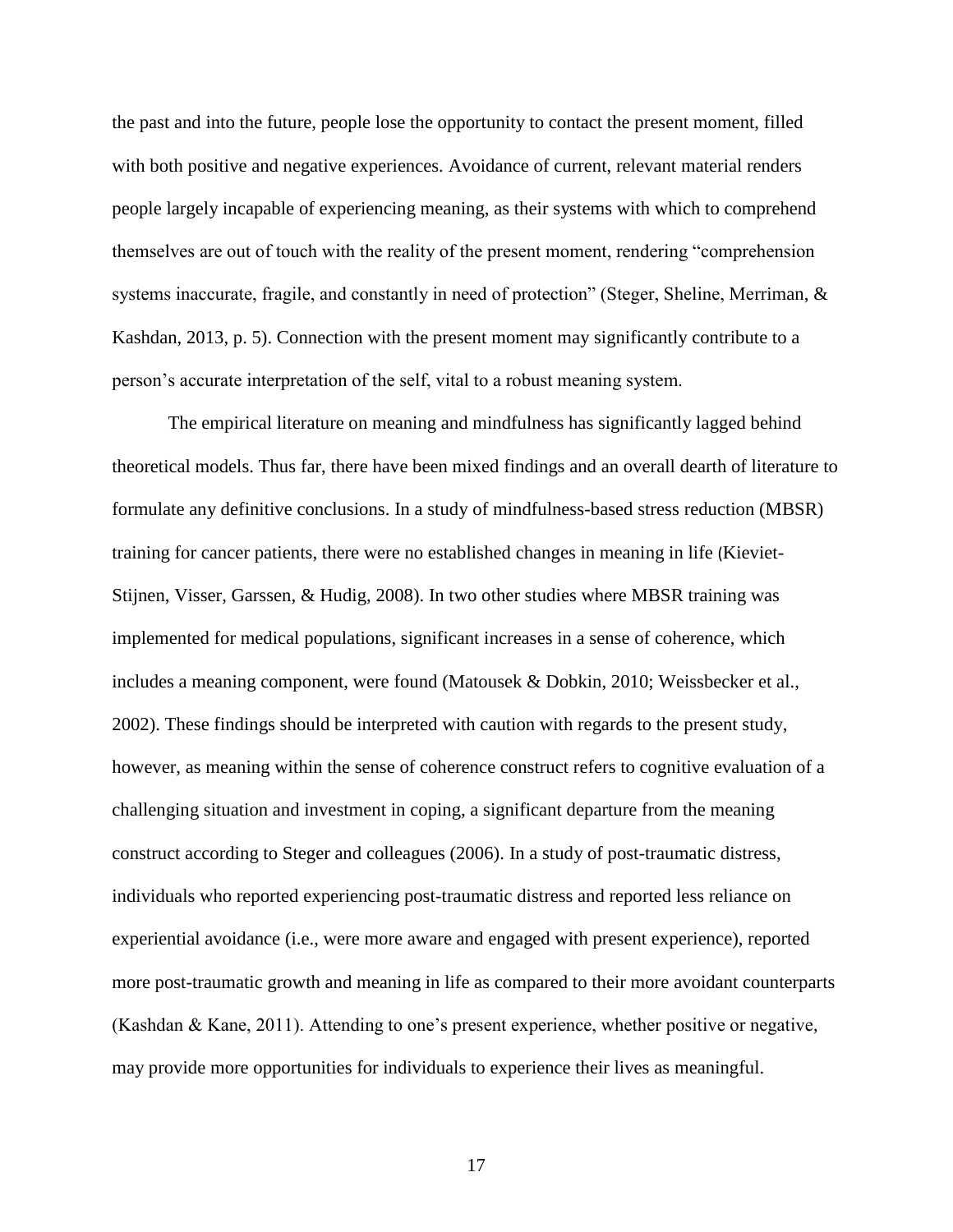Unlike the first and second waves of behavioral therapies, ACT theorists propose that psychological distress can be alleviated by changing the person's relationship with their problems, which includes a non-judgmental or compassionate attitude (MacBeth & Gumley, 2012). Self-compassion has been defined as "being kind and understanding toward oneself in instances of pain or failure rather than being harshly self-critical; perceiving one's experiences as part of the larger human experience rather than seeing them as isolating; and holding painful thoughts and feelings in mindful awareness rather than over-identifying with them" (Neff, 2003, p. 223). Self-compassion also integrates the notion that failure and inadequacy are normal human experiences that can be understood with a non-judgmental attitude and integrated as part of the larger human experience (Neff, 2003). This connects closely with ACT insofar as ACT promotes tenets of psychological flexibility, acceptance, and engagement with negative emotions, rather than avoidance (Hayes & Strohsal, 2004). Self-compassion has been proposed as a significant and valuable mechanism of change within the ACT theory (Baer, 2010).

 Individuals who practice self-compassion are more likely to have healthier psychological functioning and decreased likelihood to experience anxiety (Neff, Kirkpatrick, & Rude, 2007). Self-compassion appears particularly relevant when people are faced with adversity or difficult life circumstances. In experimental manipulations that introduced adversity to a laboratory setting, self-compassion attenuated the negative effects of the adverse events, a distinct and stronger effect than self-esteem (Leary, Tate, Adams, Batts Allen, & Hancock, 2007; Neff, Kirkpatrick, & Rude, 2007). These findings have real-world implications as well. Selfcompassion was found to mediate the relationship between childhood trauma severity and emotion dysregulation (Vettese, Dyer, Li, & Wekerle, 2011). In another study, emotional abuse was predictive of reduced self-compassion for a sample of children involved in the welfare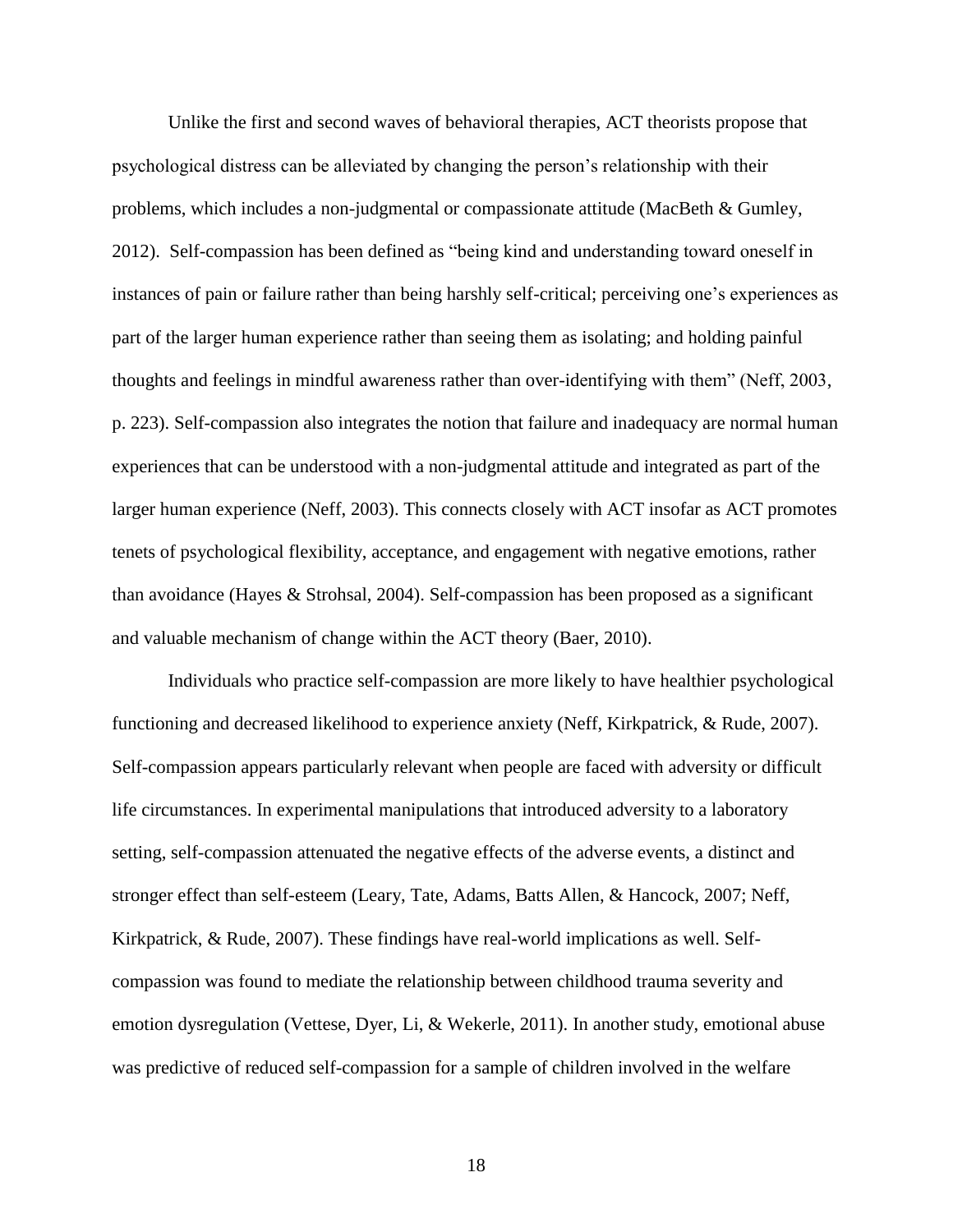system and low self-compassion, in turn, predicted psychological distress, problem alcohol use, and suicide attempts (Tanaka, Wekerle, Schmuck, Paglia-Boak, & MAP Research Team, 2011). It is no surprise then that self-criticism has been linked to depression (e.g. Glassman, Weierich, Hooley, Deliberto, & Nock, 2007; Luyten et al., 2007).

 Self-compassion and meaning both have their roots, in part, in human suffering, recognizing the eventuality of difficult life circumstances and adversity. Whereas meaning describes cognitive (i.e., understanding of self) and motivational (i.e., pursuing activities) components (Steger, Frazier, Oishi, & Kaler, 2006), self-compassion is an emotional stance in how a person relates to the self in times of suffering (Neff, Hsieh, & Dejitterat, 2005). Selfcompassion may serve as an emotional bridge by which people can make sense of their experiences, both positive and negative, through a non-judgmental lens and make decisions about action from a place of security, rather than distress. Self-compassion, although an affective concept, is positively related to cognitive flexibility and negatively related to rumination (Martin, Staggers, & Anderson, 2011; Neff, 2003). Self-compassion encourages gentle efforts to change things that might be harmful towards the self or others, a process heavily reflected in the comprehension and purpose facets of meaning (Martin, Staggers, & Anderson, 2011).

Although in its research infancy, one study has looked directly at the relationship between self-compassion and meaning. In a study of adults over the age of 65, self-compassion was significantly positively correlated with meaning (Phillips & Ferguson, 2013). Although the literature would suggest that the connection between meaning and self-compassion is promising, it has only been tested thus far in one highly specialized population (i.e., older adults).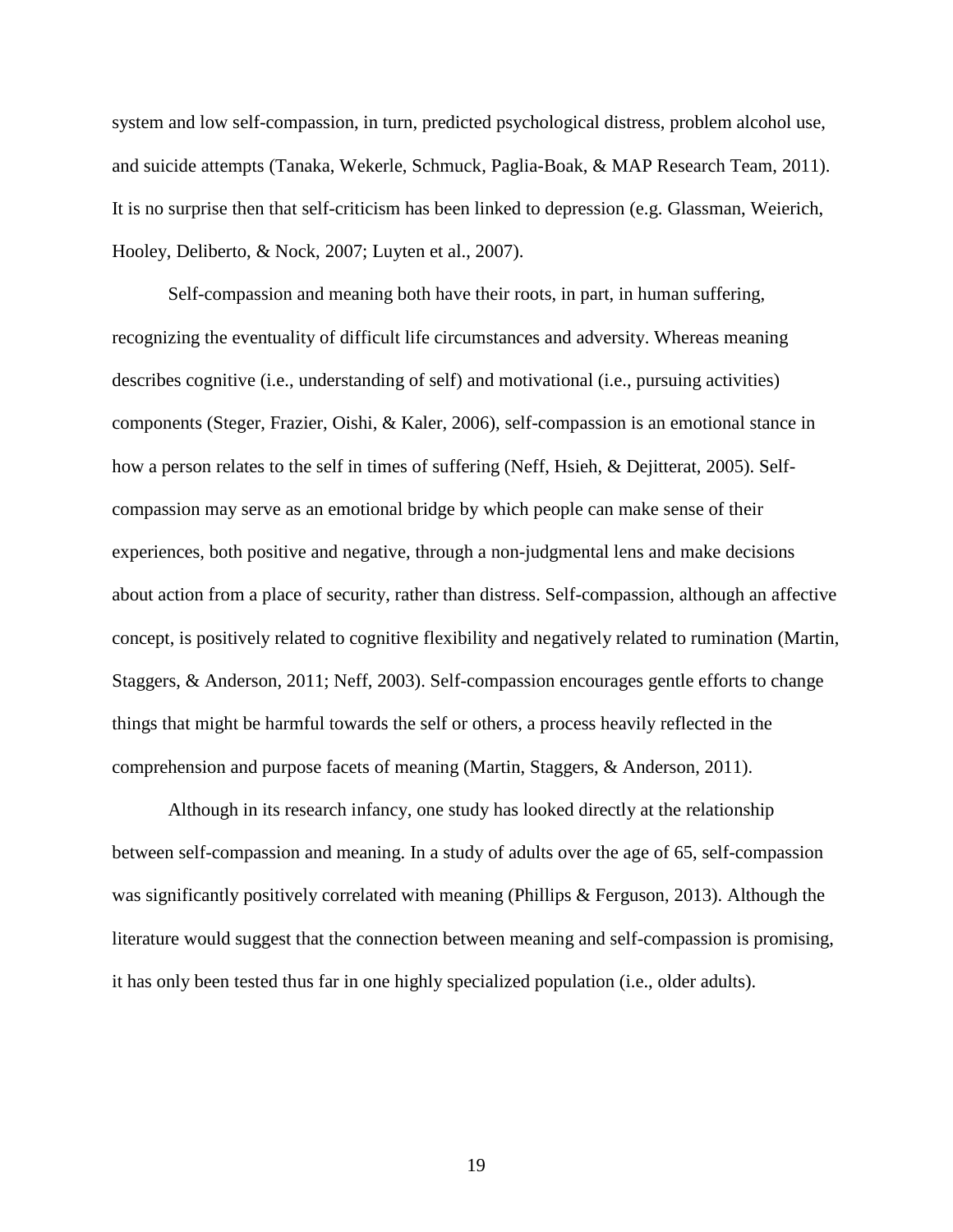## *Current Study and Hypotheses*

Thus far, meaning has been implicated as a key factor in development and well-being in adolescence, and yet, very few research studies to date have experienced how this process happens. Much is still unknown regarding the experience of meaning in adolescents, namely what factors may obstruct or aid in meaning for a unique time of development. The previous outline of research pertaining to meaning in life, bullying perpetration, bullying victimization, self-compassion, and mindfulness indicates that examining the potential relationships between these variables is a promising field of inquiry.

 The current study will examine the following research questions: 1) whether meaning is related to bullying perpetration and/or bullying victimization, 2) whether meaning is related to self-compassion and/or mindfulness.

*Hypothesis 1:* As reviewed above, theory and research suggest that bullying perpetration may be related to lower levels of meaning in life. Although to date untested, theory would suggest that bullying perpetration may degrade factors that foster meaning, such as self-efficacy (Kokkinos  $\&$ Kipritsi, 2012) and psychosocial adjustment (Nansel et al., 2001). It is also hypothesized that bullying perpetration will, in part, predict lowered levels of meaning.

*Hypothesis 2:* As reviewed above, both theory and research suggest that bullying victimization should be related to lower levels of meaning in life. Being a victim of bullying may damage key resources for the development of meaning, namely the establishment of self-efficacy (e.g., Siyahhan, Aricak, & Cayirdag-Acar, 2012) and of supportive social relationships (Nansel et al.,2001). It is also hypothesized that bullying victimization will, in part, predict lowered levels of meaning.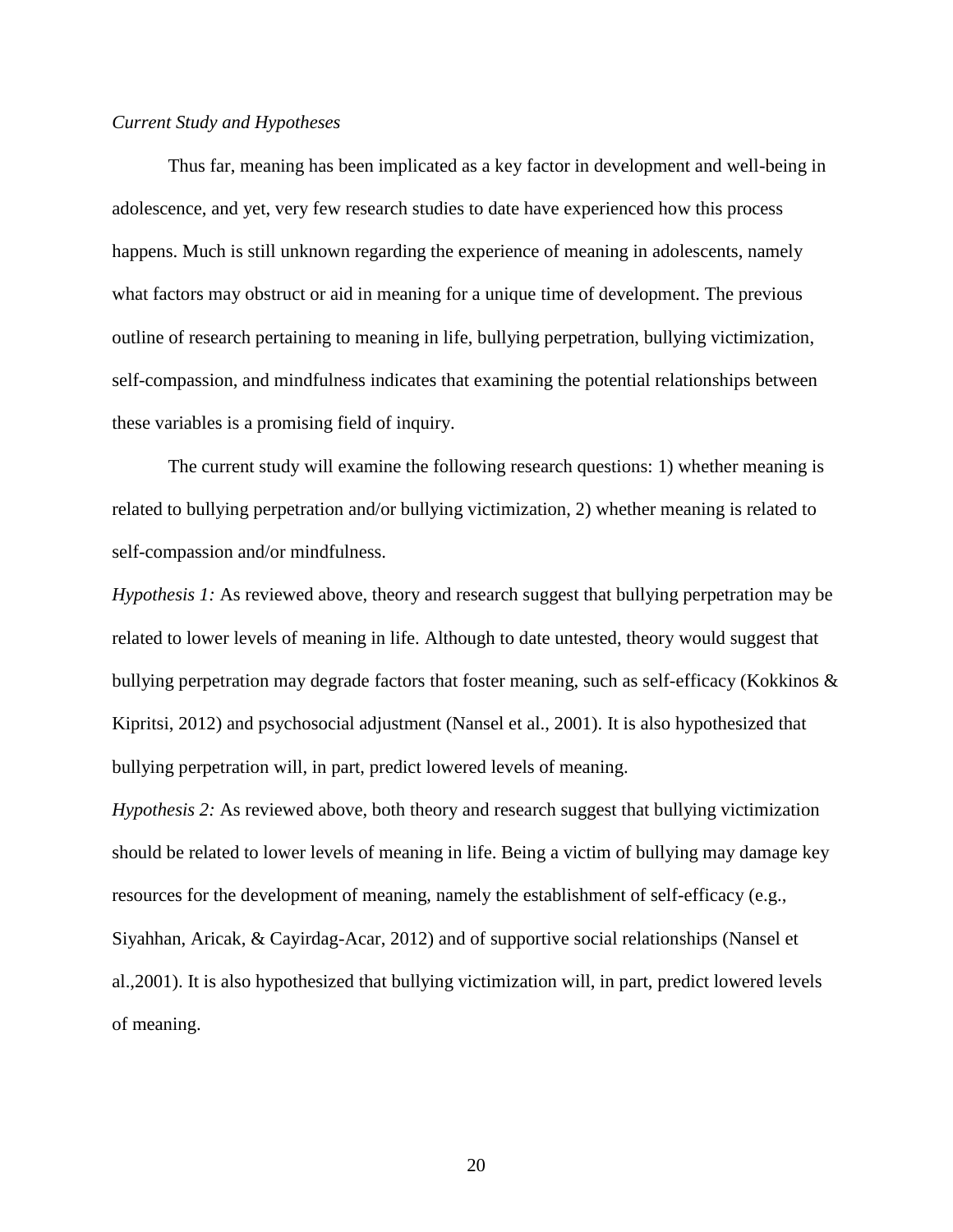*Hypothesis 3:* As reviewed above, theory suggests that mindfulness should be related to higher levels of meaning in life. Theoretically, mindfulness allows for more opportunity for individuals to have a coherent meaning system via increased comprehension (Steger, Sheline, Merriman, & Kashdan, 2013) and emerging findings from the empirical literature on mindfulness-based stress reduction programs suggest that variables related to meaning (i.e., sense of coherence) might be strengthened via mindfulness training (Matousek & Dobkin, 2010). It is also hypothesized that mindfulness will, in part, predict higher levels of meaning.

*Hypothesis 4:* As reviewed above, theory and research suggests that self-compassion should be related to higher levels of meaning in life. Theoretically, self-compassion may provide an enhanced system by which people can integrate comprehension and purpose (Martin, Staggers, & Anderson, 2011). Research suggests that self-compassion and meaning are positively correlated in older populations (Phillips & Ferguson, 2013). It is also hypothesized that selfcompassion will, in part, predict higher levels of meaning.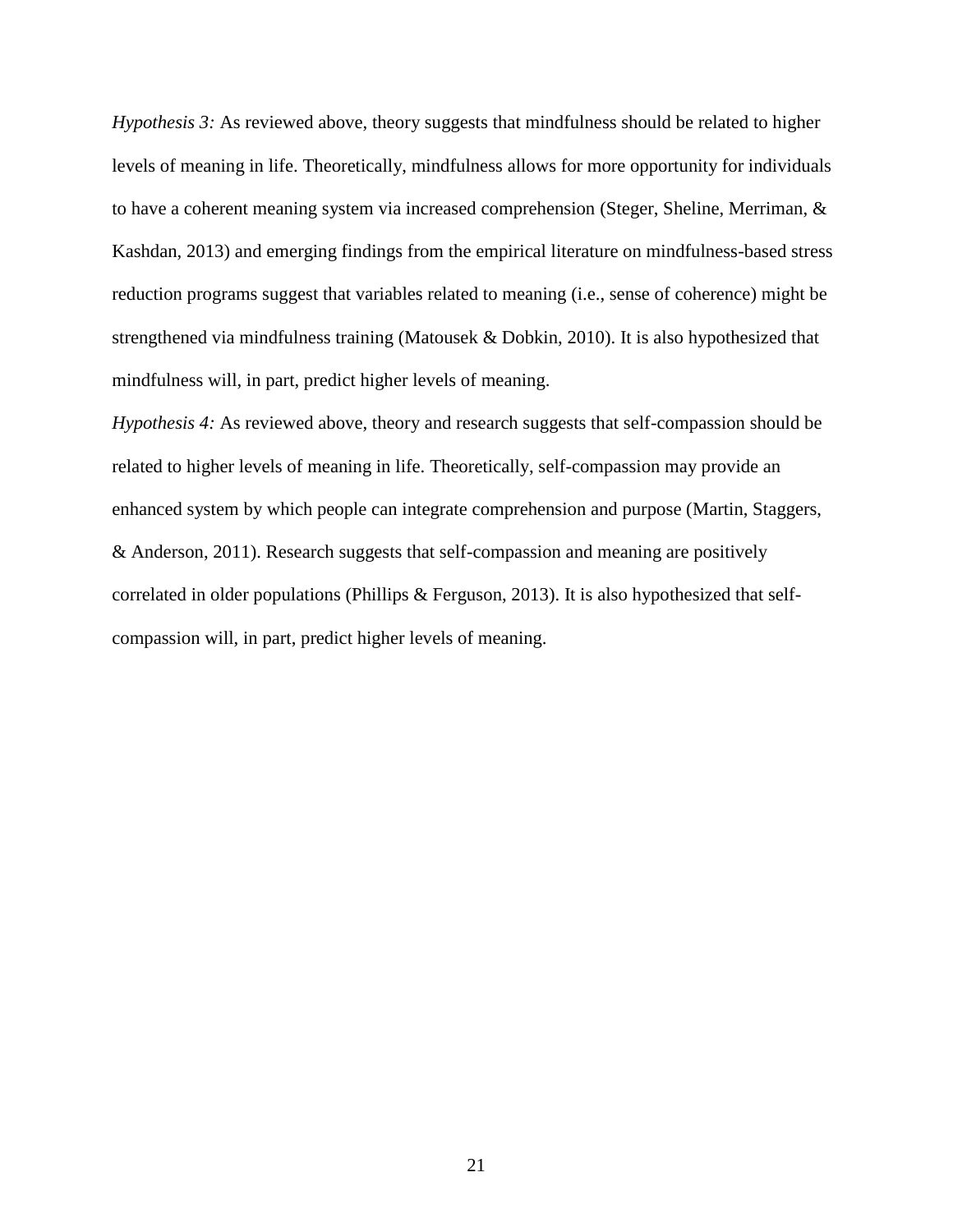#### CHAPTER II: METHODS

#### *Participants*

The sample for the present study was drawn from 186 students from two middle schools in Colorado. Students who did not complete at least 75% of the questions in the study were not included, leading to a final sample of 145 students. Participants were offered a \$5 Target gift card for participation.

Participants in the sample included (49.7%) males and (50.3%) females aged 12-15. More than half of the students sampled reported receiving free/reduced lunch, 75 (51.7%), and the most predominant ethnicities in the sample included White, 52 students (36.1%), Latino/Hispanic, 40 students (33.3%), and Black/African American, 25 students (17.4%). Comprehensive demographic variables are presented in Table 1.

#### *Measures*

**Meaning.** The Meaning in Life Questionnaire, Short Form (MLQ-SF) (Steger, Frazier, Oishi, & Kaler, 2006) is a 3-item measure that assesses presence of meaning in life. Sample items include, "My life has a clear sense of purpose," and "I have a clear sense of what makes my life meaningful." Typically, all items are measured on a 7 point Likert scale ranging from 1 (Absolutely Untrue) to 7 (Absolutely True), with a range of responses from 3-21. Due to changes in the Likert scale associated with the current study, items were measured on a 7 point Likert scale ranging from 0 (Absolutely False) to 6 (Absolutely True), with a range of responses from 0-18.

The 3-item short form of the Meaning in Life Questionnaire has demonstrated sound psychometric properties (e.g., Kobau, Sniezek, Zack, Lucas, & Burns, 2010); Steger & Samman,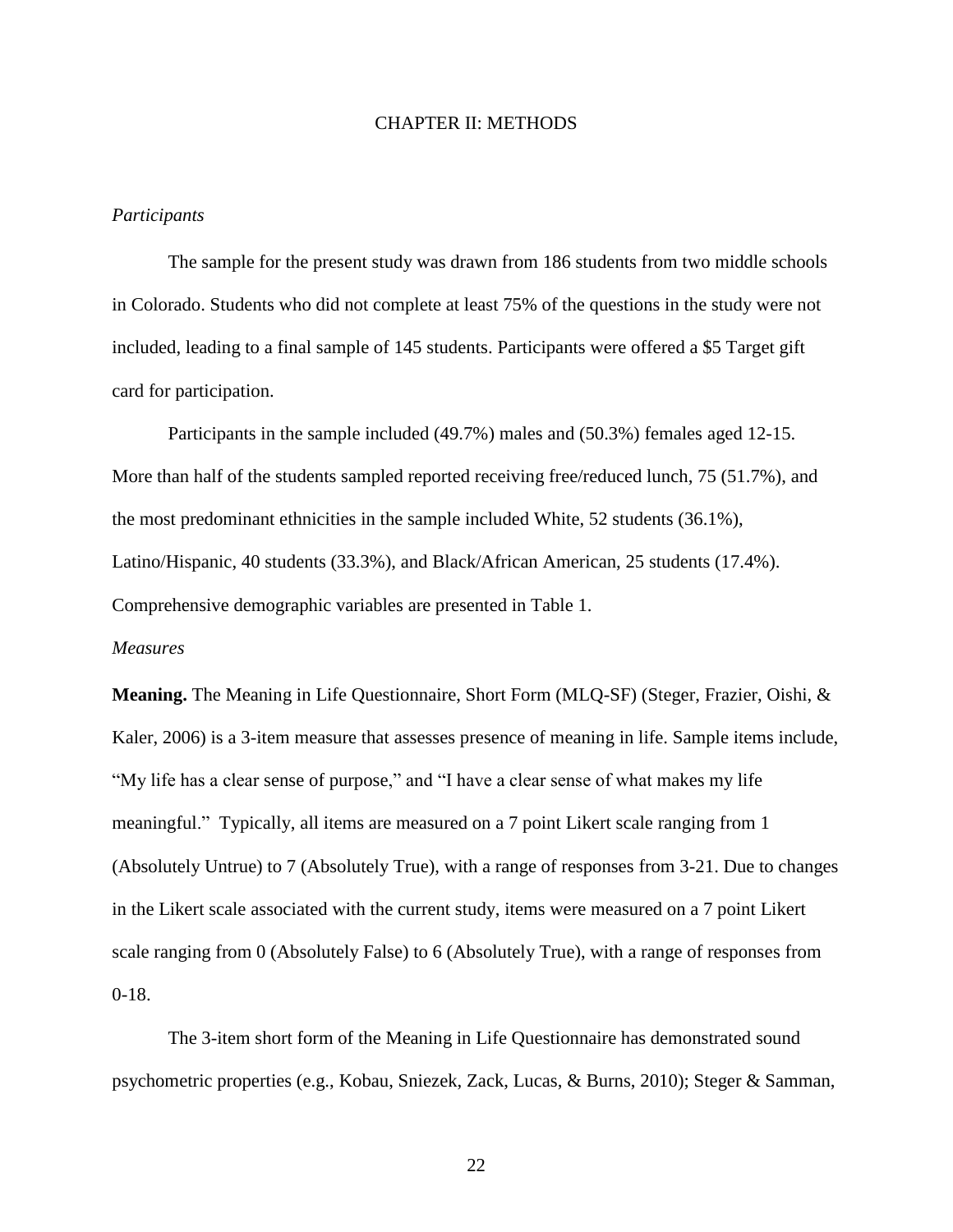2012). Internal consistency of the MLQ-SF have been listed at .88 and .89, respectively. Previously, an interclass correlation coefficient (.71) indicated a high degree of coherence between items. Cronbach's alpha with the current sample was .94 for the MLQ-SF, indicating acceptable reliability for research purposes.

Support for the validity of the MLQ-SF is found in its relationship to conceptually related constructs. The MLQ-SF has correlated in the expected direction with many wellbeing indicators, including psychological need satisfaction (i.e., competence, autonomy, relatedness) and life satisfaction (Kobau, Sniezek, Zack, Lucas, & Burns, 2010; Steger & Samman, 2012) **Bullying.** The Adolescent Peer Relations Instrument (APRI) is a 36 item measure of both bullying and victimization in the past year (Parada, 2000). There are 18 items to assess bullying behavior (e.g., "I crashed into a student on purpose as they walked by") and 18 corresponding items to assess the extent to which students were bulled (e.g., "Students crashed into me on purpose as they walked by") All items are measured on a 7 point Likert scale ranging from 0 (Never) to 6 (Every day). Responses closer to 0 represent small amounts of bullying or being bullied, whereas scores closer to 6 represented frequent amounts of bullying or being bullied. Scores range from 0-108 on the Bullying Victimization measure and from 0-108 on the Bullying Perpetration measure. Although six sub-scales are available with this instrument (Bully Physical, Bully Verbal, Bully Social, Target Physical, Target Verbal, Target Social), due to low endorsement rates of bullying and the current research questions, analyses did not delineate subscales, but rather calculated one overall score to assess bullying victimization and bullying perpetration, which is an acceptable use of this instrument (Parada, 2000). In the current study, Cronbach's alpha was .92 for the 18 items assessing bullying perpetration and .96 for the 18 items assessing bullying victimization.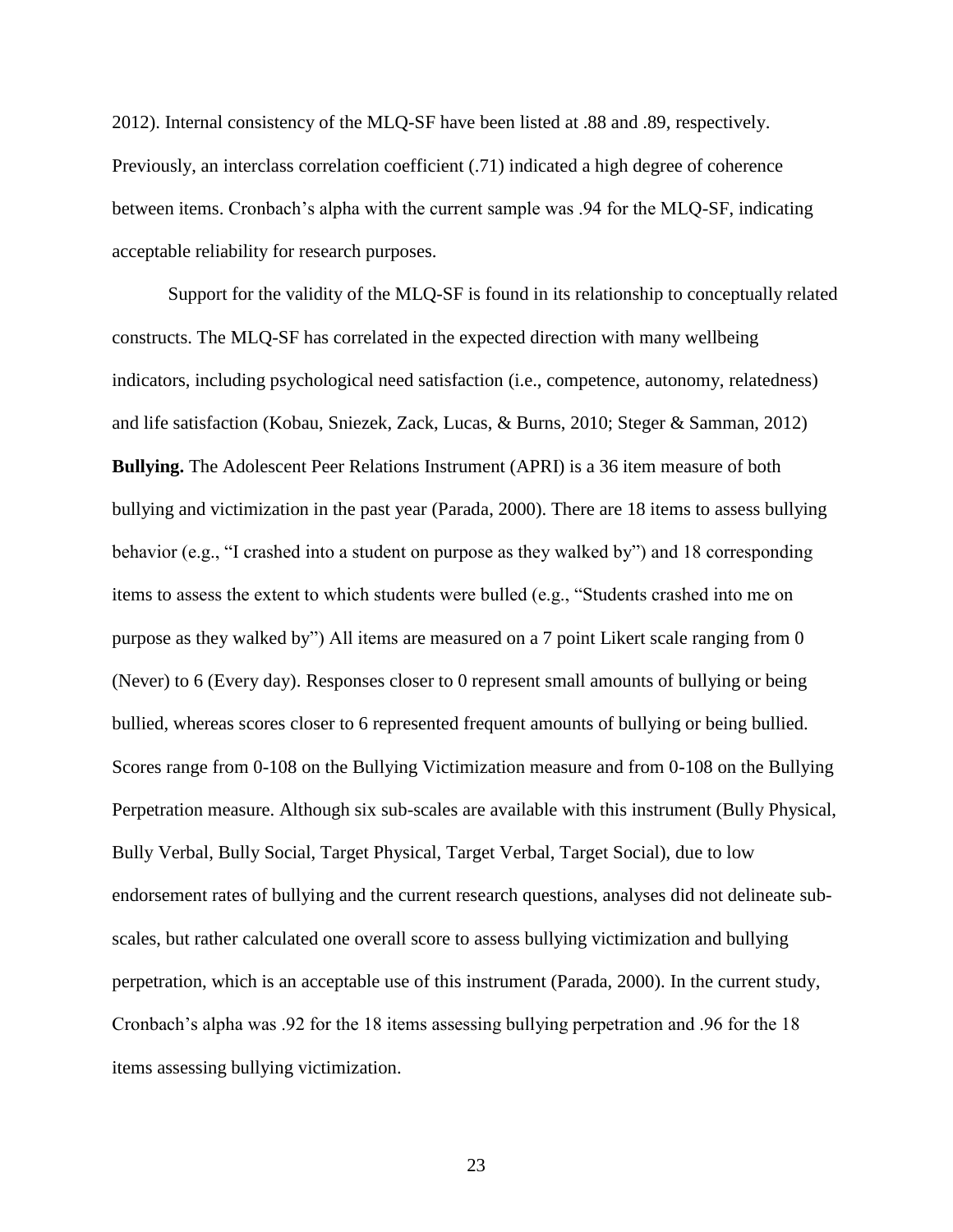APRI has strong psychometric properties (e.g., Finder, Yeung, Craven, Parada & Newey, 2008; Marsh et al., 2011). Establishment of reliability and validity estimates were established through exploratory structural equation modeling (ESEM). Goodness of fit of the model proposed was acceptable (CFI=.923, TLI=.916, RMSEA=.019). Validity was established through examining the APRI in relation to a variety of psychosocial constructs related to bullying, which included endorsing pro-bullying behaviors, using avoidance coping strategies, having an external locus of control, experiencing difficulties in controlling anger, being depressed, and having negative self-concepts (Marsh et al., 2011).

**Mindfulness.** The Mindfulness Awareness Scale-Adolescent Version (MAAS-A) (Brown, West, Loverich, & Biegel, 2011) is a 14-item scale designed to measure mindfulness, or attention to the present moment. All items are measured on a 6-point Likert scale ranging from Almost Never (0) to Almost Always (6). Items are reverse-scored such that a score closer to 0 represents more mindfulness. Sample items include, "I rush through activities without being really attentive to them," and "I snack without being aware that I'm eating." The MAAS-A has been shown to have strong psychometric properties in normative and psychiatric populations (Brown, West, Loverich, & Biegel, 2011).

In normative samples, exploratory factor analysis revealed a strong single-factor solution and Cronbach's alpha of .82 and .84 in a second sample. Test-retest reliability was assessed at 3- 4 weeks was high and internal consistency was acceptably high at both time 1 and time 2 (alpha=.85 and .88). Validity was established through examination of the MAAS-A in relation to other relevant personality, affective, and wellbeing variables. The MAAS-A was positively correlated with agreeableness and conscientiousness and related to higher life satisfaction, happiness, positive affect, and wellness and negatively correlated with negative affect (Brown,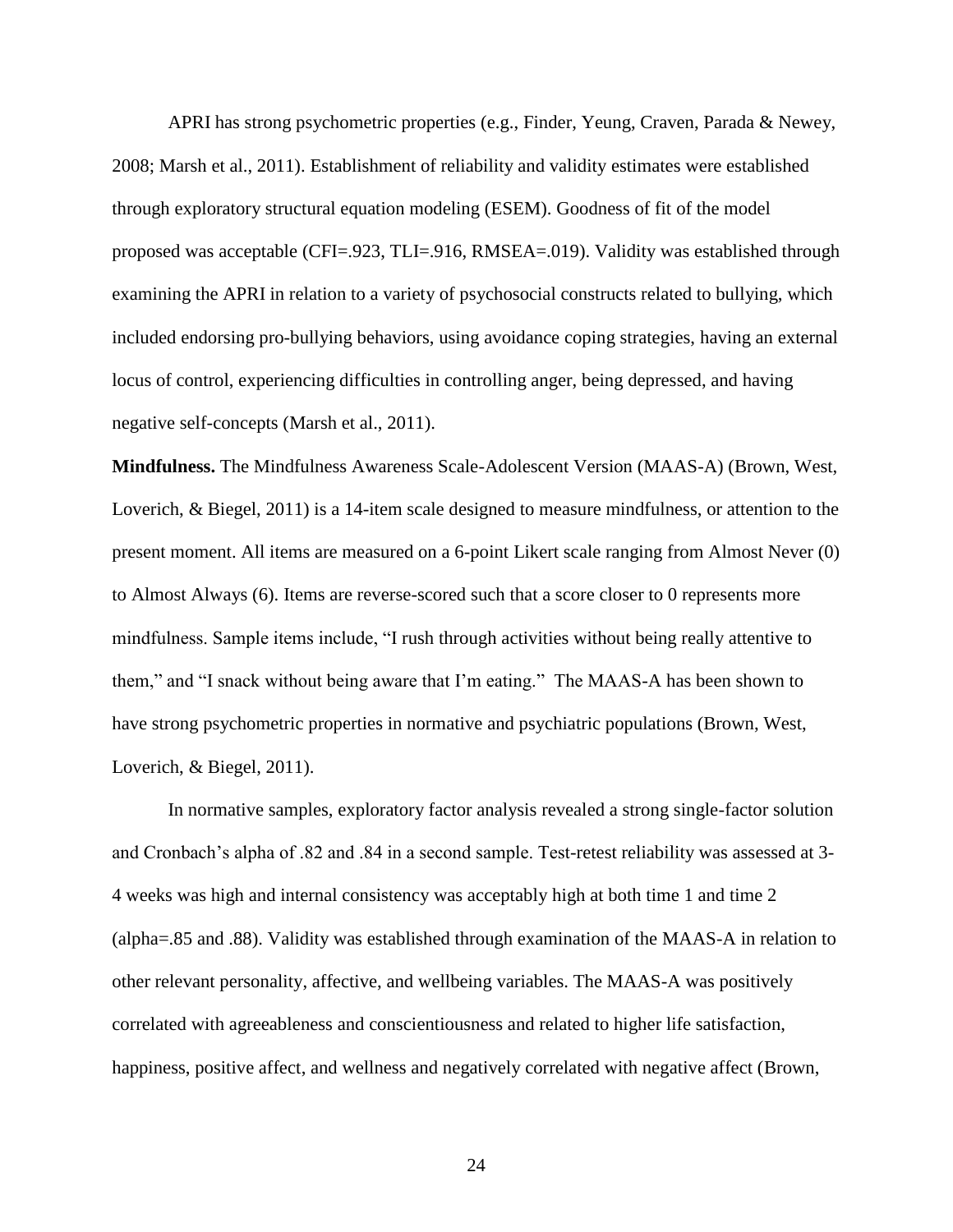West, Loverich, & Biegel, 2011). In the current study, Cronbach's alpha revealed a .91 for the 14 items of the MAAS-A.

**Self-Compassion.** The Self-Compassion Scale (Neff, 2003) is a 26-item scale developed to measure self-compassion. Item responses range from 0 (Almost Never) to 4 (Almost Always), with scores ranging from 0-104. Responses are both positively worded (e.g., "I'm kind to myself when I'm having difficulties or feeling bad.") and negatively worded (i.e., reverse scored), (e.g., "I'm disapproving and judgmental about my own shortcomings and weaknesses" or "When times are really difficult, I tend to be tough on myself").

The Self-Compassion Scale has demonstrated strong psychometric properties (Neff, 2003). Internal consistency for the 26-item Self-Compassion Scale has been demonstrated at .92. To determine validity, the 26-tem Self-Compassion Scale, correlation coefficients of related constructs were calculated. The Self-Compassion scale was significantly negatively correlated with the Self-Criticism Scale, positively correlated with the Social Connectedness Scale and all three facets of the Trait-Meta Mood Scale (i.e., attention, clarity, and repair) (Neff, 2003). In the current study, Cronbach's alpha was .92 for the 26 items of the Self Compassion Scale. *Procedure* 

 Data for this study were collected at two schools. In one school, a mindfulness intervention had taken place (i.e., the urban school). Data were analyzed to ensure that the schools were not significantly different on the variable of interest, meaning in life, which is discussed below in the results section. Participants completed a 208-item survey, during the regular school day, which was completed in students' classrooms, the cafeteria, or the library. Survey duration was approximately 75 min and was administered verbally by trained data collectors, with a second data collector available to answer individual student questions about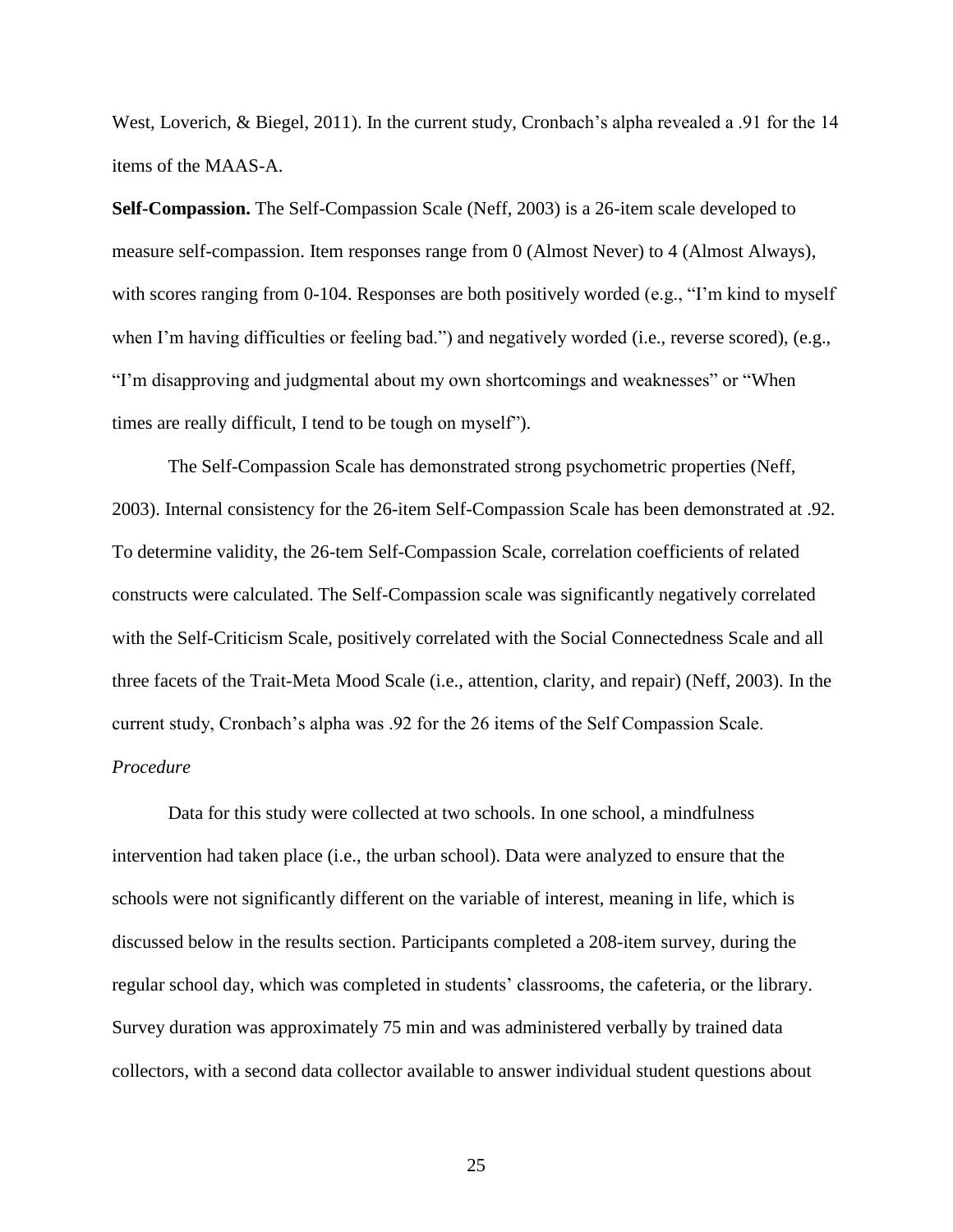comprehension. All procedures were approved by the Colorado State University Institutional Review Board and the policies and procedures set forth by the individual schools.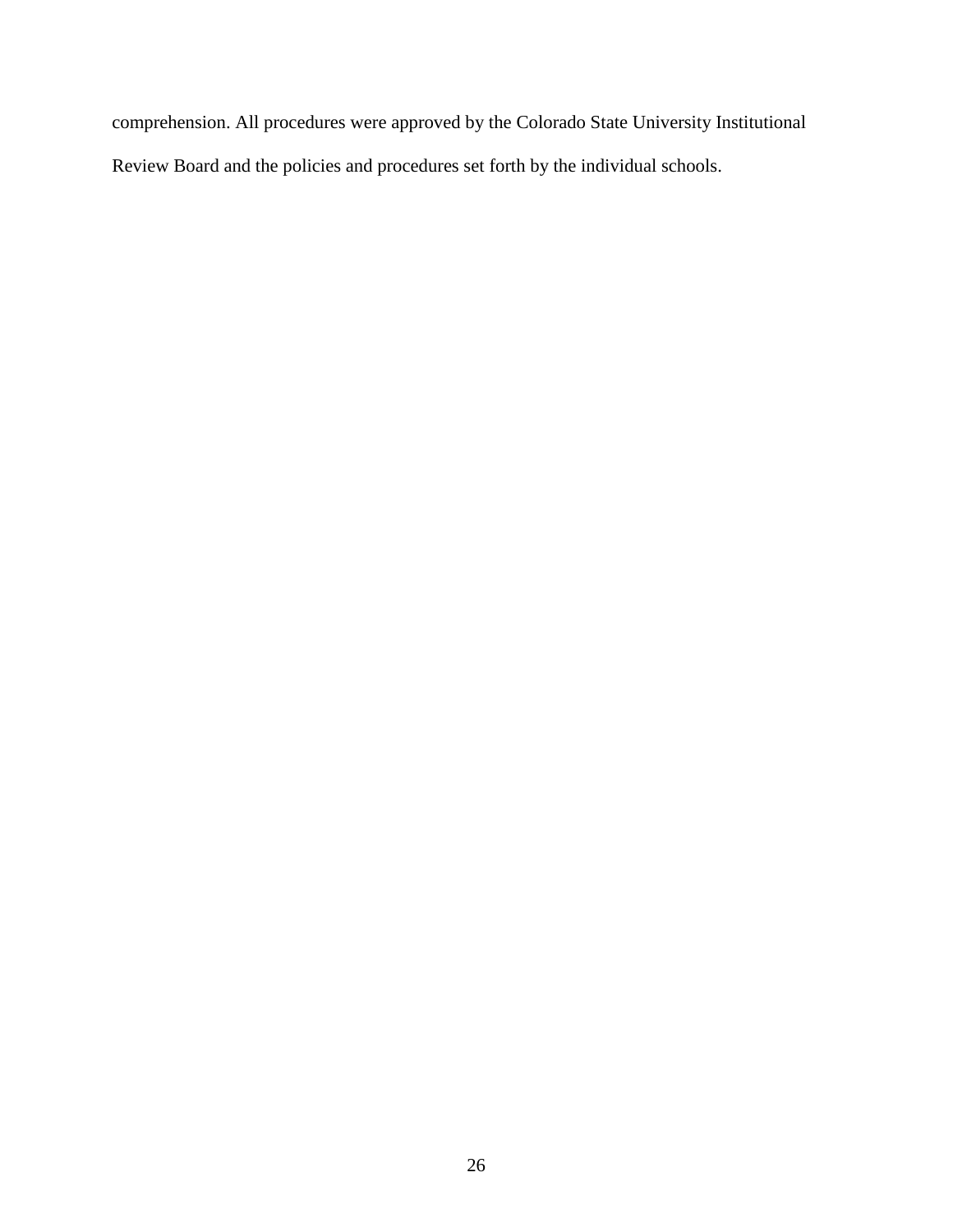## CHAPTER III: RESULTS

Table 1 illustrates demographic variables that were assessed in the current study. A proper assessment of the relationship among bullying victimization, bullying perpetration, selfcompassion, mindfulness, and meaning requires tests to determine if the adjustment of demographic variables is necessary. First, due to the inclusion of two separate school samples, one from a rural area and one from an urban area where an intervention had already taken place, it is necessary to determine if school exerts an impact on meaning. In addition, for adolescents, studies indicate that women may experience higher levels of meaning than men and that older adolescents may experience lower levels of meaning, although both of the observed effects were quite small (Steger & Samann, 2011). In addition, academic achievement is related to higher levels of meaning (Al-Yagon & Margalit, 2006; Kiang & Fuligni, 2009). There have been marginally significant effects found for differences in meaning for ethnicities (Kiang & Fuligni, 2009). Concerning socioeconomic status, there has been no literature to date that looks at this specifically with adolescents, but there is empirical literature to suggest that low socioeconomic status can attenuate meaning in adulthood (e.g., Ryff, Keyes, & Hughes, 2003). First, bivariate correlations between school, gender, age, grades, ethnicity, free lunch, and meaning revealed that grades were the only variable significantly related to meaning,  $r = .31$ ,  $p < .01$ .

A second step was implemented in order to determine whether the following demographic variables: school, gender, age, grades, ethnicity, and free lunch status (school, gender, age, grades, ethnicity, and free lunch) should be controlled for in the comparisons. A multiple regression analysis was conducted to determine whether any of these variables were significant predictors of the current study's dependent variable (meaning). Multiple regression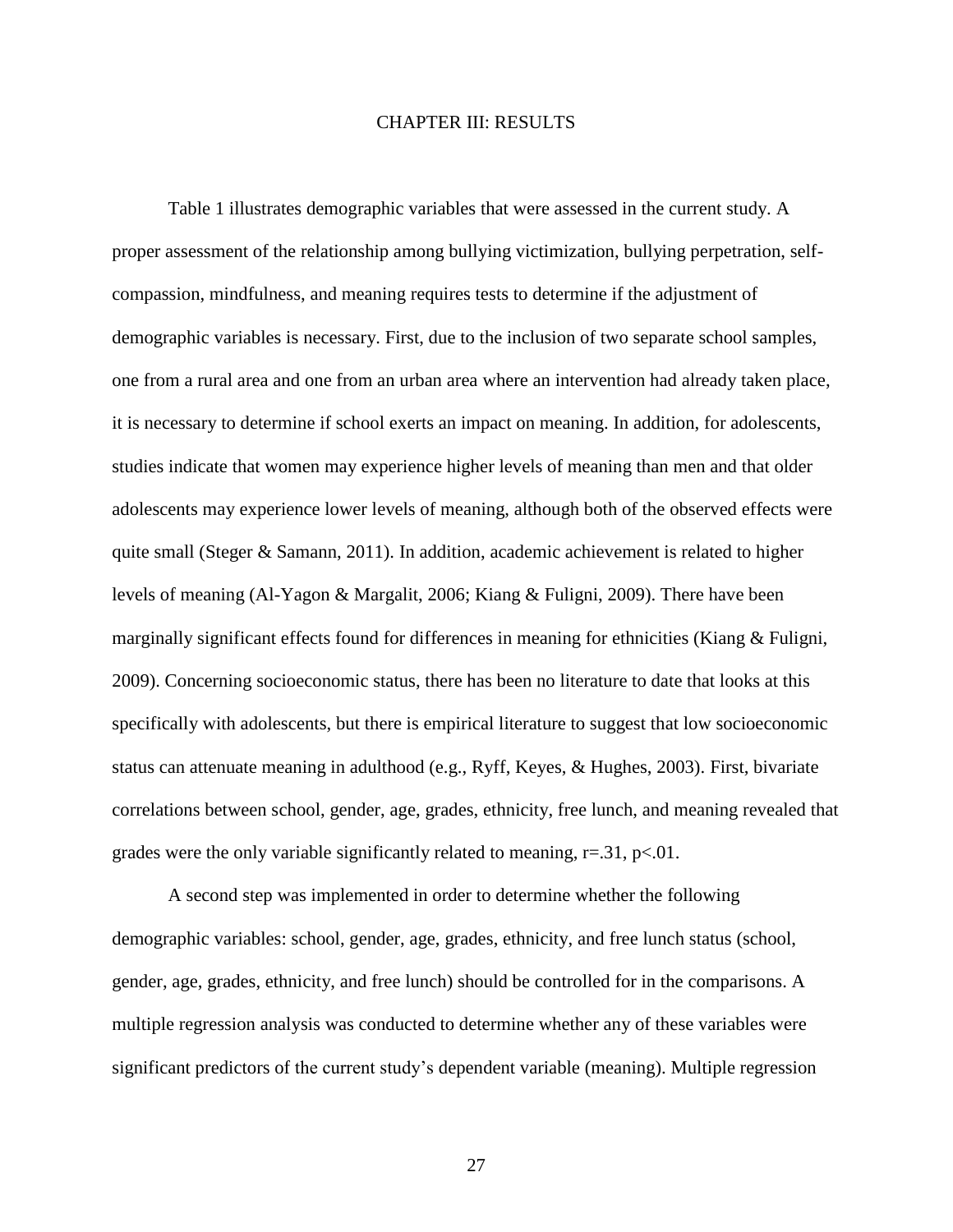analyses demonstrated that grades ( $t=3.26$ ,  $p<.05$ ) was the only significant predictor of presence of meaning in life, such that higher self-reported grades predicted higher levels of meaning, which is consistent with the previous literature (e.g., Al-Yagon & Margalit, 2006; Kiang  $\&$ Fuligni, 2009). Table 2 illustrates the covariate effects on meaning.

Next, bivariate correlations were calculated among variables of interest. Table 3 illustrates bivariate correlations between meaning, bullying perpetration, bullying victimization, mindfulness, and self-compassion. Significant findings are discussed. Meaning was inversely related to bullying perpetration,  $r = -18$ ,  $p < 05$  and not related to bullying victimization to a significant degree. Meaning was also positively, significantly correlated with both selfcompassion,  $r=34$ ,  $p<01$ , and mindfulness,  $r=27$ ,  $p<01$ . Bullying victimization was positively correlated with bullying perpetration,  $r = 0.29$ ,  $p < 0.01$ , and negatively correlated with selfcompassion,  $-0.27$ , p<.01, and mindfulness r= $-0.32$ , p<.01. Bullying perpetration was negatively related to mindfulness,  $r=-.34$ ,  $p<-.01$ .

To determine the unique impact of each of the groupings of variables, control variables, variables hypothesized to degrade meaning (i.e., bullying perpetration and bullying victimization), and variables hypothesized to bolster meaning (i.e., self-compassion and mindfulness), a 3-stage hierarchical linear regression was performed. Hierarchical linear regression can be utilized when the data is grouped in some way (Huta, 2014). Table 4 illustrates a hierarchical linear regression, including grades as a covariate and variables of interest in predicting the dependent variable, presence of meaning in life. Prior to conducting a hierarchical linear regression, several assumptions about the data must be met. To test for violations of normality, each of the predictor variables included in the regression analyses were examined separately. The distribution of scores on all four of the independent variables (bullying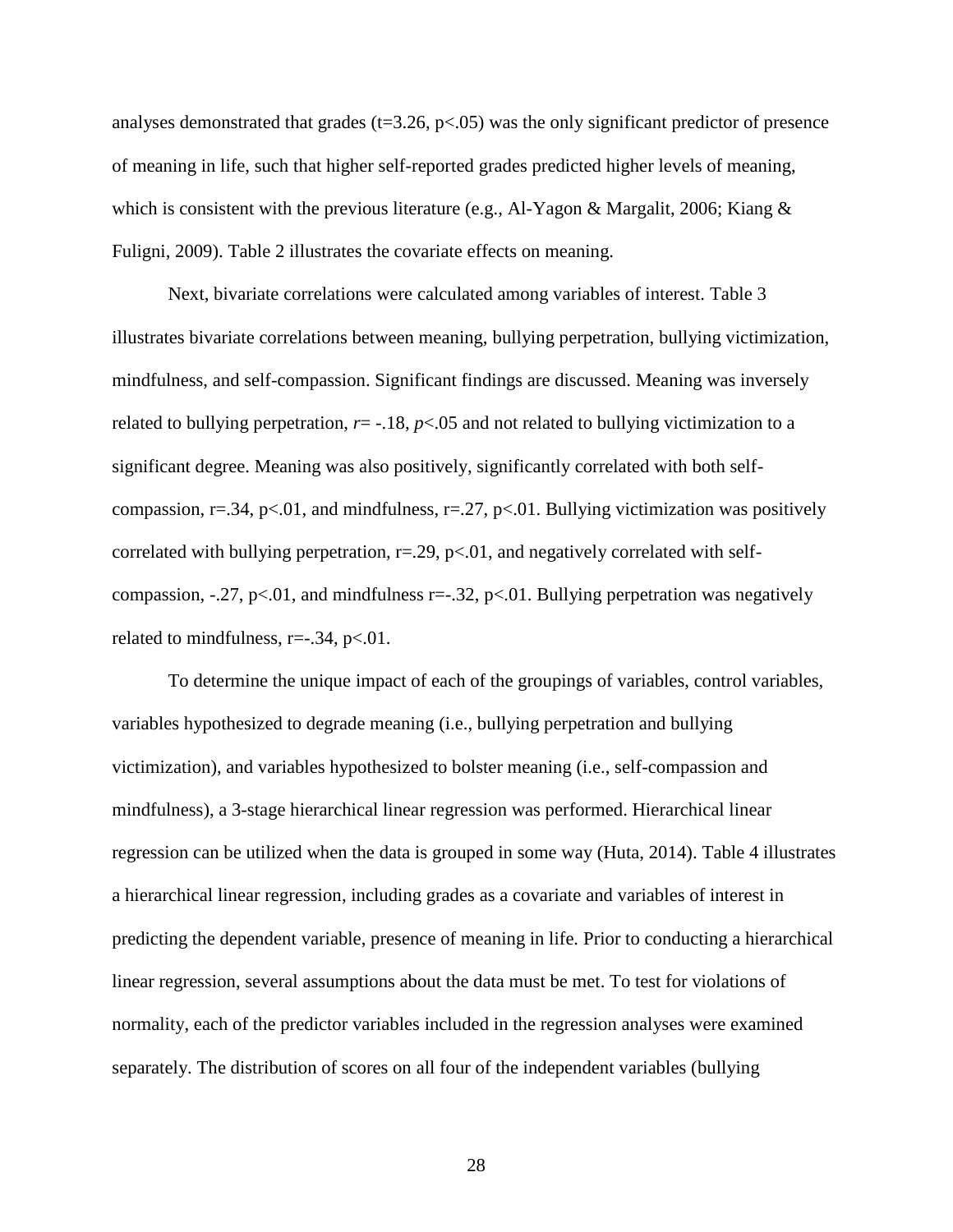perpetration, bullying victimization, self-compassion, mindfulness) and on the dependent variable, which was a measure of meaning in life (meaning) were inspected for evidence of skew and kurtosis. All variables demonstrated suitable normality except for bullying victimization, skewness of 1.91(SE=.20) and kurtosis of 3.33(SE=.40) and bullying perpetration, skewness of 1.90(SE=.20) and kurtosis of 4.10(SE=.40), In order to correct for this assumptive violation, bullying victimization and bullying perpetration were transformed using a logarithm equation before it was entered into the regression analyses. This type of transformation procedure is often recommended for the statistical investigation of positively skewed data (Cohen, Cohen, West & Aiken, 2003; Tabachnik & Fidel, 2007). After log transformation, both bullying victimization and bullying perpetration fell into the acceptable range of skew and kurtosis with bullying victimization at a skewness of .38(SE=.20) and kurtosis of -.88(SE=.40) and bullying perpetration at a skewness of .20(SE=.20) and kurtosis of -.65(.40).

Multiple regression also assumes the presence of linearity and homogeneity of variance across levels of the predictor variables (homoscedasticity). To check for violations of these assumptions, scatter plots were generated using the predicted values for all possible pairs of independent and dependent variables. Upon visual inspection of the plots, it was verified that linearity and homoscedasticity were maintained.

Multiple regression techniques are particularly sensitive to outliers (very high or very low scores) making it critical to check for the presence of extreme scores that may exert undue influence on the relationship between the independent and dependent variables. Outliers were located through a variety of methods. Graphic depictions of the data were generated using boxplot graphs, which are helpful in the visual detection of extreme scores. Additionally, analyses of studentized residuals, which provide a statistical representation of each case's residual error and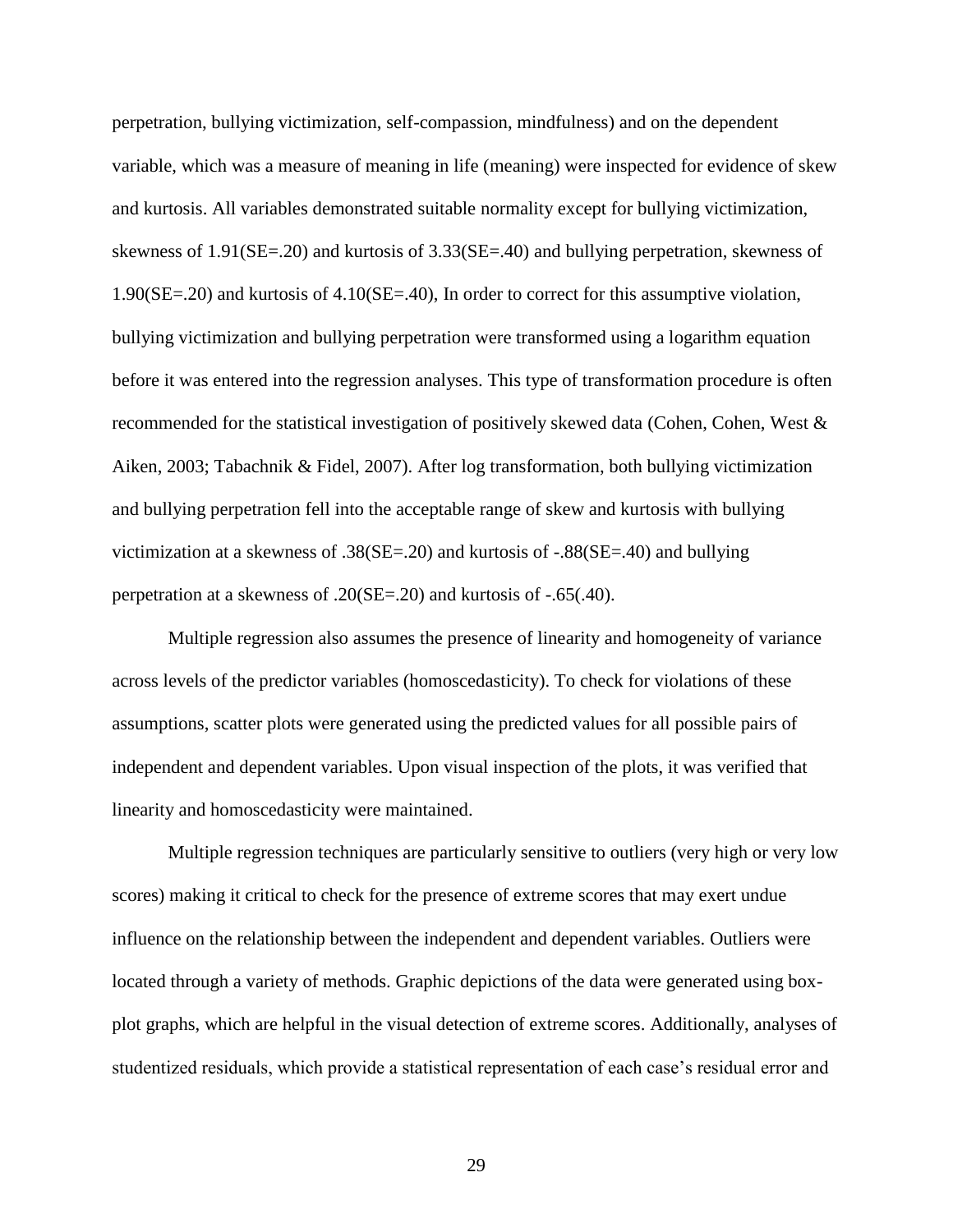resulting influence on the overall model, were used to supplement visual scanning of the data (Cook, 1982). Cases were identified as potentially problematic when resulting in a studentized residual exceeding +/- 2 (Belsey et al., 1980). No significant outliers were identified in this process.

A three stage hierarchical multiple regression was conducted with meaning in life as the dependent variable. Grades (i.e., the covariate) were entered at stage one, bullying victimization and bullying perpetration (i.e., factors hypothesized to predict lowered levels of meaning) were entered at stage two, and self-compassion and mindfulness (i.e., factors hypothesized to predict higher levels of meaning) were entered at stage three. Table 4 represents the three-stage hierarchical linear regression.

Due to previous analyses that were conducted in order to determine if demographic variables had a significant impact on meaning, grades were the only significant predictor of meaning in life. When entered into stage 1 of the hierarchical regression model, grades did significantly contribute to the regression model,  $F=14.75$ ,  $p<01$ . Grades alone accounted for 9% of the variance in meaning in life.

In order to test the hypotheses that being a bully victim or bully perpetrator might predict lower levels of meaning in life, multiple regression analyses were performed. In stage two, bullying victimization and bullying perpetration were entered. Inclusion of bullying victimization and bullying perpetration did contribute significantly to the regression model, F=6.01, *p*<.05. However, neither bullying victimization nor bullying perpetration alone when controlling for all other variables had a significant impact on meaning. When bullying victimization and bullying perpetration were entered, the covariate (i.e., grades) plus bullying victimization and bullying perpetration accounted for 10% of the variance in meaning.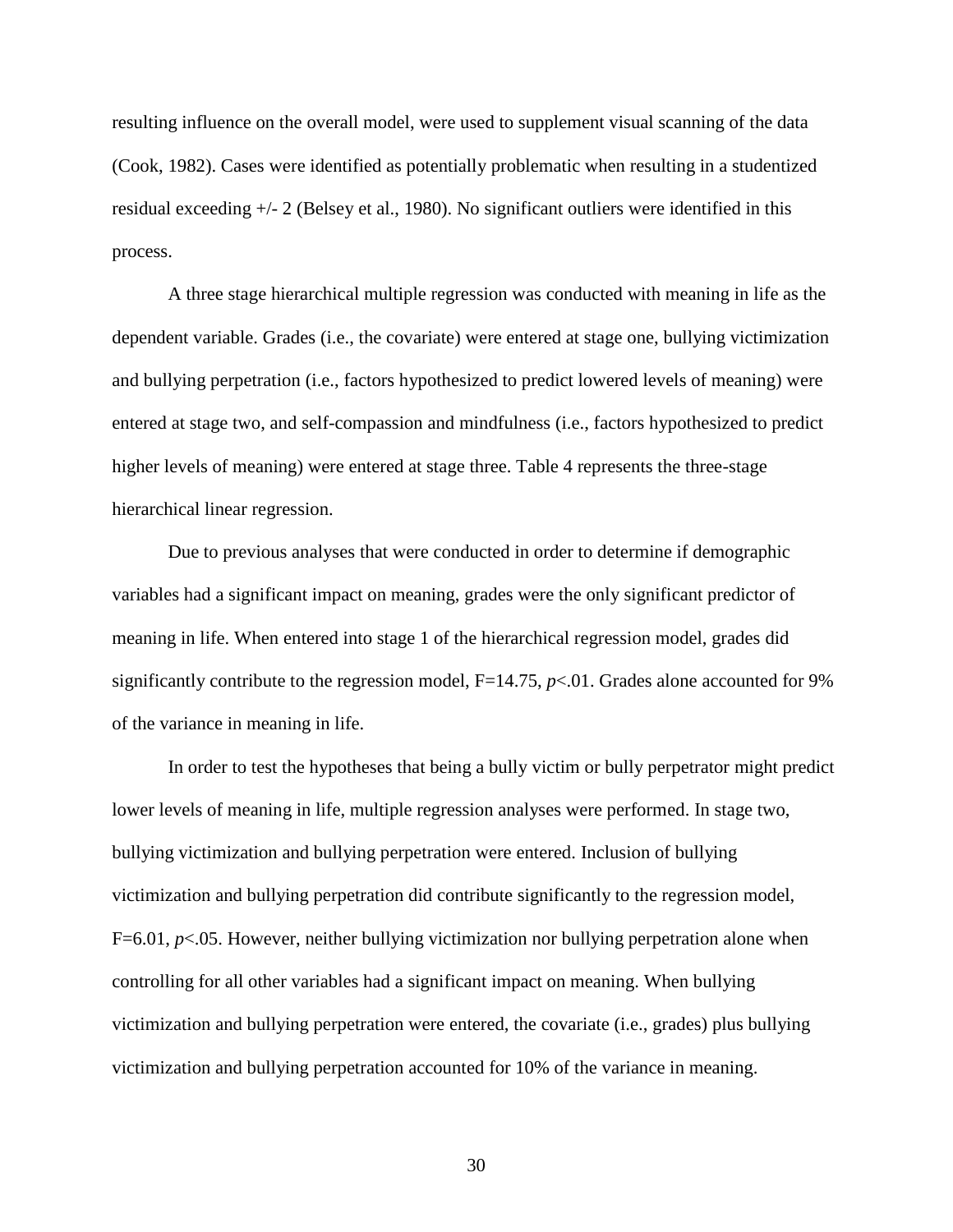In order to test the hypotheses that self-compassion and mindfulness may predict meaning, self-compassion and mindfulness were entered at stage three. Multiple regression analyses revealed that inclusion of self-compassion and mindfulness did contribute significantly to the regression model,  $F=7.25$ ,  $p<.01$ . Taken together, stage three (all variables included) accounted for 18% of the variance in meaning. Although mindfulness did not predict meaning when controlling for all other variables, self-compassion independently predicted meaning in stage three of the hierarchical multiple regression. Findings would suggest that holding all other factors constant, a one unit increase in self-compassion would be associated with a .26 unit increase in meaning.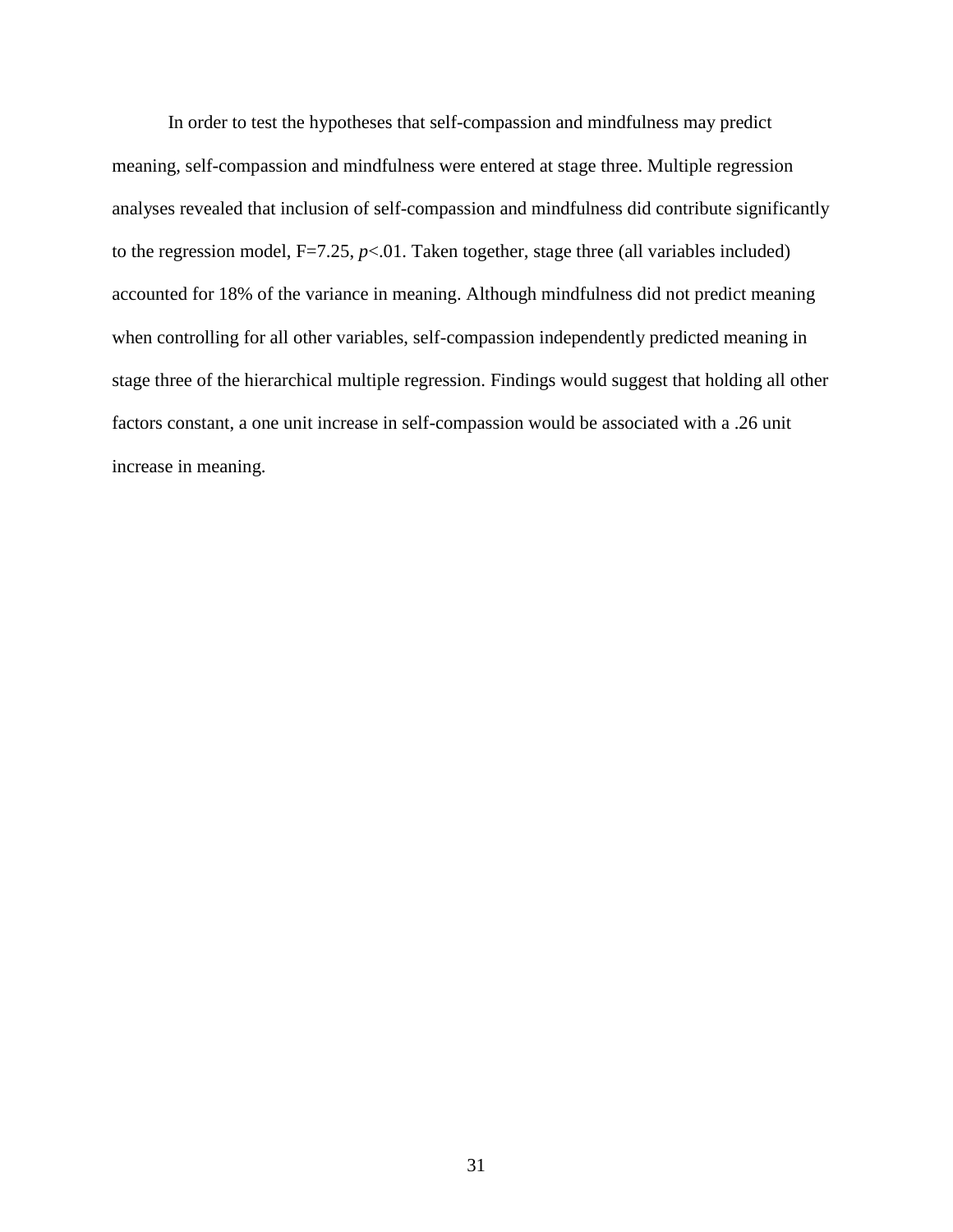#### CHAPTER IV: DISCUSSION

 Although emerging research is beginning to discuss meaning in life as a protective factor for younger populations, including middle and high school aged individuals, more research is necessary to understand both processes that may degrade and enhance meaning for adolescents. The primary purpose of this research was to assess whether experiencing bullying victimization or engaging in bullying perpetration was related to degradation in meaning. Beyond examining the links between bullying victimization, bullying perpetration and meaning, understanding processes that may enhance the experience of a meaningful life were also examined. Results of this study contribute to a growing body of literature that may explicate and clearly identify barriers and facilitators to meaning, which has the potential to inform continued exploratory work, longitudinal studies, and future intervention.

 The data from this study yielded several significant findings that are consistent with, and expand upon available literature that has explored relationships in meaning in life for adolescents. The first finding does not specifically map onto a hypothesis described above, but is note-worthy. Grades, as a proxy measure for academic success, were positively related to meaning and fit with a prediction model that suggested that grades, in part, are predictive of meaning. This finding aligns with available literature that suggests that academic success is highly related to the experience of meaning for adolescents (e.g., Kiang & Fuligni, 2009). Implications of this finding suggest that creating opportunities for academic success for adolescents may provide opportunities for meaning or, alternatively, that a strong meaning system may facilitate academic success. Future research could include academic interventions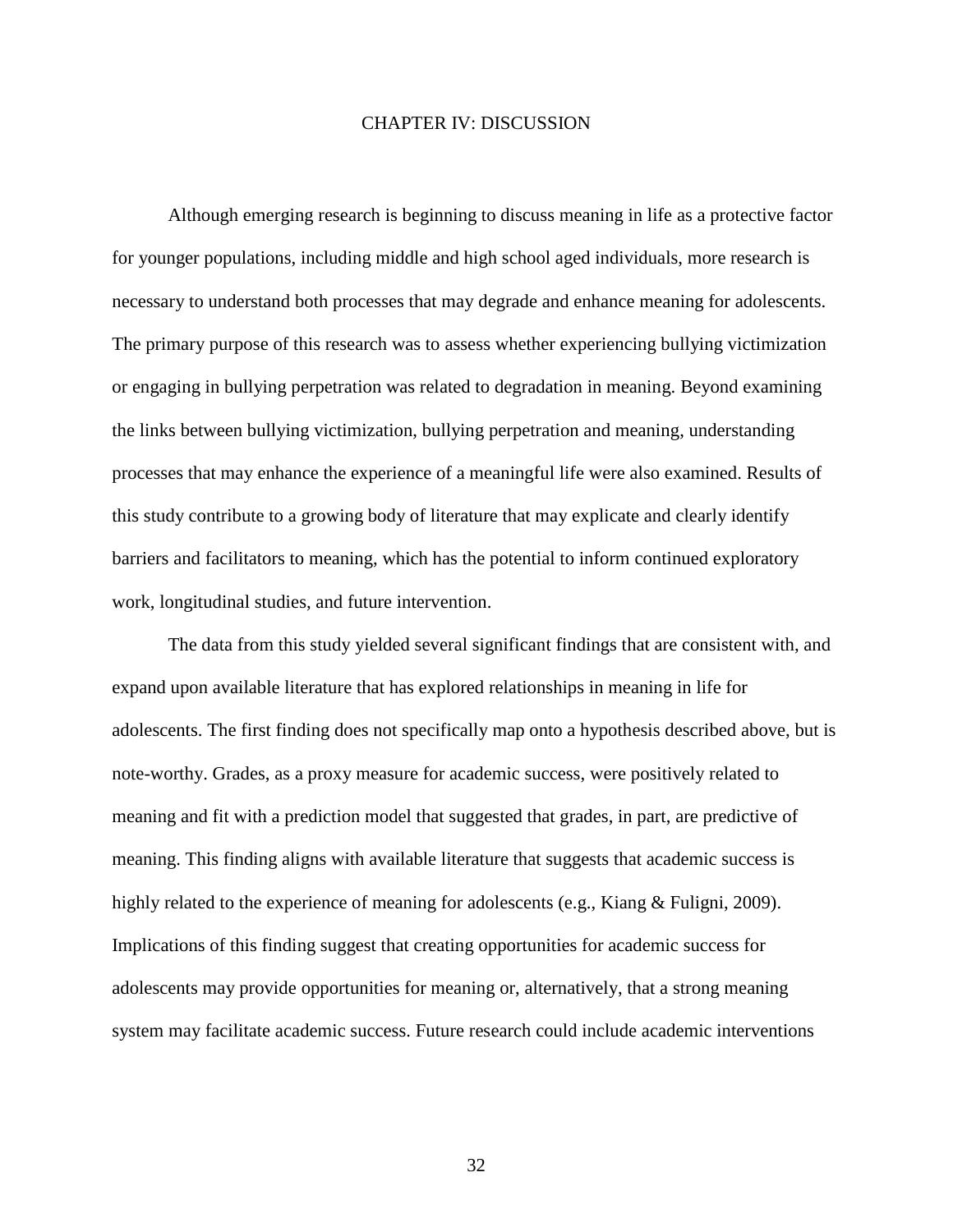that measure not only academic measures, but measures of wellbeing, such as meaning to assess student potential and progress.

Theory and research suggest that becoming a victim of bullying can have significant negative effects on adolescents, including decrements to individual resources, social relationships, and wellbeing. It was hypothesized that becoming a victim of bullying may threaten meaning as well, insofar as it can potentially impair social relationships, social development (Arsenault, Bowes, & Shakoor, 2010), and internal resources that aid in the development of meaning (i.e., self-efficacy and self-esteem) (Scholte, Engels, Overbeek, de Kemp, & Haselager, 2007; Siyahhan, Aricak, & Cayirdag-Acar, 2012; Sweeting, Young, West, & Der, 2006; Turner, Finkelhor, & Ormrod, 2010). In the current study, meaning was examined in relation to bullying victimization. Although meaning was hypothesized to be inversely related to bullying victimization, this effect was not observed (i.e., bullying victimization and meaning were inversely related, but not to a significant degree). This is a somewhat unexpected finding, in light of a study that bullying victimization led to degradation of meaning for girls (Henry et al., 2014). It may be that when faced with adversity in the form of bullying, there are sub-groups that have protective factors that buffer the proposed negative effects of bullying, subgroups that cope better because they already experience meaning in their lives (i.e., have a strong "foundation of meaning") or experience higher levels of meaning in response to a stressor as has been exhibited in some populations when faced with a stressful life event (Steger, Frazier, & Zacchanini, 2008). Investigation of these potential mediational and moderational factors are not plausible in this study but may provide a framework for future investigation.

 It was hypothesized that meaning would be inversely related to bullying perpetration for many of the same reasons that bullying victimization would degrade meaning. Bullying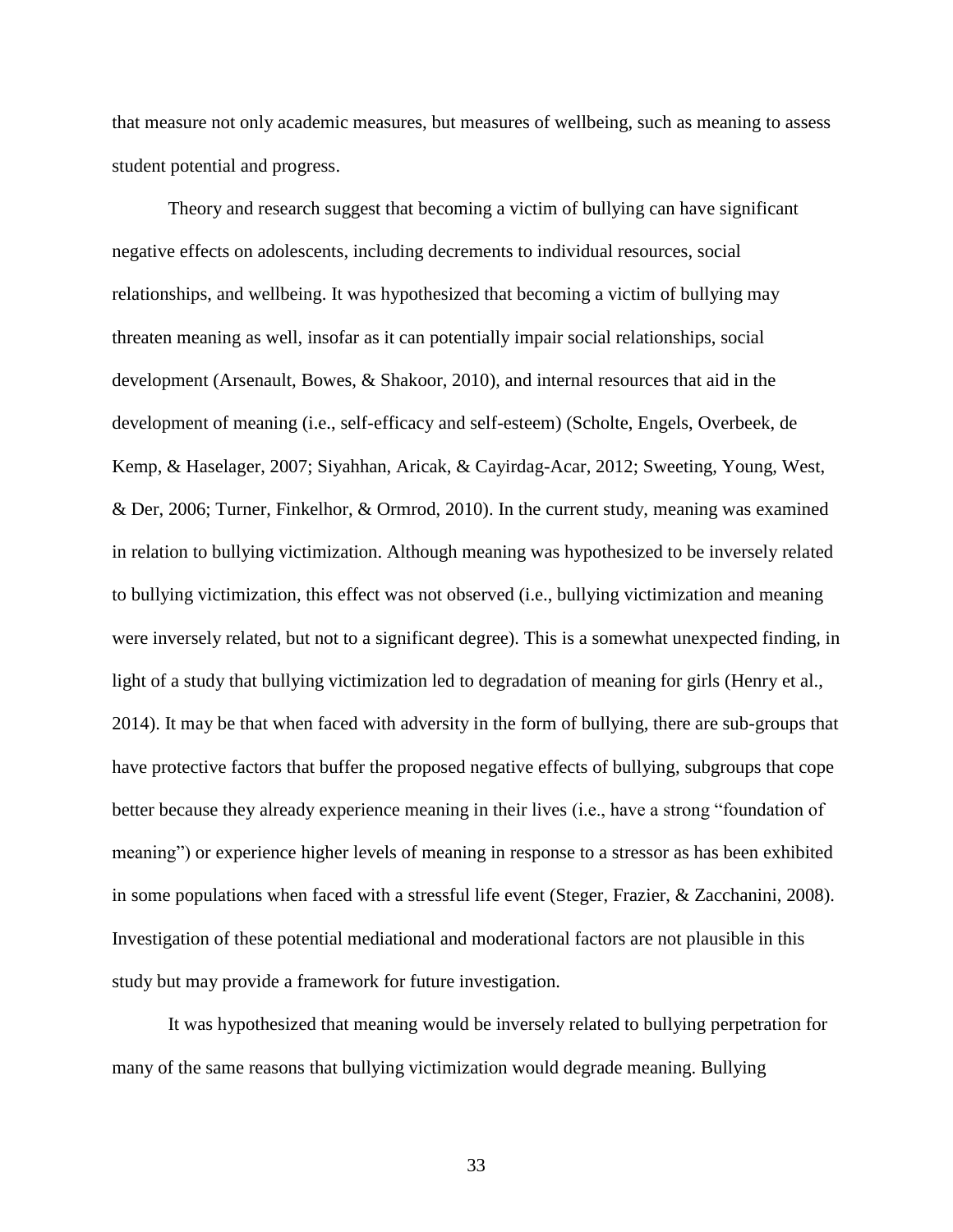perpetration is associated with social distress (Nansel et al., 2001), increased risk of mental health concerns (Copeland, Wolke, Angold, & Costello, 2013), and lowered self-efficacy (Kokkinos & Kipritsi, 2012). No research to date has explored this relationship, and the current study would suggest that the hypothesis is supported, such that bullying perpetration and meaning are inversely related to a significant degree. Recent research would suggest that bullies may be happy (Young et al., 2015), but it appears that they may be less likely to experience their lives as meaningful. This is an important contribution to the literature as it a) suggests that bullying perpetrators may experience less meaning, and b) in light of recent literature, continues to conceptually differentiate between "a happy life" and "a meaningful life" (Seligman, Steen, Park, & Peterson, 2005). Part of the hypothesis, however was not supported. Engaging in perpetration of bullying did not fit with a predictive model (i.e., bullying perpetration did not predict lowered levels of meaning), which suggests further inquiry. In theory, there are variables that have been omitted from the current analysis that may increase the likelihood of bullying perpetration and decrease the likelihood that an individual experiences meaning in their lives, such as significant mental health concerns or lack of family support.

 Facets that contribute to a meaningful life for adolescents may be as diverse as the experience of an adolescent, varied with regards to biological attributes, range of experiences, and intensity of experiences. Instead of casting a wide net in this study, however, it was decided to look at only two highly conceptually related variables to meaning. Acceptance and Commitment Therapy (ACT) has many commonalities with meaning theory (Steger, Sheline, Merriman, & Kashdan, 2013) and mindfulness and self-compassion are two key components of ACT. As hypothesized, both mindfulness and self-compassion were significantly, positively correlated with meaning. For mindfulness, this aligns with the current research that suggests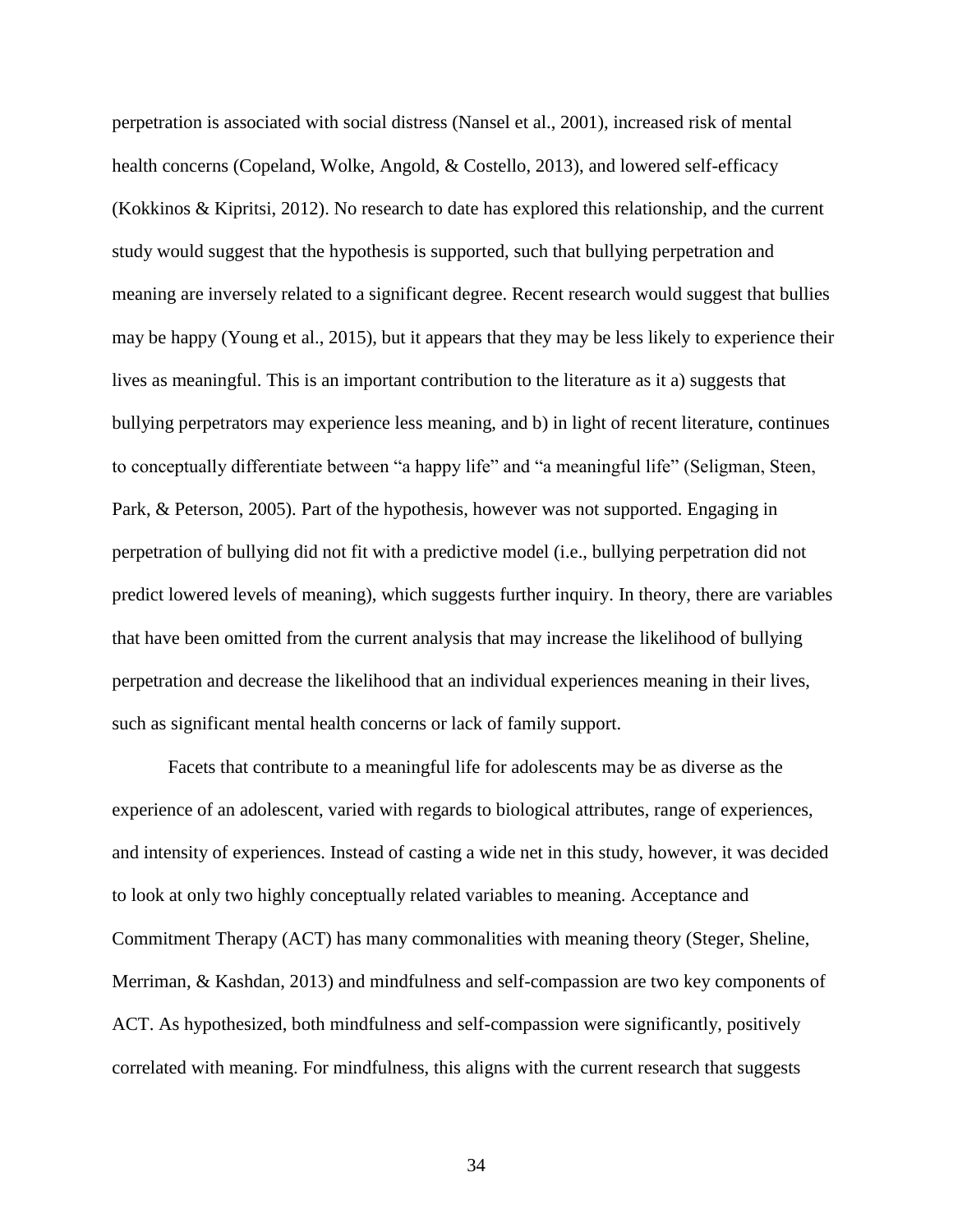mindfulness is related to meaning (e.g., Matousek & Dobkin, 2010) and extends the literature in illustrating this connection with a previously unstudied population. Mindfulness, however, was not predictive of increased meaning for the current population. Further investigation is warranted to include variables that influence both mindfulness and meaning. For self-compassion, this relationship both aligns with current research that suggests that self-compassion and meaning are related (e.g., Phillips & Ferguson, 2013), and also extends this relationship to adolescents, whereas previously this relationship was only studied with older adults. When controlling for all other variables, self-compassion independently predicted presence of meaning and accounted for a significant proportion of variance in meaning for adolescents in this study. In line with the theoretical presupposition that meaning includes a cognitive, comprehension piece and a motivational, purpose piece, it may be that individuals who are able to attend to, accept, and affectively embrace their experience, including negative experiences, may exhibit flexibility in the feedback loop between comprehension and purpose that allows for increased meaning. *Limitations* 

 While results of this study are promising as first steps towards identifying factors that enhance and detract from meaning, there are several limitations. First, as this design is crosssectional, there is no way to draw conclusions about the causality of the variables. In addition, due to the complexity of certain survey items and the length of the administration of the survey  $(> 1$  hour), there may have difficulties for middle school students to complete the survey, which may account for the fairly high proportion of missing data. In addition, the relationships analyzed were post-test data in which one school had received a mindfulness intervention. This, in turn, may have artificially or actually inflated the extent to which students reported mindfulness in the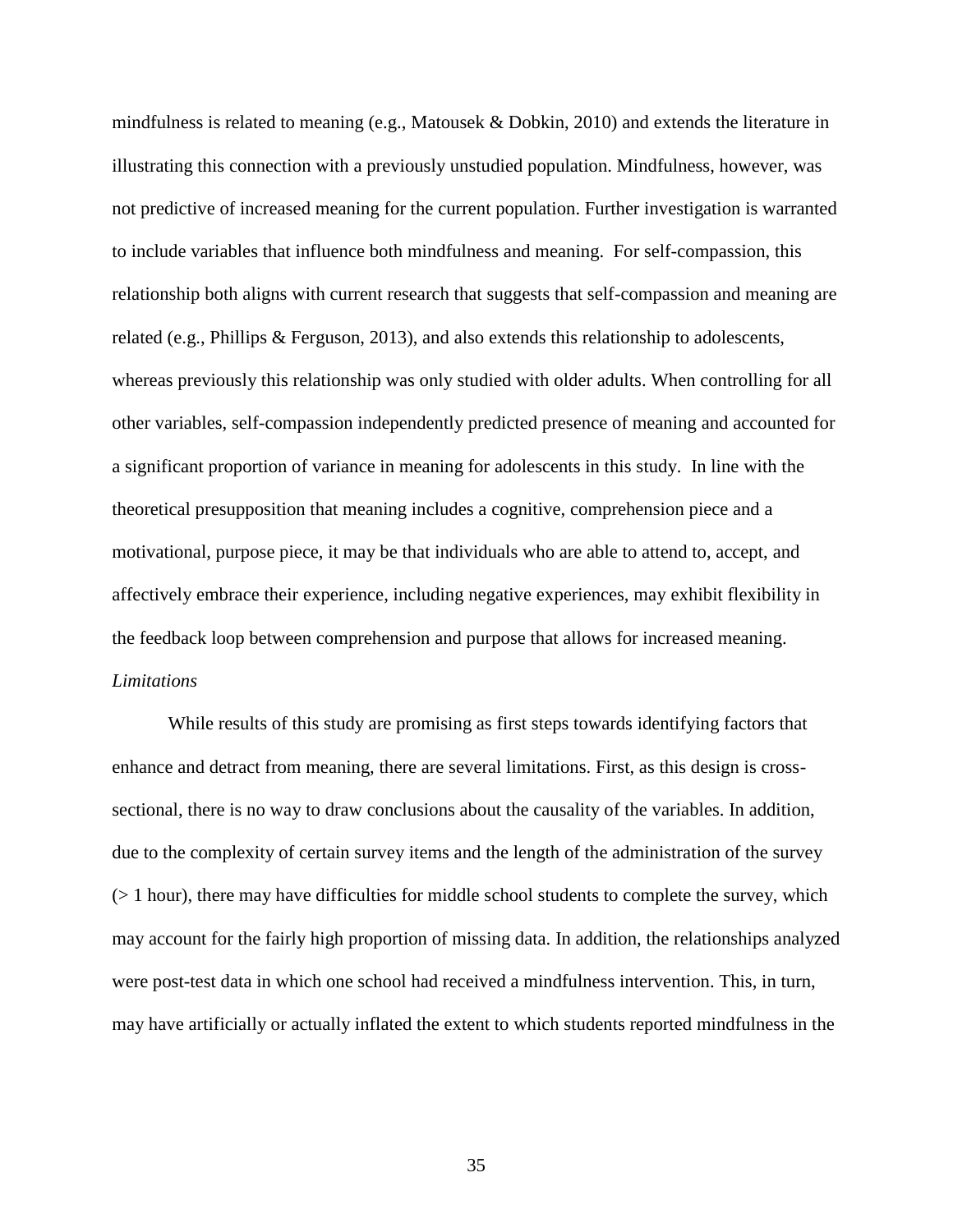survey. In addition, surveys across the two schools were administered at different time points, which may have impacted the findings.

## *Implications and Future Directions*

Even in light of these limitations, the results of this study have implications both for future exploratory study and for intervention work. Although the current study provided emerging information on the relationship between bullying victimization, bullying perpetration, and meaning, it will become important to study mediating and moderating relationships that impacts these relationships. Since bullying victimization and meaning were not significantly related at a correlational level, it can be reasonably assumed that some adolescents may have protective factors that buffer the risk of meaning degradation. Future research may investigate initial levels of meaning in a longitudinal design as a buffer, coping strategies, family support, and parental attachment, all of which have theoretical reasons for why they may be able to buffer the risk of other negative outcomes for bullying victims. Future research avenues for bullying perpetration may include studies that provide a clearer temporal understanding of the relationship between bullying perpetration and meaning and include other variables that were not assessed in this study. For example, future studies could investigate whether lower levels of meaning predict increased involvement in bullying perpetration or if meaning interventions decreases the likelihood of adolescent intentions to bully. Furthermore, parental involvement, family attachment, and mental health screenings may be important to investigate as potential causal mechanisms for both bullying perpetration and meaning.

Although this line of research is in its infancy, there are promising directions with which this study could have implications for intervention. This study presents a malleable construct that could impact meaning. In two separate studies, interventions that have been designed to bolster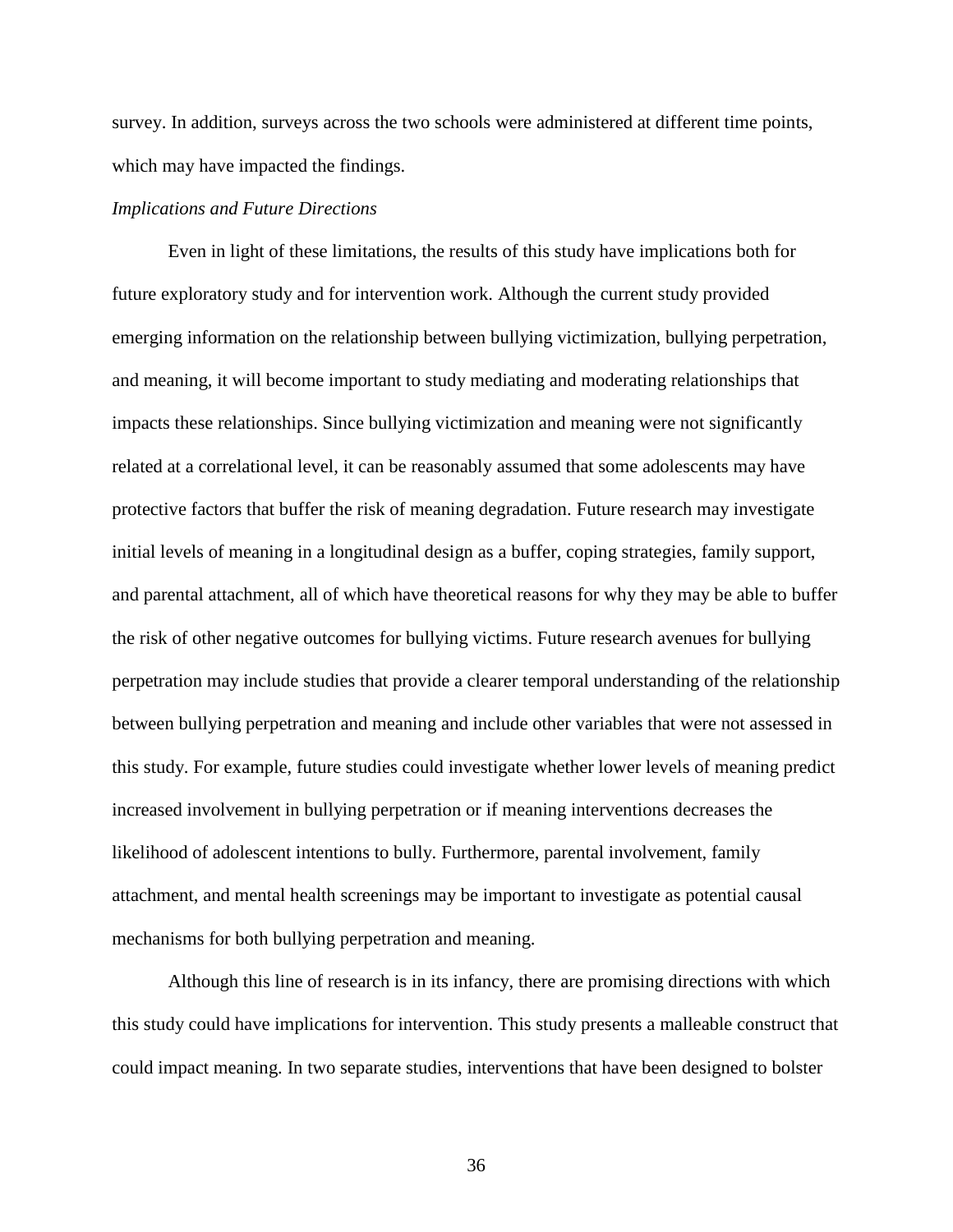self-compassion have been successful in doing so (Smeets, Neff, Alberts, & Peters, 2014; Neff & Germer, 2013). Whereas meaning currently exists as a construct that has not been successfully manipulated directly for adolescents, self-compassion interventions may provide an in road to meaning, which as described above, may confer significant psychological, social, and physical health benefit.

 The main questions in this study are related to youth development and wellbeing. Are there common experiences that detract from experiencing meaning in an adolescent's life? Are there ways in which developing competencies, instead of or in addition to, remediation, can protect against risk and improve overall functioning? How best would students benefit from positive programming in certain target areas? Are there areas that would provide more benefit, and if so, in what way? Although still too early to decipher these large, empirical questions, it can be reasonably assumed that helping youth to develop meaning in their lives is developmentally appropriate and valuable in many ways. Results from this study present exciting new opportunities to continue to explore relationships to meaning and pilot interventions that seek to enhance meaning in adolescence.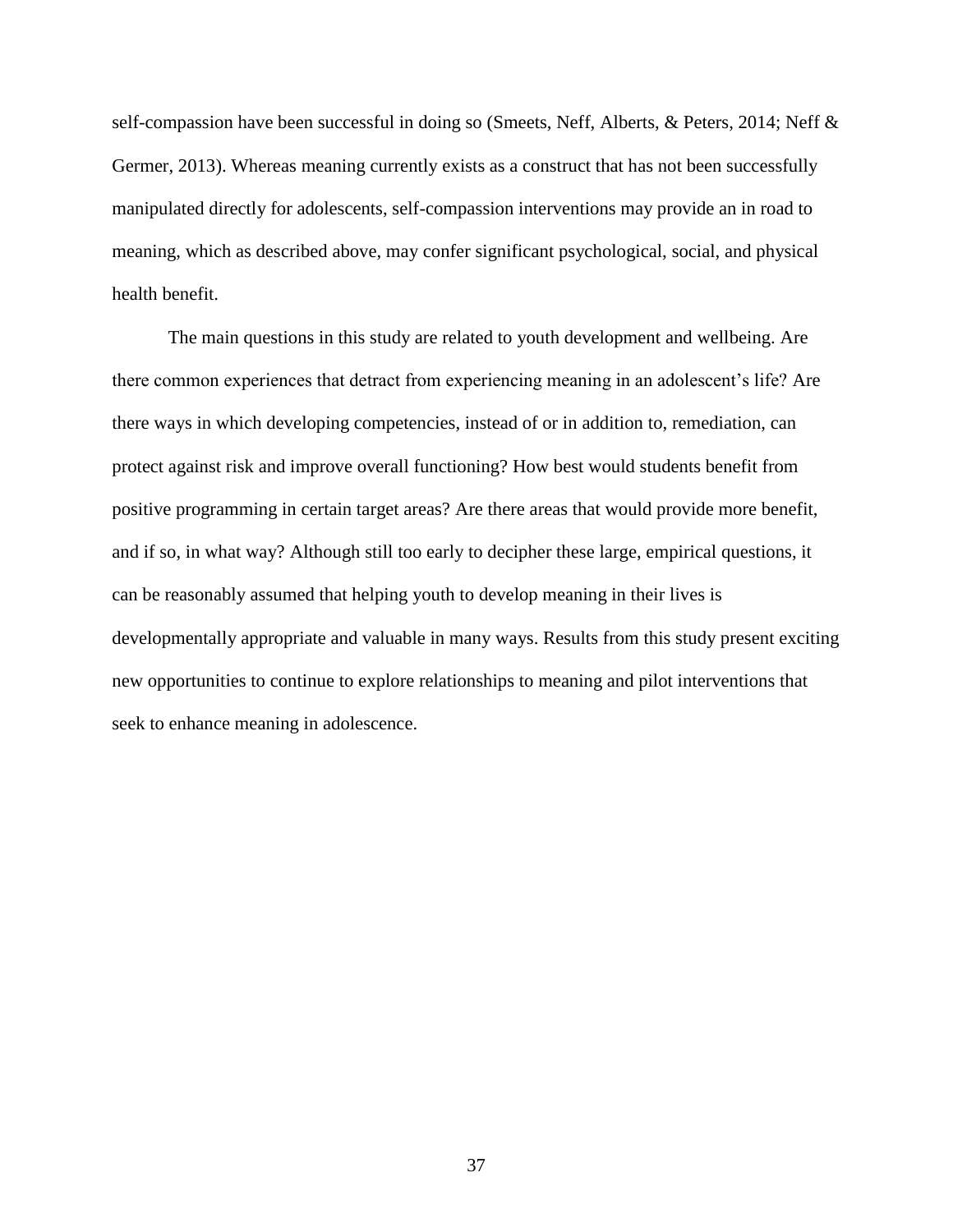# TABLES

Table 1

*Demographic Characteristics.* 

|                            | Frequency (N)  | Percentage |
|----------------------------|----------------|------------|
| <b>Geographic Location</b> |                |            |
| Urban                      | 87             | 60.0       |
| Rural                      | 58             | 40.0       |
| <b>Gender</b>              |                |            |
| Male                       | 72             | 49.7       |
| Female                     | 73             | 50.3       |
| <b>Free/Reduced Lunch</b>  |                |            |
| Yes                        | 75             | 51.7       |
| No/I don't know            | 70             | 48.3       |
| Age                        |                |            |
| 12                         | 23             | 15.9       |
| 13                         | 65             | 43.4       |
| 14                         | 57             | 39.3       |
| 15                         | $\overline{2}$ | 1.4        |
| <b>Grades</b>              |                |            |
| Mostly A's                 | 61             | 42.1       |
| Mostly B's                 | 64             | 44.1       |
| Mostly C's                 | 18             | 12.4       |
| Mostly D's                 | $\overline{2}$ | 1.4        |
| <b>Ethnicity</b>           |                |            |
| White                      | 52             | 36.1       |
| Latino/Hispanic            | 48             | 33.3       |
| Black/African-American     | 25             | 17.4       |
| Asian                      | $\mathbf{1}$   | .7         |
| Mixed/Bi-Racial            | 14             | 9.7        |
| Other                      | $\overline{4}$ | 2.8        |
|                            |                |            |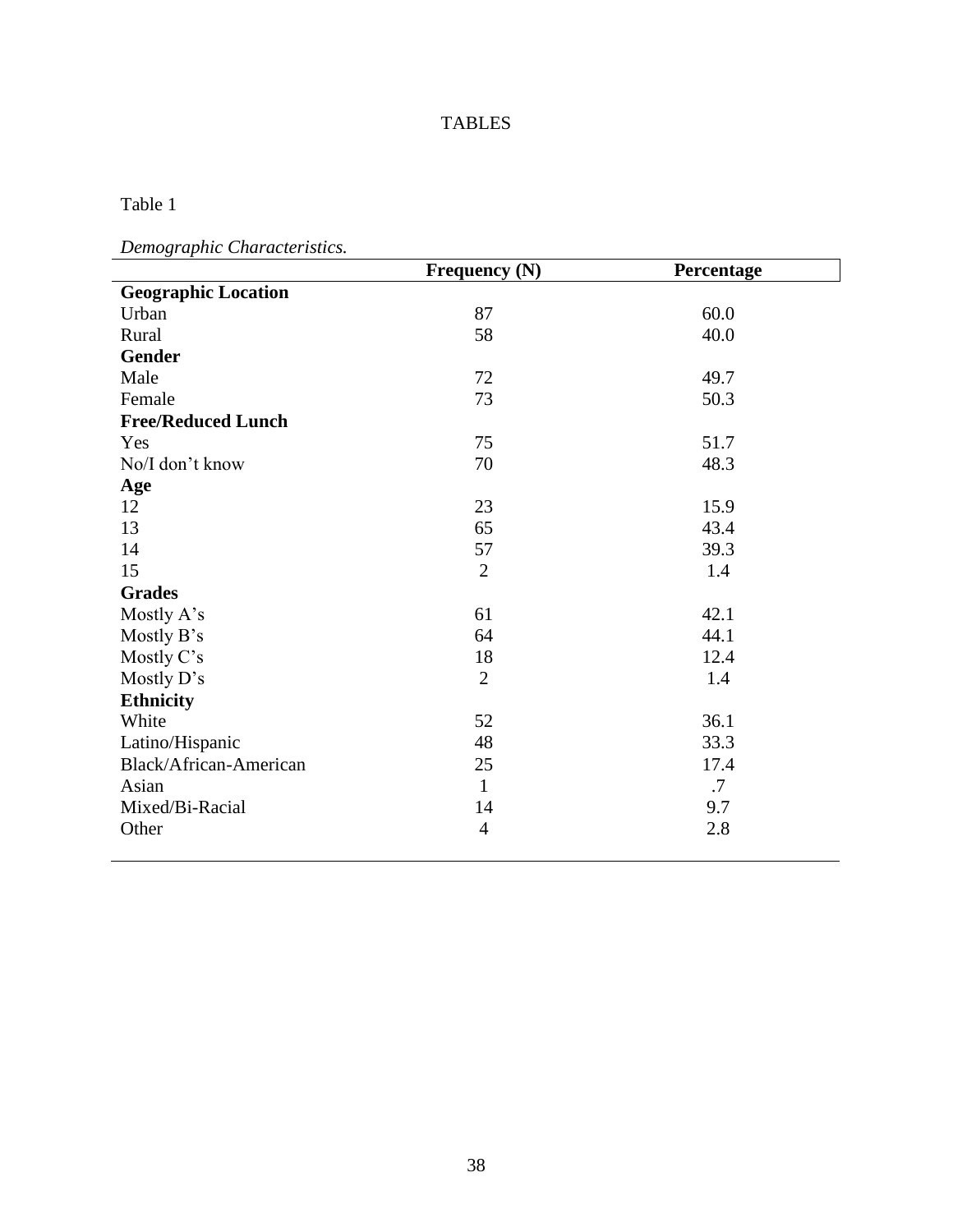# Table 2

*Multiple regression analyses to determine potential covariate effects on meaning in life.* 

| School     | .114    | .89     | > 0.05 |
|------------|---------|---------|--------|
| Gender     | $-.025$ | $-.31$  | > 0.05 |
| Free Lunch | $-13$   | $-1.14$ | > 0.05 |
| Age        | .04     | .44     | > 0.05 |
| Grades     | .334    | 3.68    | < 0.05 |
| Ethnicity  | .08     | .78     | > 0.05 |

\*\*Significant at the .01 level.

# Table 3

*Variable Means, Standard Deviations, and Intercorrelations Among Key Variables* 

| Variables                 | $\mathbf{1}$ | $\overline{2}$ | 3            | $\overline{4}$ | 5    |  |
|---------------------------|--------------|----------------|--------------|----------------|------|--|
| 1. Meaning                | 1            |                |              |                |      |  |
| 2. Bullying Victimization | $-.10$       | 1              |              |                |      |  |
| 3. Bullying Perpetration  | $-18*$       | $.29**$        | $\mathbf{1}$ |                |      |  |
| 4. Self-Compassion        | $.34**$      | $-27**$        | $-.15$       | 1              |      |  |
| 5. Mindfulness            | $.27**$      | $-.32**$       | $-0.34**$    | $.35**$        | 1    |  |
| M                         | 11.4         | 12.5           | 10.7         | 51.7           | 53.2 |  |
| <i>SD</i>                 | 5.3          | 16.4           | 11.9         | 19.9           | 13.0 |  |

*Note: Bullying victimization and bullying perpetration were log-transformed for normality. Means and standard deviations are presented in their original scale. Mindfulness was reversecoded before analyzed.* 

\*\*Correlation is significant at the .01 level (2-tailed)

\*Correlation is significant at the .05 level (2-tailed)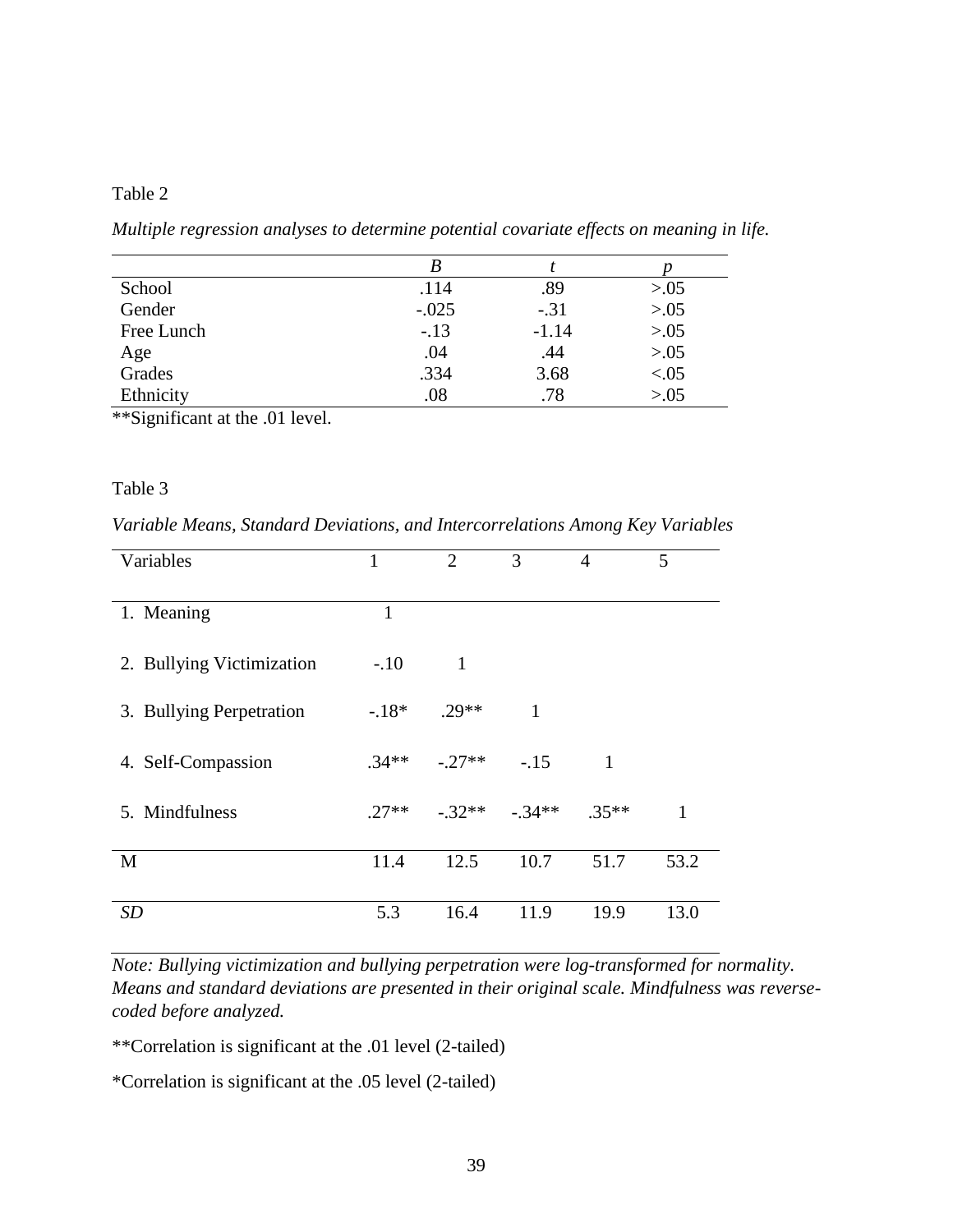# Table 4

|                       | Model 1          |      |         | Model 2          |      |             | Model 3          |      |          |
|-----------------------|------------------|------|---------|------------------|------|-------------|------------------|------|----------|
| Variable              | $\boldsymbol{B}$ | SE B | $\beta$ | $\boldsymbol{B}$ | SE B | $\beta$     | $\boldsymbol{B}$ | SE B | $\beta$  |
| Grades                | 2.23             | .58  | $.31**$ | 2.19             | .58  | $.30**$     | 1.88             | .56  | $.26**$  |
| <b>Bullying</b>       |                  |      |         | $-.36$           | .47  | $-0.06$     | .20              | .47  | .04      |
| Victimization         |                  |      |         |                  |      |             |                  |      |          |
| <b>Bullying</b>       |                  |      |         | $-.79$           |      | $.57 - .12$ | $-.44$           | .57  | $-0.06$  |
| Perpetration          |                  |      |         |                  |      |             |                  |      |          |
| Self-Compassion       |                  |      |         |                  |      |             | $-71$            | .02  | $.26*$   |
| Mindfulness           |                  |      |         |                  |      |             | .06              | .04  | .14      |
| Adjusted $R^2$        |                  |      | .09     |                  |      | .10         |                  |      | .18      |
| F for change in $R^2$ |                  |      | 14.75** |                  |      | $6.10*$     |                  |      | $7.25**$ |

*Summary of Hierarchical Regression Analysis for Variables Predicting Meaning in Life* 

*Note: Bullying Victimization and bullying perpetration were log-transformed for normality.*

 $*_{p}$  < .05  $*$  $p < .01$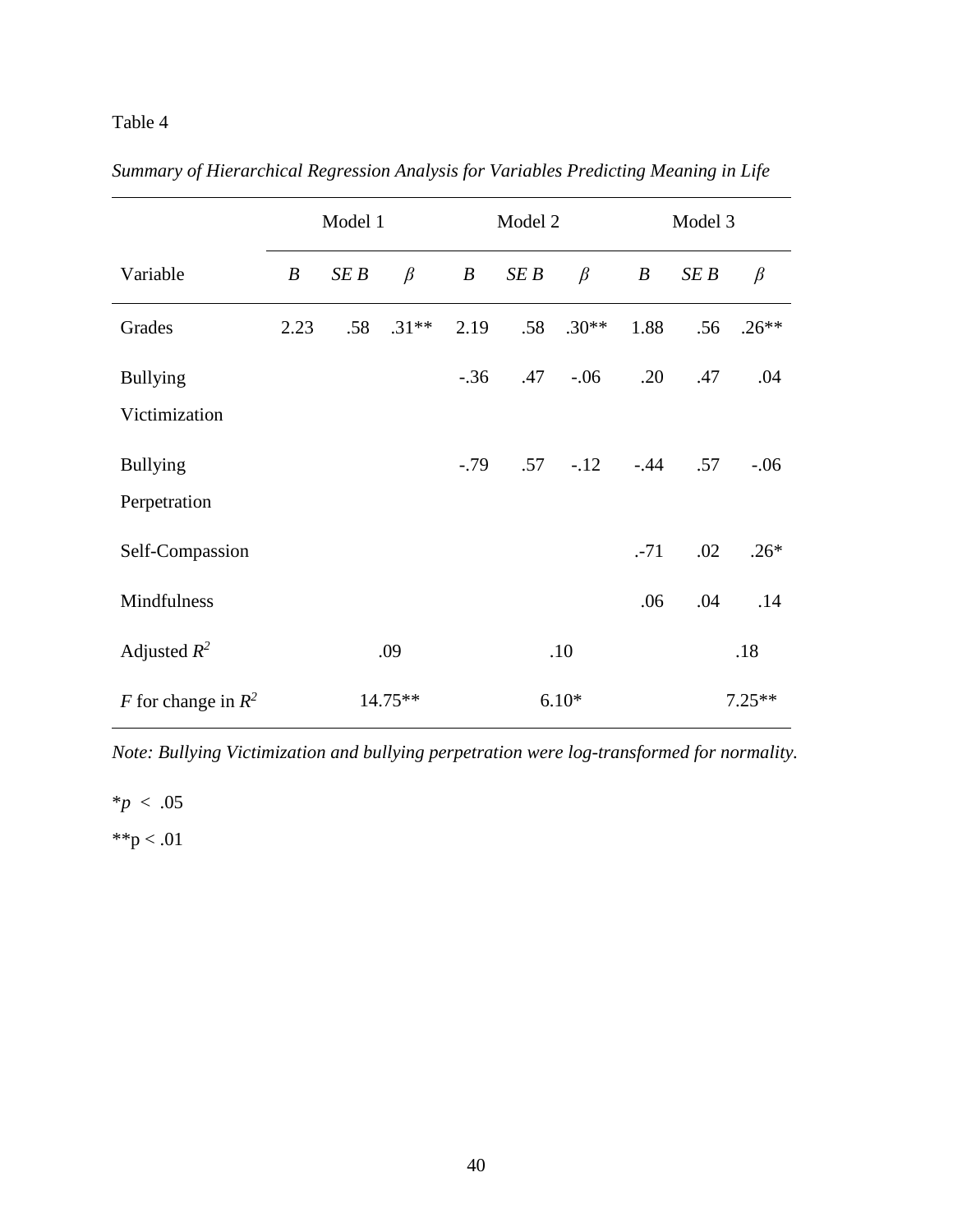#### REFERENCES

- Aloise-Young, P. A., Hennigan, K. M., & Leong, C. W. (2001). Possible selves and negative Health behaviors during early adolescence. *The Journal of Early Adolescence*, *21*(2), 158-181.
- Al‐Yagon, M., & Margalit, M. (2006). Loneliness, sense of coherence and perception of teachers as a secure base among children with reading difficulties. *European Journal of Special Needs Education*, *21*(1), 21-37.
- Arseneault, L., Bowes, L., & Shakoor, S. (2010). Bullying victimization in youths and mental Health problems:'Much ado about nothing'?. *Psychological medicine*, *40*(5), 717-729.
- Baer, R. A. (2010). *Assessing mindfulness & acceptance processes in clients: illuminating the theory & practice of change*. New Harbinger Publications.
- Bandura, A. (2006). Adolescent development from an agentic perspective. *Self-efficacy beliefs of adolescents*, *5*, 1-43.
- Bar-Tur, L., Savaya, R., & Prager, E. (2001). Sources of meaning in life for young and old Israeli Jews and Arabs. *Journal of Aging Studies, 15,* 253-269.
- Battista, J., & Almond, R. (1973). The development of meaning in life. *Psychiatry: Journal for the Study of Interpersonal Processes, 36*(4)*,* 409-427.
- Boehmer, S., Luszczynska, A., & Schwarzer, R. (2007). Coping and quality of life after tumor surgery: Personal and social resources promote different domains of quality of life. *Anxiety, stress, and coping*, *20*(1), 61-75.

Brassai, L., Piko, B. F., & Steger, M. F. (2011). Meaning in life: Is it a protective factor for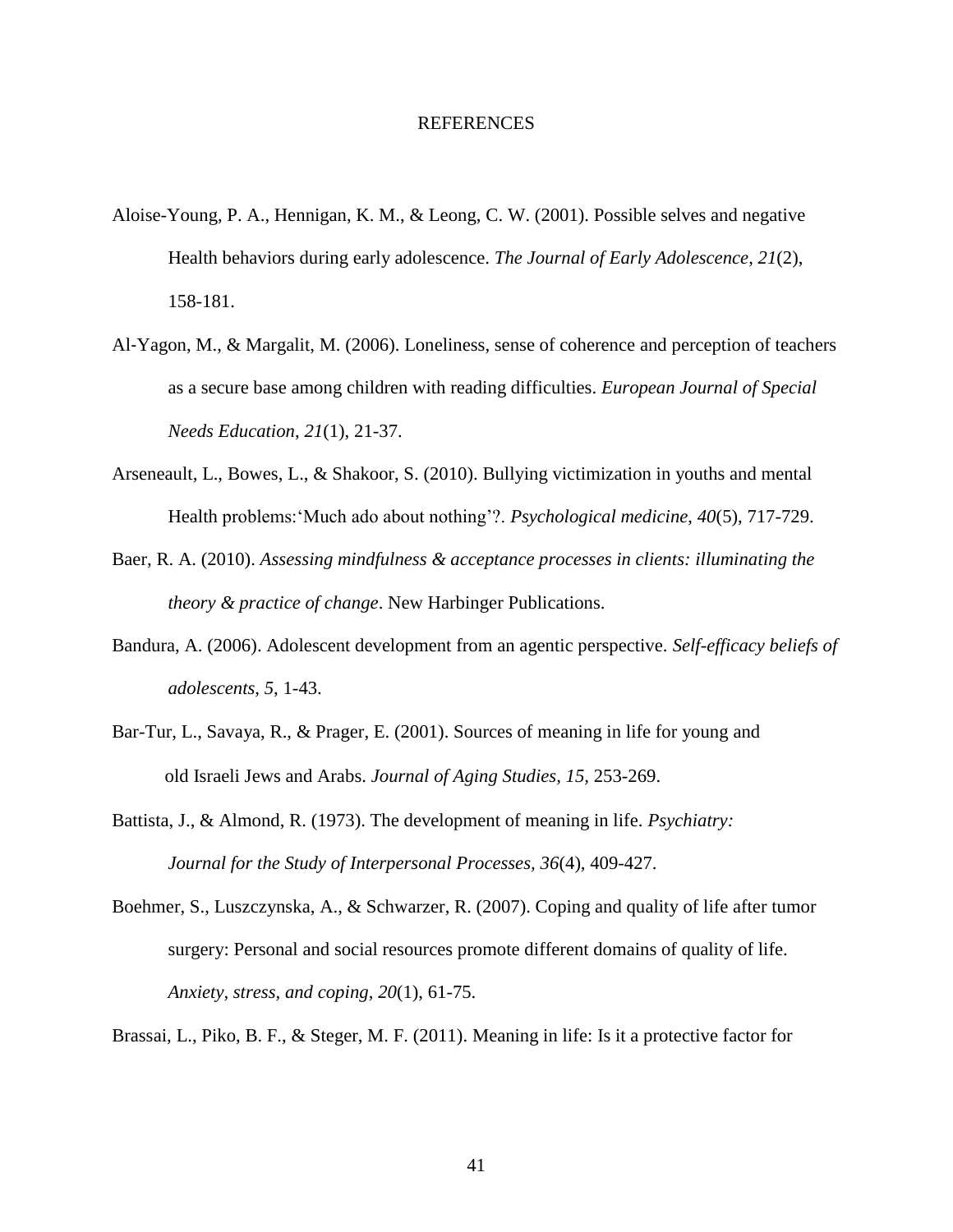adolescents' psychological health?. *International Journal of Behavioral Medicine*, *18*(1), 44-51.

- Brassai, L., Piko, B. F., & Steger, M. F. (2012). Existential attitudes and Eastern European adolescents' problem and health behaviors: Highlighting the role of the search for meaning in life. *Psychological Record*, *62*(4), 719-734.
- Brown, K. W., West, A. M., Loverich, T. M., & Biegel, G. M. (2011). Assessing adolescent mindfulness: validation of an adapted Mindful Attention Awareness Scale in adolescent normative and psychiatric populations. *Psychological assessment*, *14,* 1-11.
- Bryan, C. J., Graham, E., & Roberge, E. (2015). Living a life worth living: Spirituality and suicide risk in military personnel. *Spirituality in Clinical Practice*, *2*(1), 74-78.
- Burrow, A. L., O'Dell, A. C., & Hill, P. L. (2010). Profiles of a developmental asset: Youth purpose as a context for hope and well-being. *Journal of Youth and Adolescence*, *39*(11), 1265-1273.
- Cohen, J., Cohen, P., West, S. G., & Aiken, L. S. (2013). *Applied multiple regression/correlation analysis for the behavioral sciences*. Routledge.
- Copeland, W. E., Wolke, D., Angold, A., & Costello, E. J. (2013). Adult psychiatric outcomes of Bullying and being bullied by peers in childhood and adolescence. *JAMA psychiatry*, *70*(4), 419-426.
- Cotton Bronk, K., Hill, P. L., Lapsley, D. K., Talib, T. L., & Finch, H. (2009). Purpose, hope, and life satisfaction in three age groups. *The Journal of Positive Psychology*, *4*(6), 500- 510.
- Damon, W. (2009). *The path to purpose: How young people find their calling in life*. Simon and Schuster.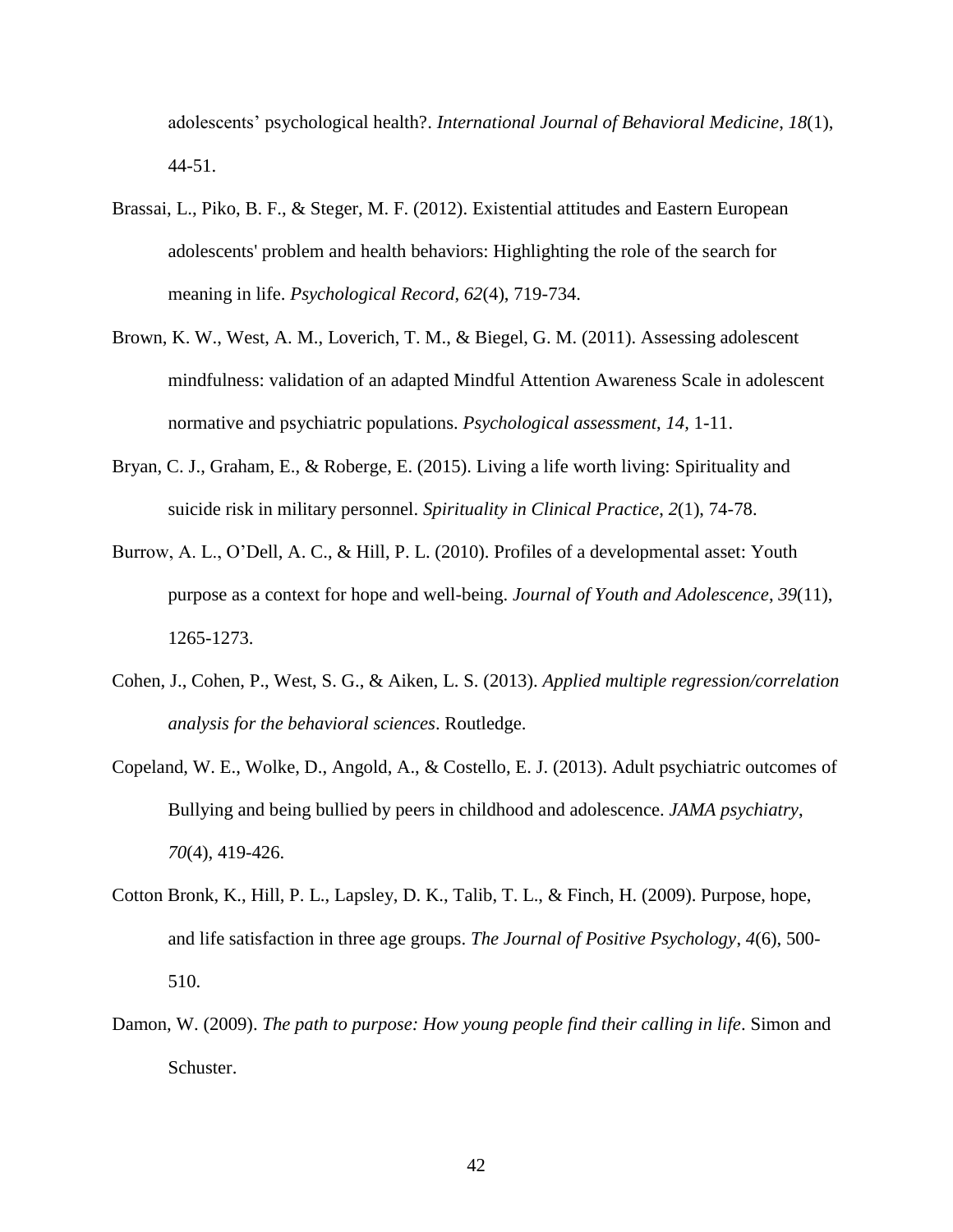- Debats, D. L. (1999). Sources of meaning: An investigation of significant commitments in life. *Journal of Humanistic Psychology, 39*(4), 30-57.
- Delle Fave, A., Brdar, I., Freire, T., Vella-Brodrick, D., & Wissing, M. P. (2011). Eudaimonic and hedonic components of happiness: Qualitative and quantitative findings. *Social Indicators Research, 100,* 185-207.
- Delle Fave, A., Pozzo, M., Bassi, M., & Cetin, I. (2013). A longitudinal study on motherhood and well-being: Developmental and clinical implications. *Terapia Psicologica, 31*(1), 21-33.
- DeVogler, K. L., & Ebersole, P. (1980). Categorization of college students' meaning in life. *Psychological Reports, 46,* 387-390.
- Duffy, R. D., & Sedlacek, W. E. (2010). The salience of a career calling among college students: Exploring group differences and links to religiousness, life meaning, and life satisfaction. *The Career Development Quarterly*, *59*(1), 27-41.
- Ebersole, P., & Depaola, S. (1987). Meaning in life categories of later life couples. *The Journal of Psychology*, *121*(2), 185-191.
- Edmonds, S., & Hooker, K. (1992). Perceived changes in life meaning following bereavement. *OMEGA-Journal of Death and Dying*, *25*(4), 307-318.
- Egan, S. K., & Perry, D. G. (1998). Does low self-regard invite victimization?. *Developmental psychology*, *34*(2), 299-309.
- Emmons, R. A. (1999). *The psychology of ultimate concerns: Motivation and spirituality in personality*. Guilford Press.
- Espelage, D. L., Basile, K. C., & Hamburger, M. E. (2012). Bullying perpetration and subsequent sexual violence perpetration among middle school students. *Journal of Adolescent Health*, *50*(1), 60-65.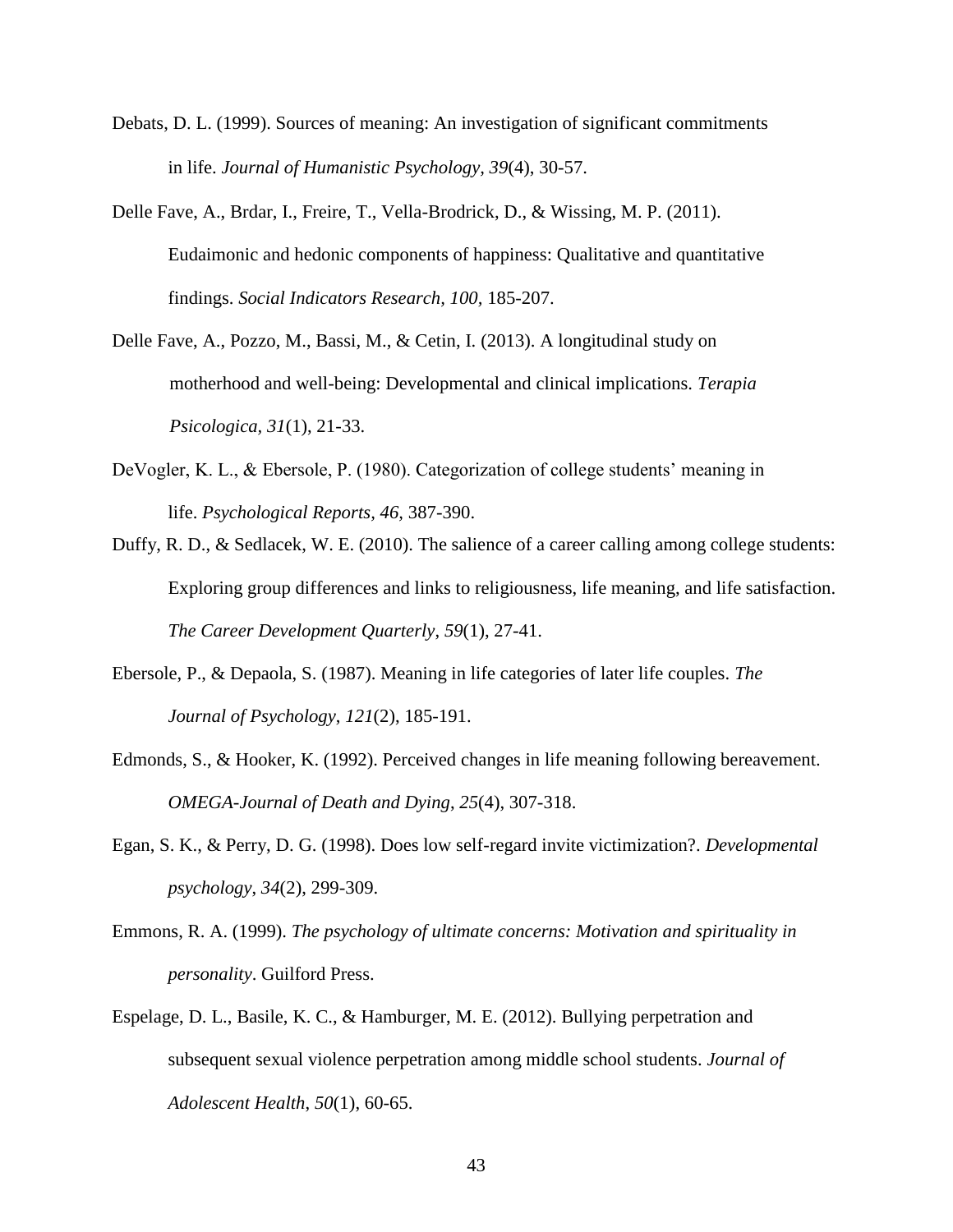Farrington, D. P. (1993). Understanding and preventing bullying. *Crime and justice*, 381-458.

- Farrington, D. P., Loeber, R., Stallings, R., & Ttofi, M. M. (2011). Bullying perpetration and Victimization as predictors of delinquency and depression in the Pittsburgh Youth Study. *Journal of Aggression, conflict and peace research*, *3*(2), 74-81.
- Forero, R., McLellan, L., Rissel, C., & Bauman, A. (1999). Bullying behaviour and psychosocial Health among school students in New South Wales, Australia: cross sectional survey. *BMJ*, *319*(7206), 344-348.
- Gibb, S. J., Horwood, L. J., & Fergusson, D. M. (2011). Bullying victimization/perpetration in Childhood and later adjustment: Findings from a 30 year longitudinal study. *Journal of Aggression, Conflict and Peace Research*, *3*(2), 82-88.
- Gillies, J., & Neimeyer, R. A. (2006). Loss, grief, and the search for significance: Toward a model of meaning reconstruction in bereavement. *Journal of Constructivist Psychology*, *19*(1), 31-65.
- Glassman, L. H., Weierich, M. R., Hooley, J. M., Deliberto, T. L., & Nock, M. K. (2007). Child maltreatment, non-suicidal self-injury, and the mediating role of self-criticism. *Behaviour research and therapy*, *45*(10), 2483-2490.
- Habermas, T., & Bluck, S. (2000). Getting a life: the emergence of the life story in adolescence. *Psychological bulletin*, *126*(5), 748-769.
- Hawker, D. S., & Boulton, M. J. (2000). Twenty years' research on peer victimization and psychosocial maladjustment: a meta‐analytic review of cross‐sectional studies. *Journal of child psychology and psychiatry*, *41*(4), 441-455.
- Hayes, S. C., & Strosahl, K. D. (2004). *A practical guide to acceptance and commitment therapy*. Springer Science & Business Media.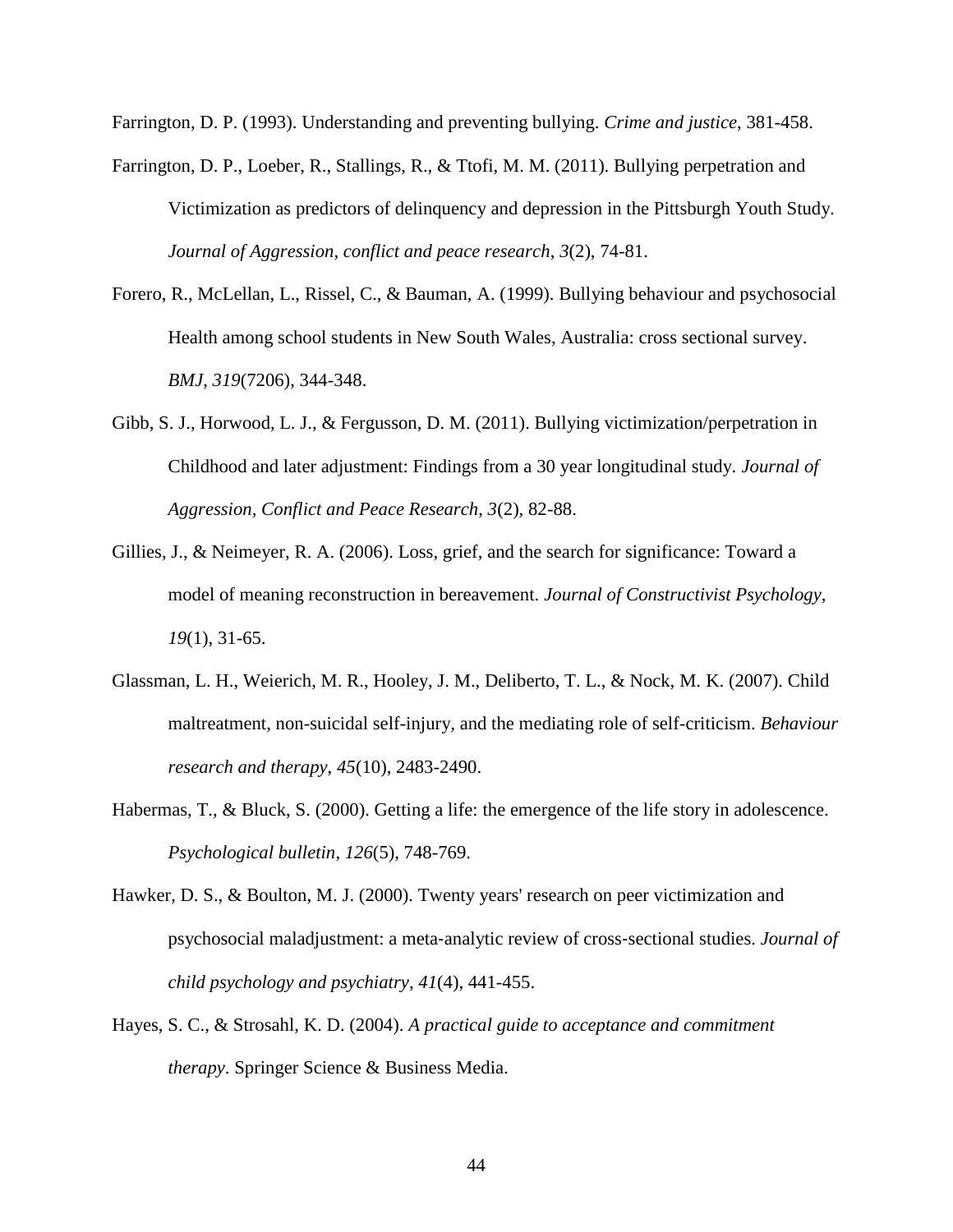- Hemphill, S. A., Kotevski, A., Herrenkohl, T. I., Bond, L., Kim, M. J., Toumbourou, J. W., & Catalano, R. F. (2011). Longitudinal consequences of adolescent bullying perpetration and victimisation: A study of students in Victoria, Australia. *Criminal Behaviour and Mental Health*, *21*(2), 107-116.
- Henry, K. L., Lovegrove, P. J., Steger, M. F., Chen, P. Y., Cigularov, K. P., & Tomazic, R. G. (2014). The potential role of meaning in life in the relationship between bullying victimization and suicidal ideation. *Journal of youth and adolescence*, *43*(2), 221-232.
- Holt, M. K., & Espelage, D. L. (2007). Perceived social support among bullies, victims, and bully-victims. *Journal of Youth and Adolescence*, *36*(8), 984-994.
- Homan, K. J., & Boyatzis, C. J. (2010). Religiosity, sense of meaning, and health behavior in older adults. *The International Journal for the Psychology of Religion*, *20*(3), 173-186.
- Huta, V. (2014). When to use hierarchical linear modeling. *The Quantitative Methods for Psychology, 10*(1), 13-28.
- Kaltiala-Heino, R., Rimpelä, M., Rantanen, P., & Rimpelä, A. (2000). Bullying at school—an indicator of adolescents at risk for mental disorders. *Journal of adolescence*, *23*(6), 661- 674.
- Karatzias, A., Power, K. G., & Swanson, V. (2002). Bullying and victimisation in Scottish secondary schools: Same or separate entities?. *Aggressive Behavior*, *28*(1), 45-61.
- Kashdan, T. B., & Kane, J. Q. (2011). Post-traumatic distress and the presence of post-traumatic growth and meaning in life: Experiential avoidance as a moderator. *Personality and Individual Differences*, *50*(1), 84-89.
- Kegan, R. (1982). *EVOLVING SELF P*. Harvard University Press.
- Kiang, L., & Fuligni, A. J. (2010). Meaning in life as a mediator of ethnic identity and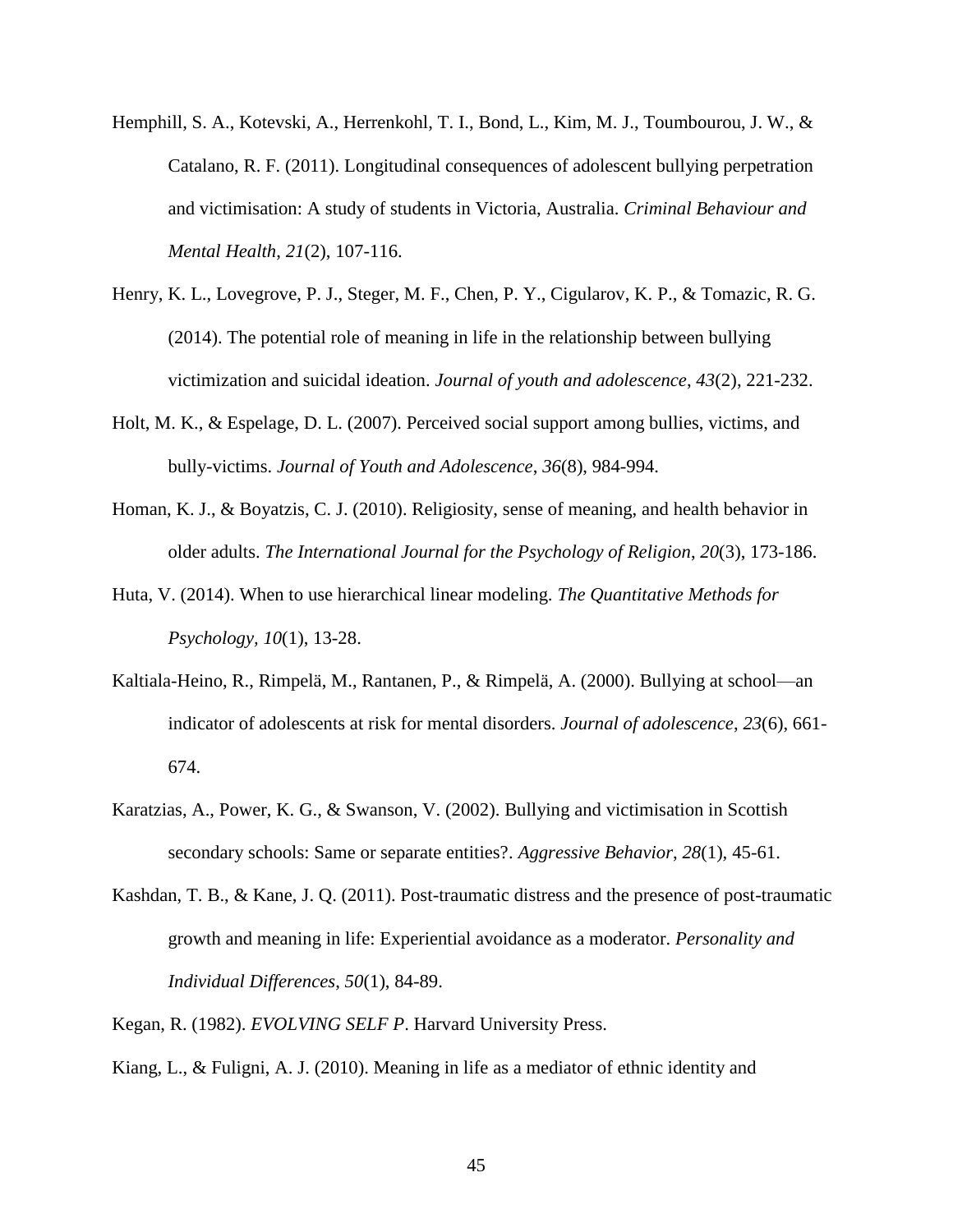adjustment among adolescents from Latin, Asian, and European American backgrounds. *Journal of youth and adolescence*, *39*(11), 1253-1264.

- Kieviet-Stijnen, A., Visser, A., Garssen, B., & Hudig, W. (2008). Mindfulness-based stress reduction training for oncology patients: Patients' appraisal and changes in well-being. *Patient Education and Counseling*, *72*(3), 436-442.
- Kim, T. H., Lee, S. M., Yu, K., Lee, S., & Puig, A. (2005). Hope and the meaning of life as influences on Korean adolescents' resilience: Implications for counselors. *Asia Pacific Education Review*, *6*(2), 143-152.
- King, L. A., Hicks, J. A., Krull, J. L., & Del Gaiso, A. K. (2006). Positive affect and the experience of meaning in life. *Journal of personality and social psychology*, *90*(1), 179- 196.
- Kleiman, E. M., Adams, L. M., Kashdan, T. B., & Riskind, J. H. (2013). Gratitude and grit indirectly reduce risk of suicidal ideations by enhancing meaning in life: Evidence for a mediated moderation model. *Journal of Research in Personality*, *47*(5), 539-546.
- Kleiman, E. M., & Beaver, J. K. (2013). A meaningful life is worth living: Meaning in life as a suicide resiliency factor. *Psychiatry research*, *210*(3), 934-939.
- Klomek, A. B., Kleinman, M., Altschuler, E., Marrocco, F., Amakawa, L., & Gould, M. S. (2013). Suicidal adolescents' experiences with bullying perpetration and victimization during high school as risk factors for later depression and suicidality. *Journal of Adolescent Health*, *53*(1), S37-S42.
- Kobau, R., Sniezek, J., Zack, M. M., Lucas, R. E., & Burns, A. (2010). Well-being assessment: An evaluation of well-being scales for public health and population estimates of wellbeing among US adults. *Applied Psychology: Health and Well*‐*Being*, *2*(3), 272-297.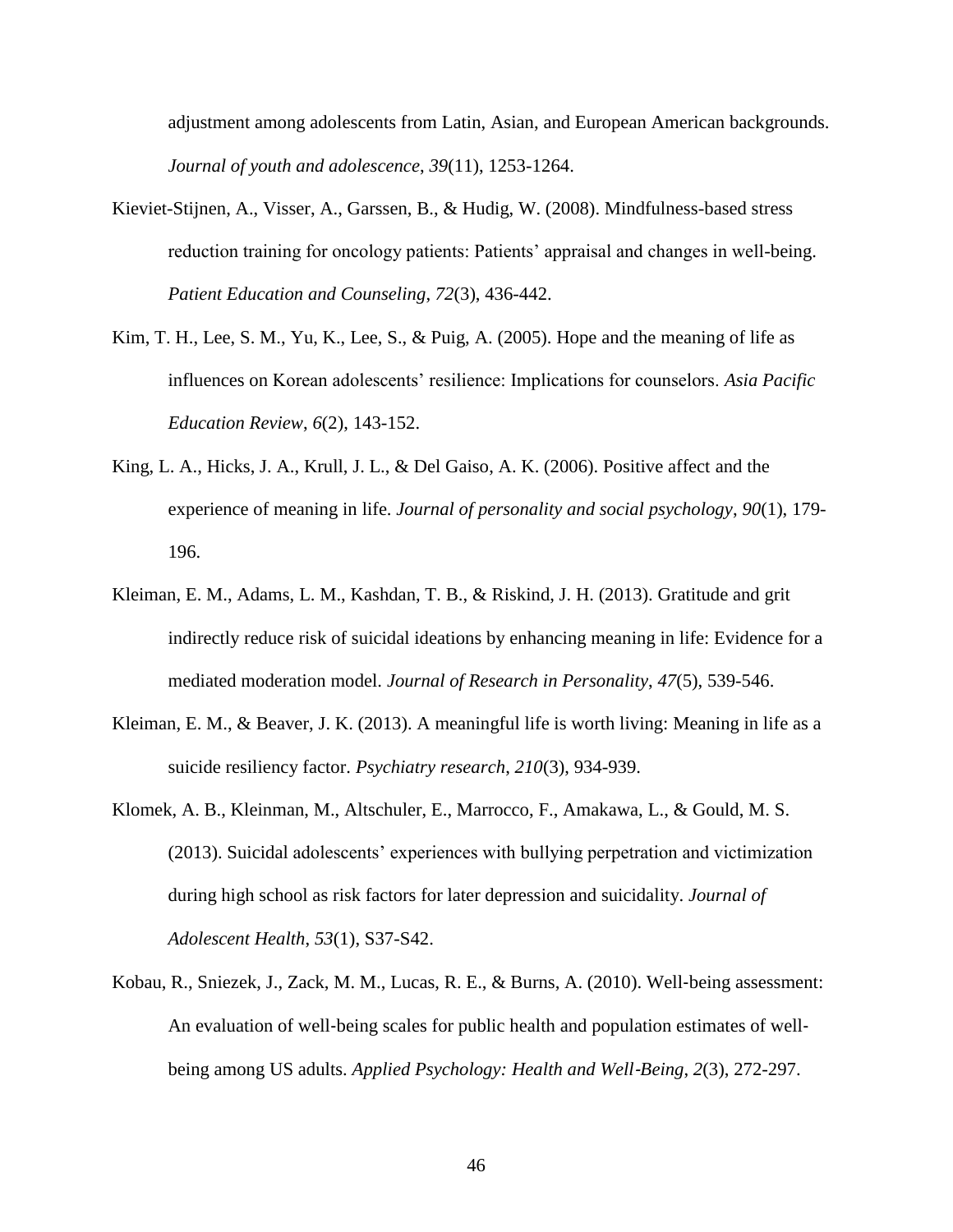- Kokkinos, C. M., & Kipritsi, E. (2012). The relationship between bullying, victimization, trait emotional intelligence, self-efficacy and empathy among preadolescents. *Social psychology of education*, *15*(1), 41-58.
- Leary, M. R., Tate, E. B., Adams, C. E., Batts Allen, A., & Hancock, J. (2007). Self-compassion and reactions to unpleasant self-relevant events: the implications of treating oneself kindly. *Journal of personality and social psychology*, *92*(5), 887-904.
- Luyten, P., Sabbe, B., Blatt, S. J., Meganck, S., Jansen, B., De Grave, C., ... & Corveleyn, J. (2007). Dependency and self‐criticism: relationship with major depressive disorder, severity of depression, and clinical presentation. *Depression and Anxiety*, *24*(8), 586-596.
- MacBeth, A., & Gumley, A. (2012). Exploring compassion: A meta-analysis of the association Between self-compassion and psychopathology. *Clinical Psychology Review*, *32*(6), 545- 552.
- Marsh, H. W., Nagengast, B., Morin, A. J., Parada, R. H., Craven, R. G., & Hamilton, L. R. (2011). Construct validity of the multidimensional structure of bullying and victimization: An application of exploratory structural equation modeling. *Journal of Educational Psychology*, *103*(3), 701-732.
- Martin, M. M., Staggers, S. M., & Anderson, C. M. (2011). The relationships between cognitive flexibility with dogmatism, intellectual flexibility, preference for consistency, and selfcompassion. *Communication Research Reports*, *28*(3), 275-280.
- Masten, A. S., & Reed, M. J. (2002). Resilience in development.[In:] CR Snyder, SJ López (Eds.), Handbook of positive psychology (pp. 74–88).

Matousek, R. H., & Dobkin, P. L. (2010). Weathering storms: a cohort study of how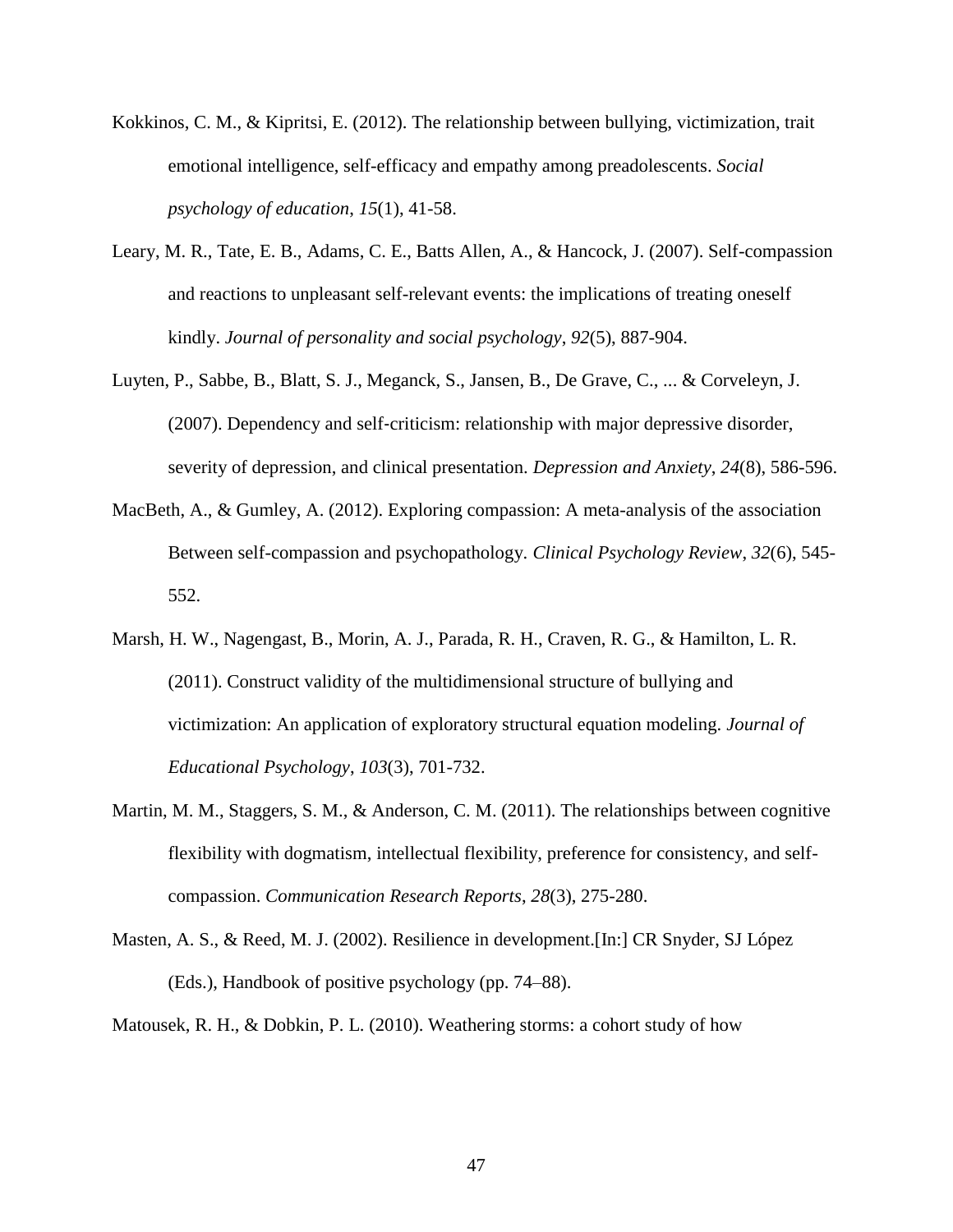participation in a mindfulness-based stress reduction program benefits women after breast cancer treatment. *Current Oncology*, *17*(4), 62-70.

- McAdams, D. P. (2003). Identity and the life story. *Autobiographical memory and the construction of a narrative self: Developmental and cultural perspectives*, *9*, 187-207.
- McCarthy, S. V. (1983). Geropsychology: Meaning in life for adults over seventy. *Psychological Reports, 53*(2), 497-498.
- McLean, K. C., & Thorne, A. (2003). Late adolescents' self-defining memories about relationships. *Developmental psychology*, *39*(4), 635-645.
- Nansel, T. R., Overpeck, M., Pilla, R. S., Ruan, W. J., Simons-Morton, B., & Scheidt, P. (2001). Bullying behaviors among US youth: Prevalence and association with psychosocial adjustment. *Jama*, *285*(16), 2094-2100.
- Nation, M., Vieno, A., Perkins, D. D., & Santinello, M. (2008). Bullying in school and adolescent sense of empowerment: An analysis of relationships with parents, friends, and teachers. *Journal of Community & Applied Social Psychology*, *18*(3), 211-232.
- Neff, K. D. (2003). The development and validation of a scale to measure self-compassion. *Self and identity*, *2*(3), 223-250.
- Neff, K. D., & Germer, C. K. (2013). A pilot study and randomized controlled trial of the mindful self‐compassion program. Journal of Clinical Psychology, *69*(1), 28-44.
- Neff, K. D., Hsieh, Y. P., & Dejitterat, K. (2005). Self-compassion, achievement goals, and coping with academic failure. *Self and Identity*, *4*(3), 263-287.
- Neff, K. D., Kirkpatrick, K. L., & Rude, S. S. (2007). Self-compassion and adaptive psychological functioning. *Journal of research in personality*, *41*(1), 139-154.
- O'Connor, K., & Chamberlain, K. (1996). Dimensions of life meaning: A qualitative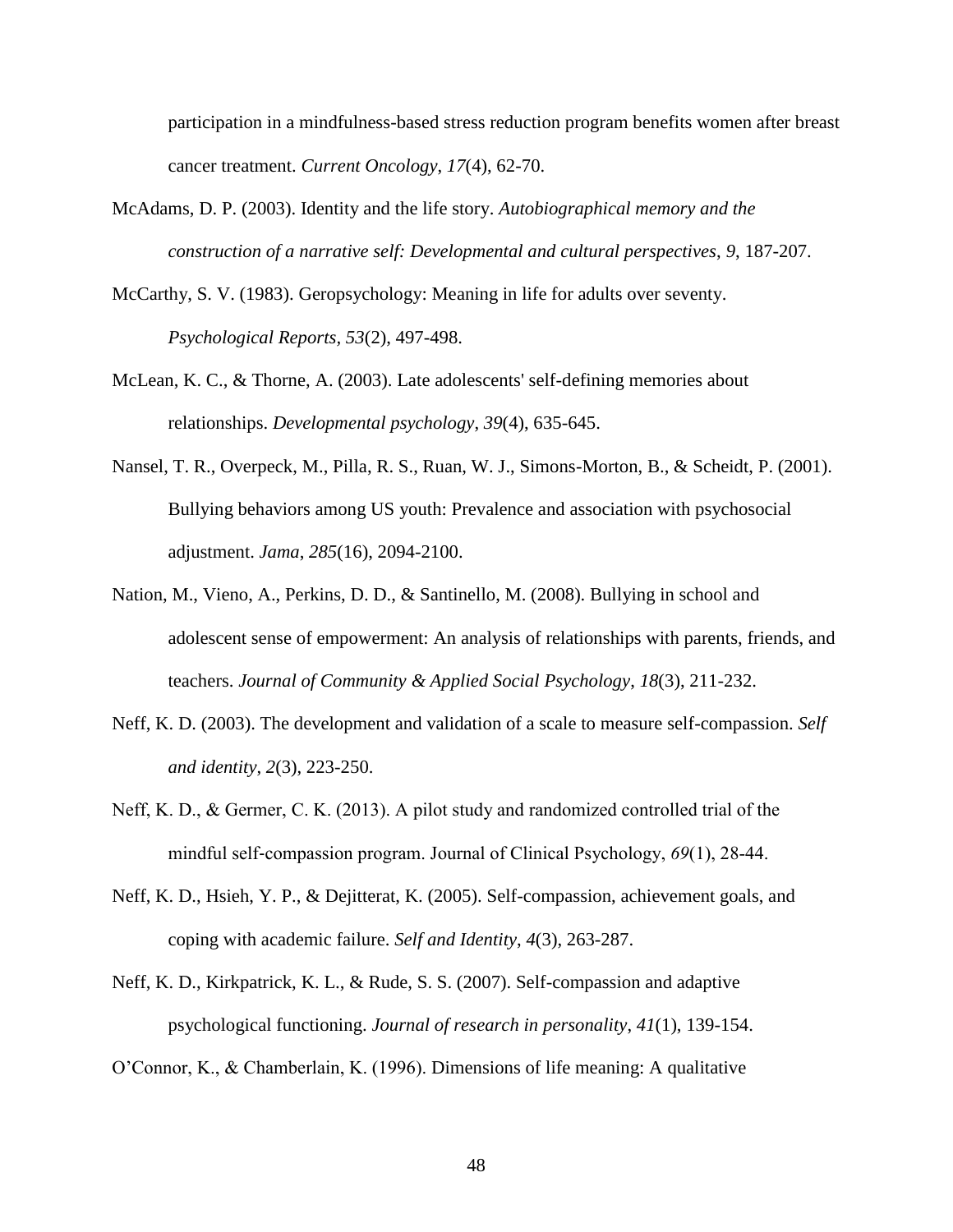investigation at mid-life. *British Journal of Psychology, 87*(3), 461-477.

Pajares, F., & Urdan, T. C. (Eds.). (2006). *Self-efficacy beliefs of adolescents*. IAP.

- Parada, R. H. (2000). Adolescent Peer Relations Instrument: A theoretical and empirical basis for the measurement of participant roles in bullying and victimization of adolescence: An interim test manual and a research monograph: A test manual.
- Park, C. L. (2010). Making sense of the meaning literature: an integrative review of meaning making and its effects on adjustment to stressful life events. *Psychological bulletin*, *136*(2), 257-301.
- Petersen, A. C. (1988). Adolescent development. *Annual review of psychology*, *39*(1), 583-607.
- Phillips, W. J., & Ferguson, S. J. (2013). Self-compassion: A resource for positive aging. *The Journals of Gerontology Series B: Psychological Sciences and Social Sciences*, *68*(4), 529-539.
- Prager, E. (1996). Exploring personal meaning in an age-differentiated Australian sample: Another look at the Sources of Meaning Profile (SOMP). *Journal of Aging Studies, 10*(2), 117-136.
- Rutter, M., Graham, P., Chadwick, O. F. D., & Yule, W. (1976). Adolescent turmoil: fact or fiction?'. *Journal of Child Psychology and Psychiatry, 17,* 35-56.
- Ryff, C. D., Keyes, C. L., & Hughes, D. L. (2003). Status inequalities, perceived discrimination, and eudaimonic well-being: do the challenges of minority life hone purpose and growth?. *Journal of health and Social Behavior*, 275-291.
- Schnell, T. (2009). The Sources of Meaning and Meaning in Life Questionnaire (SOME): Relations to demographics and well-being. *The Journal of Positive Psychology, 4*(3), 483-499.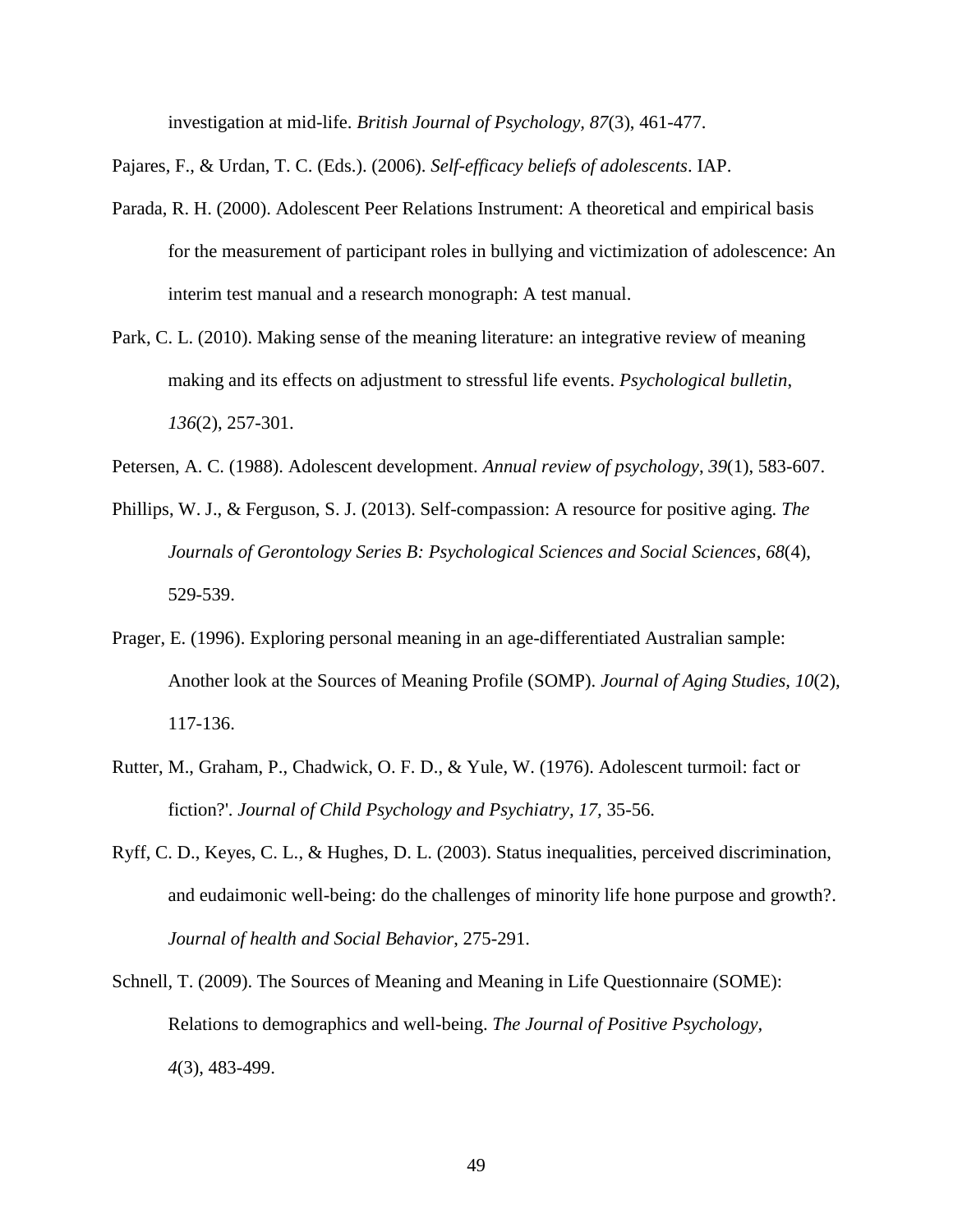- Schnell, T. (2010). Existential indifference: Another quality of meaning in life. *Journal of Humanistic Psychology, 50*(3), 351-373.
- Schnell, T., & Becker, P. (2006). Personality and meaning in life. *Personality and Individual Differences, 41,* 117-129.
- Scholte, R. H., Engels, R. C., Overbeek, G., De Kemp, R. A., & Haselager, G. J. (2007). Stability in bullying and victimization and its association with social adjustment in childhood and adolescence. *Journal of abnormal child psychology*, *35*(2), 217-228.
- Seligman, M. E., Steen, T. A., Park, N., & Peterson, C. (2005). Positive psychology progress: empirical validation of interventions. *American psychologist*, *60*(5), 410-421.
- Siyahhan, S., Aricak, O. T., & Cayirdag-Acar, N. (2012). The relation between bullying, victimization, and adolescents' level of hopelessness. *Journal of adolescence*, *35*(4), 1053-1059.
- Smeets, E., Neff, K., Alberts, H., & Peters, M. (2014). Meeting suffering with kindness: Effects of a brief self‐compassion intervention for female college students. Journal of Clinical Psychology, 70(9), 794-807.
- Steger, M. F. (2009). Meaning in life. In S. J. Lopez (Ed.), Oxford handbook of positive psychology (2nd Ed.) (pp. 679-687). Oxford, UK: Oxford University Press.
- Steger, M. F., Bundick, M. J., & Yeager, D. (2012). Meaning in life. In *Encyclopedia of Adolescence* (pp. 1666-1677). Springer US.
- Steger, M. F., Frazier, P., Oishi, S., & Kaler, M. (2006). The meaning in life questionnaire: Assessing the presence of and search for meaning in life. *Journal of counseling psychology*, *53*(1), 80-93.

Steger, M. F., Frazier, P., & Zacchanini, J. L. (2008). Terrorism in two cultures: Traumatization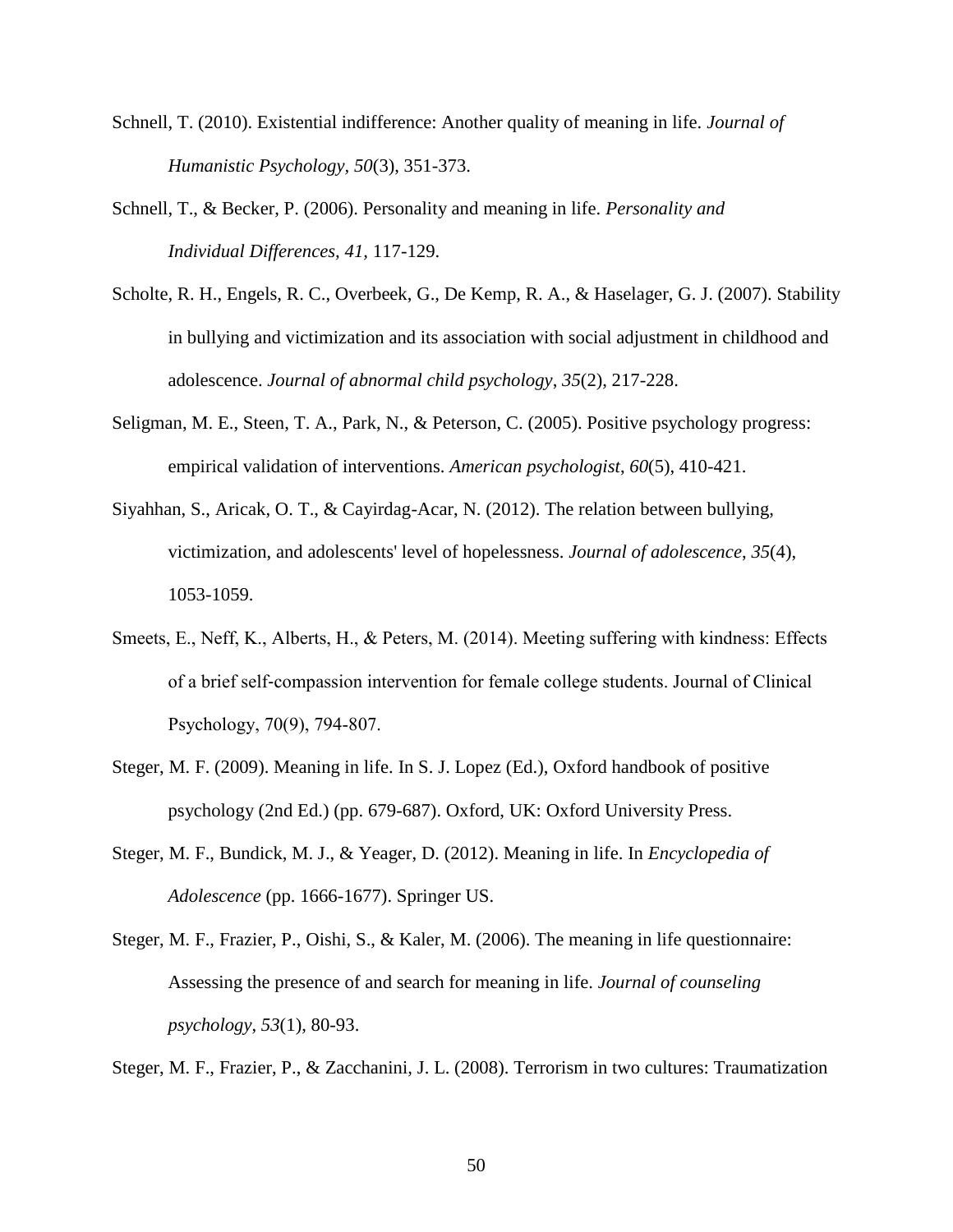and existential protective factors following the September 11th attacks and the Madrid train bombings. *Journal of Trauma and Loss*, *13*(6), 511-527.

- Steger, M. F., & Kashdan, T. B. (2007). Stability and specificity of meaning in life and life satisfaction over one year. *Journal of Happiness Studies*, *8*(2), 161-179.
- Steger, M. F., & Kashdan, T. B. (2009). Depression and everyday social activity, belonging, and well-being. *Journal of counseling psychology*, *56*(2), 289-300.
- Steger, M. F., & Samman, E. (2012). Assessing meaning in life on an international scale: Psychometric evidence for the Meaning in Life Questionnaire-Short Form among Chilean households. *International Journal of Wellbeing*, *2*(3), 182-195.
- Steger, M. F., Sheline, K., Merriman, L., & Kashdan, T. B. (2013). Acceptance, commitment, and meaning: Using the synergy between ACT and meaning in life research to help. *Cultivating well-being: Treatment innovations in positive psychology, acceptance and commitment therapy, and beyond. Oakland, CA: New Harbinger Links*.
- Steger, M. F., Shim, Y., Brueske, L., Rush, B., Shin, J., & Merriman, L. (2013). The mind's eye: A photographic method for understanding meaning in people's lives. *Journal of Positive Psychology, 8*(6), 530-542*.*
- Steinberg, L. (2005). Cognitive and affective development in adolescence. *Trends in cognitive sciences*, *9*(2), 69-74.
- Sullivan, D., Landau, M. J., & Rothschild, Z. K. (2010). An existential function of enemyship: evidence that people attribute influence to personal and political enemies to compensate for threats to control. *Journal of Personality and Social Psychology*, *98*(3), 434.

Sweeting, H., Young, R., West, P., & Der, G. (2006). Peer victimization and depression in early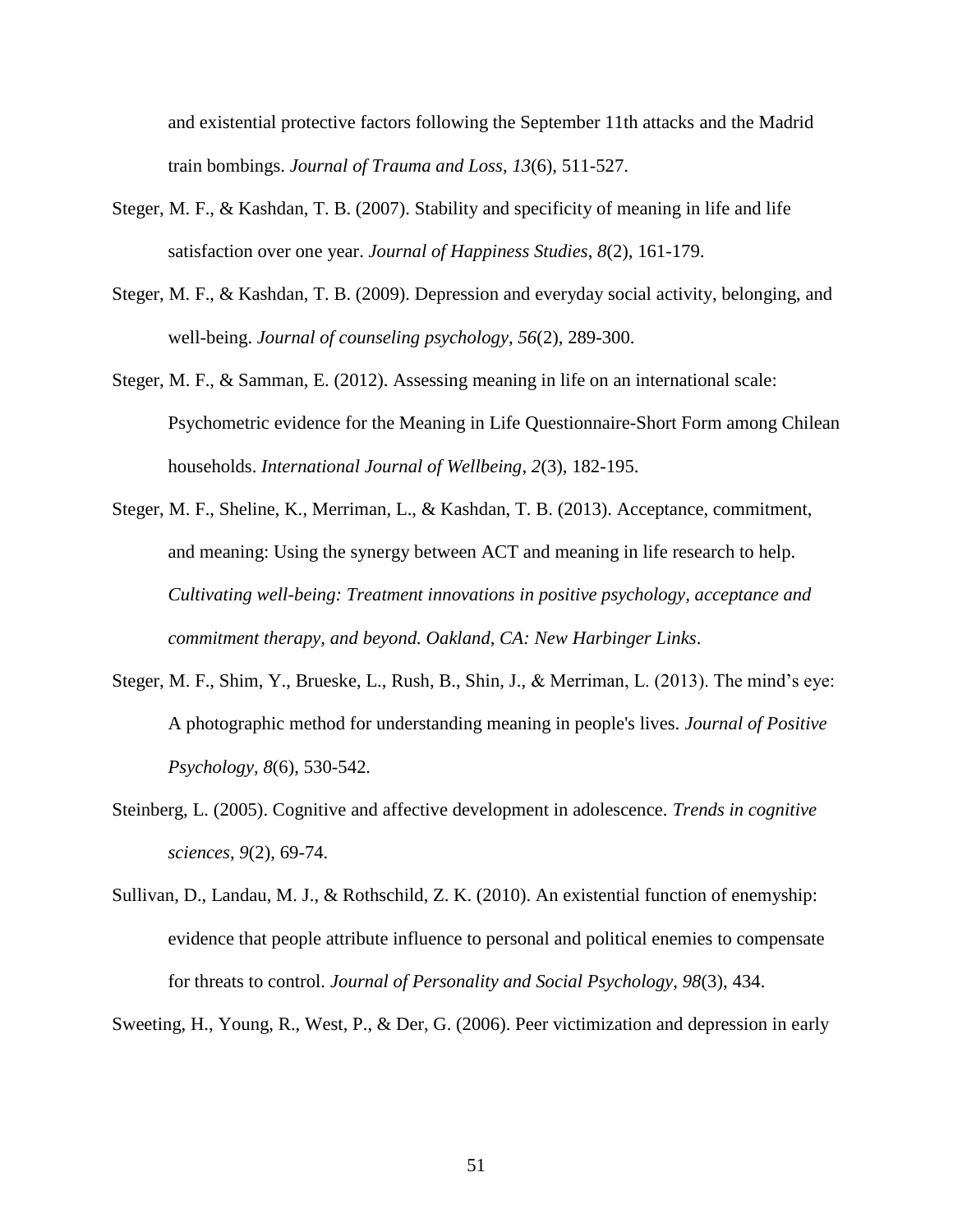mid adolescence: A longitudinal study. *British journal of educational psychology*, *76*(3), 577-594.

- Talwar, R., & Lemer, J. V. (1999). Theories of adolescent development. *Theoretical Foundations and Biological Bases of Development in Adolescence*, *1*, 53.
- Tanaka, M., Wekerle, C., Schmuck, M. L., Paglia-Boak, A., & MAP Research Team. (2011). The linkages among childhood maltreatment, adolescent mental health, and selfcompassion in child welfare adolescents. *Child Abuse & Neglect*, *35*(10), 887-898.
- Taylor, S.J., & Ebersole, P. (1993). Young children's meaning in life. *Psychological Reports, 73*(3), 1099-1104.
- Ttofi, M. M., Farrington, D. P., Lösel, F., & Loeber, R. (2011). The predictive efficiency of school bullying versus later offending: A systematic/meta-analytic review of longitudinal studies. *Criminal Behaviour and Mental Health*, *21*(2), 80-89.
- Turner, H. A., Finkelhor, D., & Ormrod, R. (2010). Poly-victimization in a national sample of children and youth. *American journal of preventive medicine*, *38*(3), 323-330.
- Twenge, J. M., Catanese, K. R., & Baumeister, R. F. (2003). Social exclusion and the deconstructed state: time perception, meaninglessness, lethargy, lack of emotion, and self-awareness. *Journal of personality and social psychology*, *85*(3), 409-423.
- Vickberg, S. M. J., Bovbjerg, D. H., DuHamel, K. N., Currie, V., & Redd, W. H. (2000). Intrusive thoughts and psychological distress among breast cancer survivors: Global meaning as a possible protective factor. *Behavioral Medicine*, *25*(4), 152-160.
- Veenstra, R., Lindenberg, S., Oldehinkel, A. J., De Winter, A. F., Verhulst, F. C., & Ormel, J. (2005). Bullying and victimization in elementary schools: a comparison of bullies, victims, bully/victims, and uninvolved preadolescents. *Developmental psychology*, *41*(4),